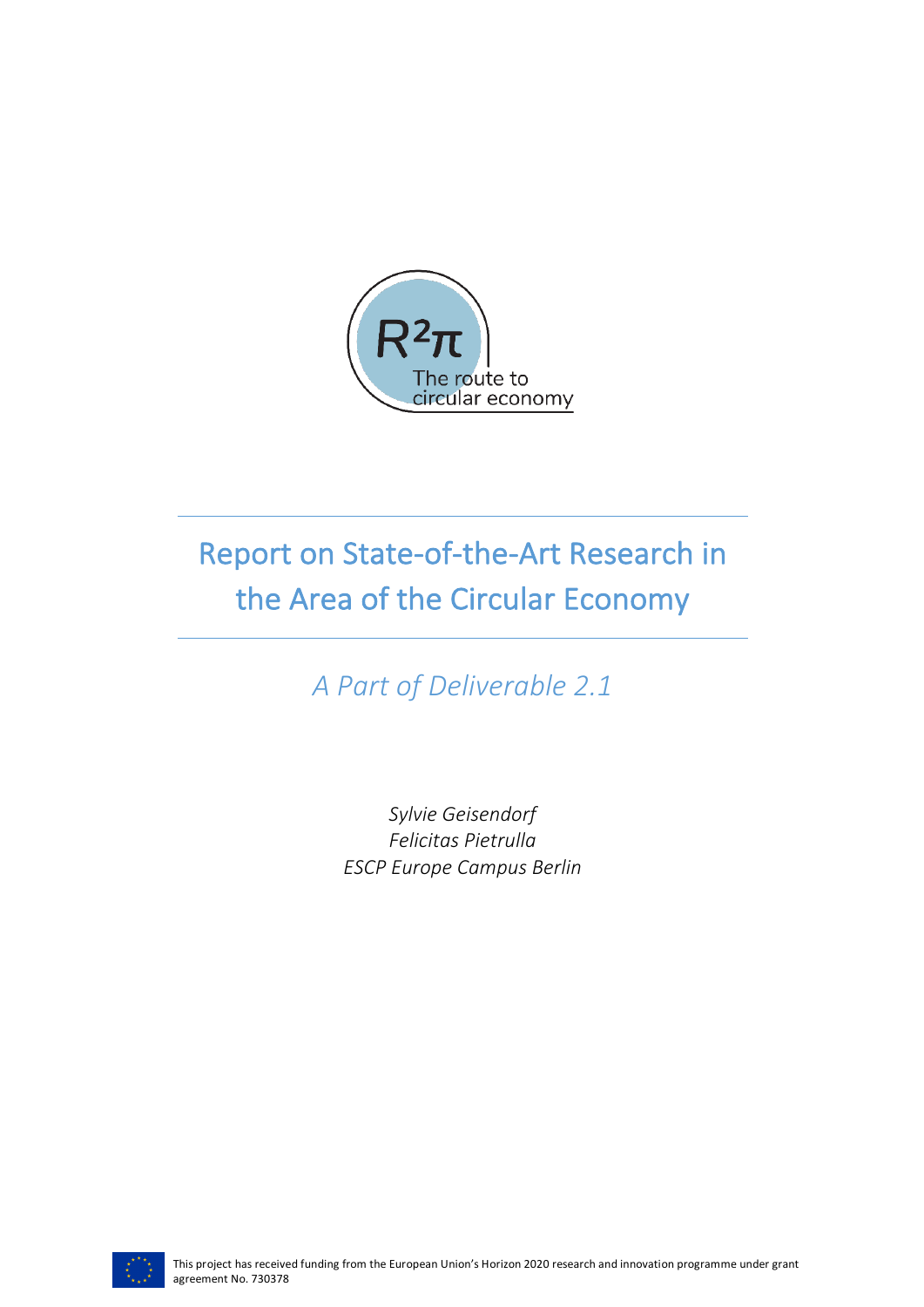

# Contents

| 1              |                |  |  |  |  |  |  |  |  |
|----------------|----------------|--|--|--|--|--|--|--|--|
|                | $\overline{2}$ |  |  |  |  |  |  |  |  |
|                | 2.1            |  |  |  |  |  |  |  |  |
|                | 2.2            |  |  |  |  |  |  |  |  |
|                | 2.2.1          |  |  |  |  |  |  |  |  |
|                | 2.2.2          |  |  |  |  |  |  |  |  |
|                | 2.2.3          |  |  |  |  |  |  |  |  |
| 2.2.4<br>2.2.5 |                |  |  |  |  |  |  |  |  |
|                |                |  |  |  |  |  |  |  |  |
|                | 2.2.6          |  |  |  |  |  |  |  |  |
|                | 2.2.7          |  |  |  |  |  |  |  |  |
|                | 2.2.8          |  |  |  |  |  |  |  |  |
|                | 2.2.9          |  |  |  |  |  |  |  |  |
| 3              |                |  |  |  |  |  |  |  |  |
|                | 3.1            |  |  |  |  |  |  |  |  |
|                | 3.2            |  |  |  |  |  |  |  |  |
| 4              |                |  |  |  |  |  |  |  |  |
| 5              |                |  |  |  |  |  |  |  |  |

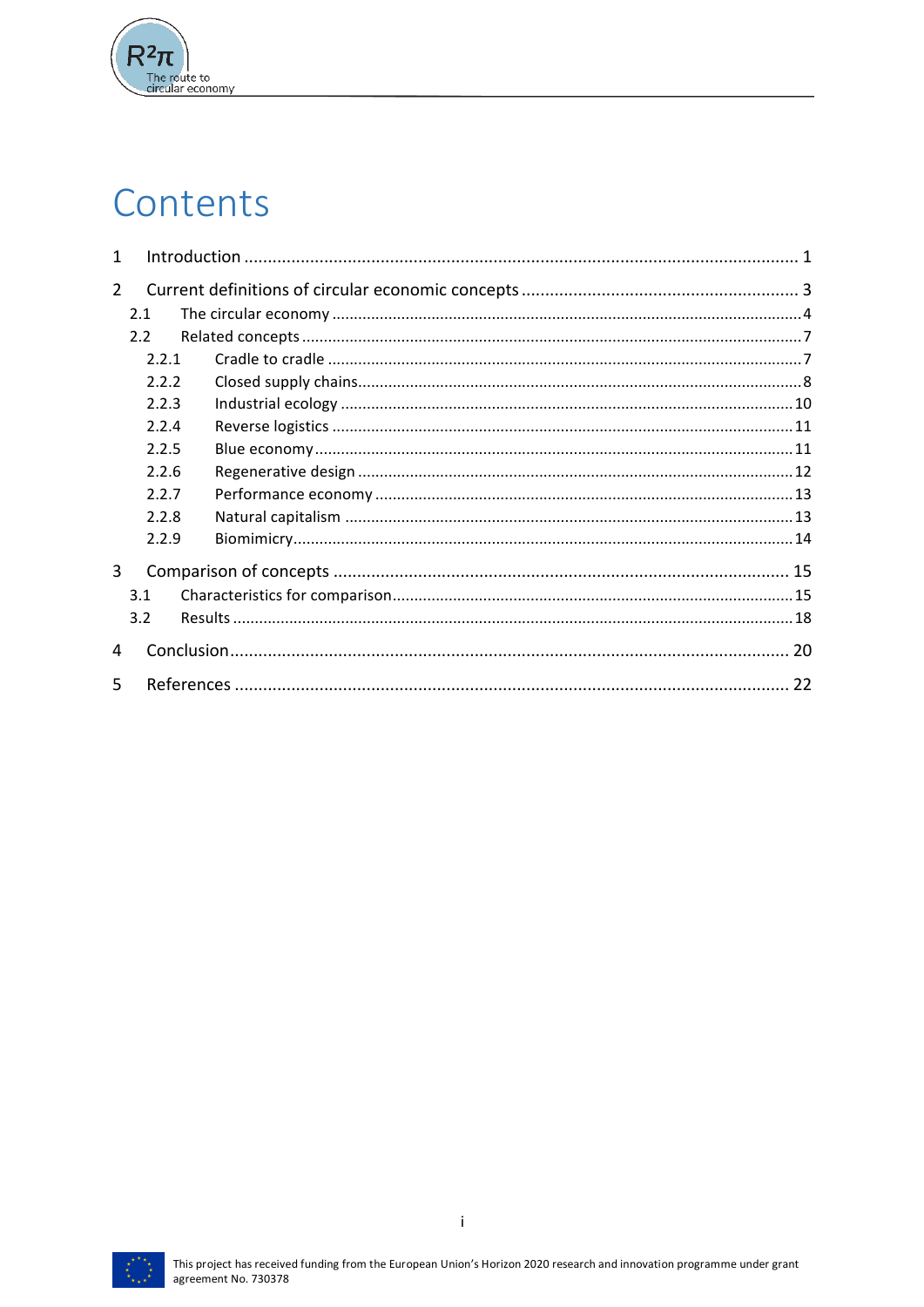

# 1 Introduction

The circular economy (CE) is one of the currently most discussed terms among environmental economic scientists and a focus of the European Union Horizon 2020 strategy. Its core defining element is the "restorative use" of resources. Raw materials shall no longer become discarded waste. "While great strides have been made in improving resource efficiency, any system based on consumption, rather than on the restorative use of resources entails, significant losses along the value chain" (Ellen MacArthur Foundation, 2015).

The CE is not the only highly discussed concept that implements circular ideas in economic activities. Many other concepts with circular ideas also exist, and the question arises of how these concepts can be differentiated. By clearly positioning the CE in comparison to other concepts, we can enable more consistent research on the concept and formulate comprehensive implementation plans. Concurrently, a comparison enables the identification of potential improvements to the current definition of CE if the research reveals that other adjoining concepts propose more useful specifications or provide additional aspects or tools that should be included.

Therefore, as one deliverable of the *R2π – Transition from Linear 2 Circular Economy project,* this research will provide a contemporary literature review of the CE and the closely associated concepts to formulate a common conceptual ground and understanding for advancing the project goals. This will enable the formulation of the working definitions and research ontology for the next *R2π* deliverable, thereby establishing a coherent basis for researchers to conduct further studies and allow practitioners to better understand how they can act within a CE.

During the past years, the term 'CE' has gained increasing attention (Lieder & Rashid, 2016). Because of the perceived urgency for better resource efficiency, academic articles and practical propositions around the concept of CE have increased significantly. Scholars agree that the CE stands in contrast to

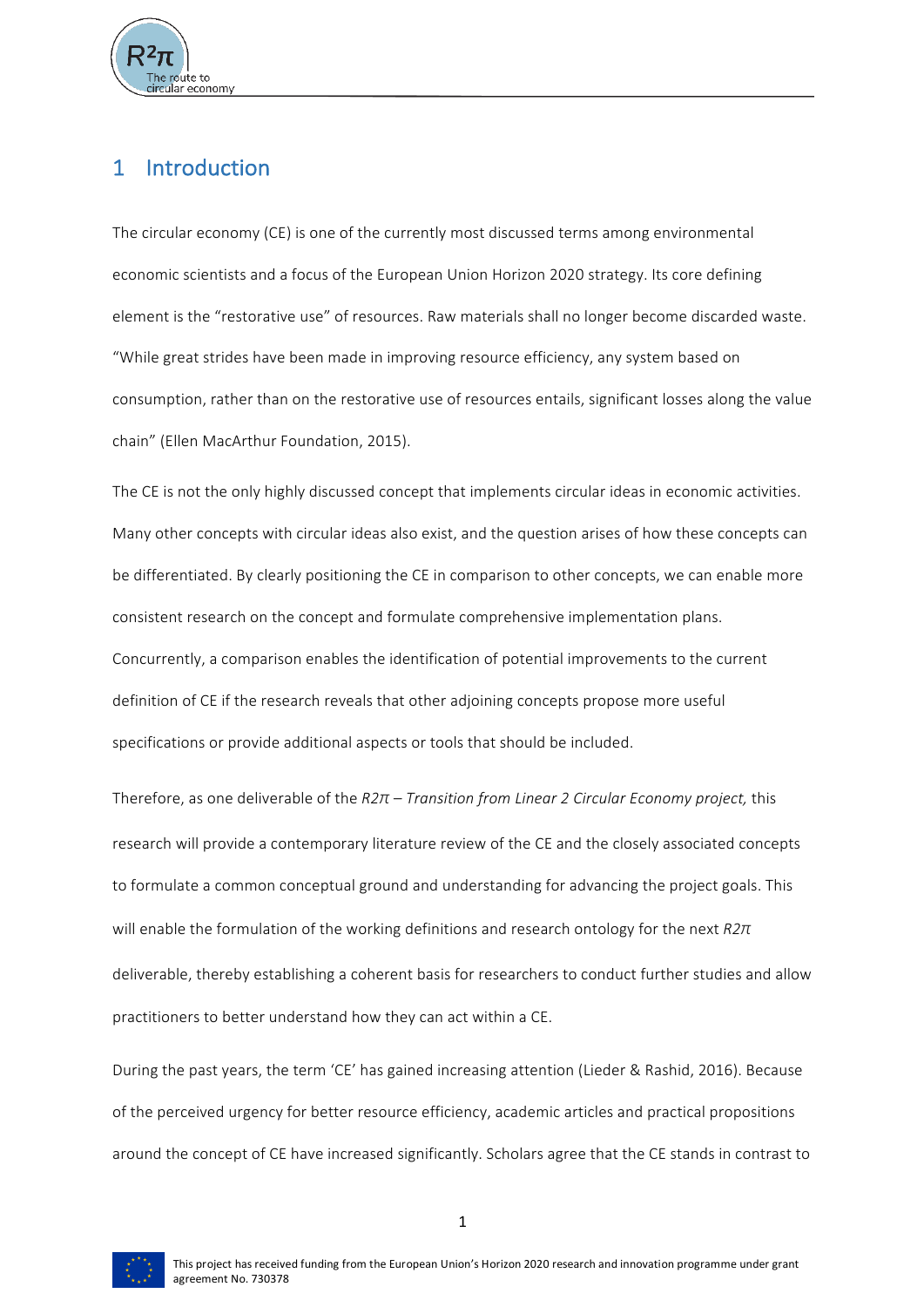

the linear economy based on a "take-make-dispose" sequence. However, the propositions mirror different understandings of what a CE entails (Ghisellini et al., 2016).

On the one hand, the concept of CE is often presented and perceived as an optimization of waste management only. Many researchers focus their work on technical aspects of the CE, such as material flow management or waste management. On the other hand, scholars argue that the CE stands for much more than waste management and entails the design of business models (Mentink, 2014) or even represents a framework for the whole economy. As such it should also include consumer behaviour. 

The Ellen MacArthur Foundation, a charity and non-profit organization that strives to develop the framework of CE is one of its main advocates. The foundation encourages including aspects of other concepts with a circular approach such as: the blue economy (Pauli, 2010), cradle-to-cradle (van Dijk et al., 2014), closed loop supply chains (Bhattacharjee & Cruz, 2016), industrial ecology, reverse logistics (Agrawal et al., 2015), resource efficiency (Schandl & West, 2010), low waste production, biomimicry (Benyus,1997) and sustainability in a broader sense (Finkbeiner et al., 2010). However, even though these concepts often have overlapping ideas and similar goals, they also differ from each other with regard to certain characteristics. Using them interchangeably would thus lead to confusion and an unclear definition that is hard to operationalise. To avoid further confusion in the field, it is important to clearly define the concept of CE.

At the same time, practitioners in business and politics need a clear definition of what to aim for when deciding to progress towards a CE. The challenges are inherent in our linear economic system. While recycling can lead to cost benefits, it has often not been considered as a profit-generating activity. In developed countries, corresponding business models and economic benefits have often only been detected as a consequence of governmental regulations for waste treatment. Interestingly, repair, recycling and reuse have been much more of a business model in developing countries with limited financial means and less access to new products from industrialized countries. A transition to a

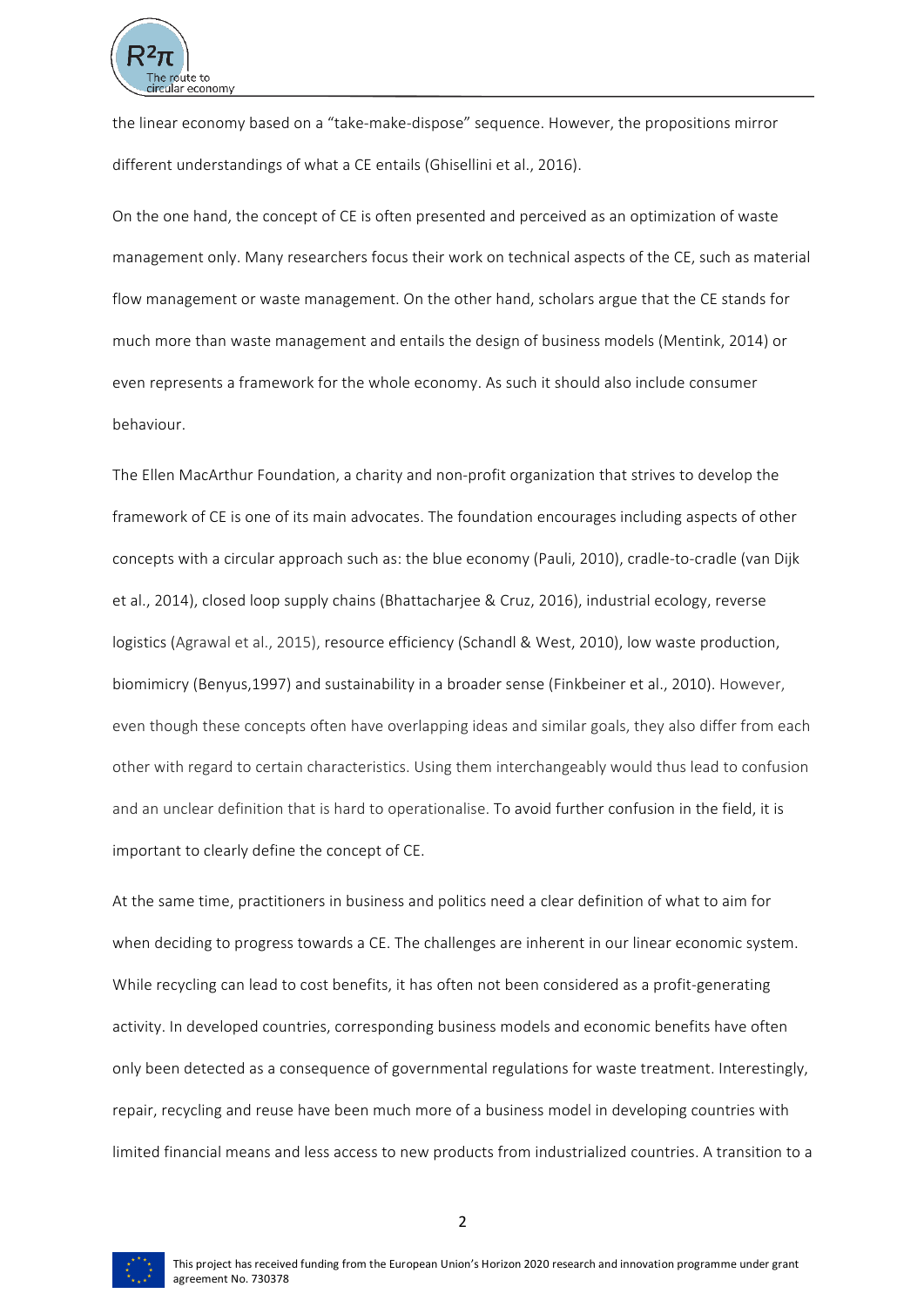

fully developed CE, however, will also entail a systemic behaviour change, as has been shown for a country like India (Goval et al., 2016).

While Ghisellini et al. (2016) provide an extensive review of CE literature, highlighting CE features, advantages, disadvantages, implementations and more, an extensive analysis of the literature only yielded one paper (Lieder & Rashid, 2016) that summarises existing concepts of circular solutions in a broader sense. However, they take the relatively narrow perspective of manufacturing processes. Because of the abundance of related terms (industrial engineering, cradle-to-cradle, etc.), some scholars even claim that the CE stands on "shaky ground" (de Man & Friege, 2016, p. 1). Our paper aims at closing this gap and overcoming the confusion between the current definitions of the CE and related concepts. It contributes to the differentiation of the CE from adjoining concepts while, at the same time, sharpening the concept by integrating useful ideas from these other concepts to offer a well-founded revised working definition for researchers, practitioners and policy makers alike.

# 2 Current definitions of circular economic concepts

The analysis is based on an exploratory literature research by which the main concepts in the field of a circular economy are identified and examined (Stebbins, 2001). Through this analysis, the respective characteristics of concepts are identified, providing a basis for comparison. During the first phase, the explorative concept analysis is achieved through a literature review. To identify the relevant literature, academic search engines (e.g. EBSCO and JSTOR) have been used for the primary source of literature. As keywords, the following terms have been used: circular economy, industrial ecology, closed supply chains or closed loop supply chains, cradle-to-cradle, reverse logistics, blue economy, performance economy, natural capitalism, biomimicry, and regenerative design. The resulting articles have also been used to identify further relevant literature. Thus, the method of concentric circles (Saunders, 2011) was applied with backward and forward oriented literature search in order to reduce the risk of overlooking prominent and important sources. Altogether, more than 300 sources have been identified. 

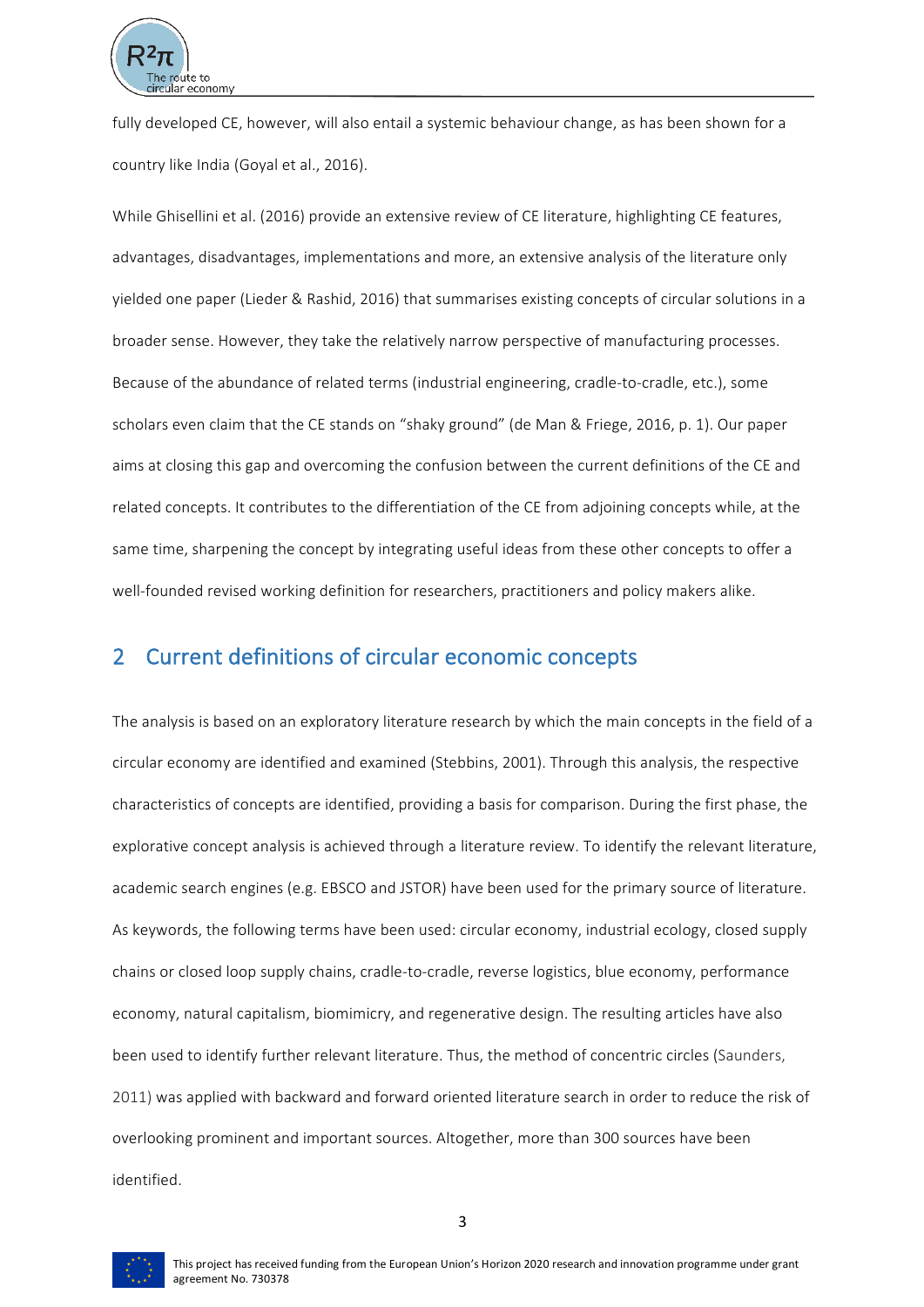

The following analysis highlights the most important characteristics and features of each concept. Characteristics that appear as key differentiators are identified in order to use them as a basis for the comparison between the concepts.

# 2.1 The circular economy

The roots of a concept for circular material flows reach back many decades. It has already been proposed by Boulding in his 1966 book, "The Economics of the coming Spaceship Earth." Boulding claimed that circular systems within the global economy are unavoidable in order to guarantee human life on earth in the long run. Other pioneers are Pearce and Turner (1989) who relied on Boulding's ideas. They agreed that the traditional linear economy without recycling elements cannot be sustainable and consequently must be replaced by a circular economic system. For their reasoning, they referred to the second law of thermodynamics (Georgescu-Roegen, 1986) stating that the entropy of an isolated system will increase over time and, thus, devalue higher order energy or material. Focusing on the waste management policy aspect of the CE, its roots in Europe can be traced back to Germany where, in 1972, a waste disposal act was established (BGBI I, 1994). Germany also developed the concept of extended producer responsibility. These policies are considered first steps to promote the implementation of the CE (Andersen, 2007). Other inspiration for the CE can be found in the research on the industrial economy (Preston, 2012) and in general systems theory (Von Bertanlaffy, 1968), supporting the idea that an economy can only be analysed in a holistic, complexsystems thinking approach. Industrial ecology has been a further root for CE research concerning the analysis of industrial systems and operational optimisation which already illustrates that the currently discussed concept has been developed on the basis of other approaches.

One of the current recognized definitions of the circular economy is offered by the Ellen MacArthur Foundation (2016): "A circular economy is one that is restorative and regenerative by design and aims to keep products, components, and materials at their highest utility and value at all times, distinguishing between technical and biological cycles." Generally, by defining the circular economy we are referring to a "closed-loop economy" (Wysokińska, 2016, p. 1) that "does not generate

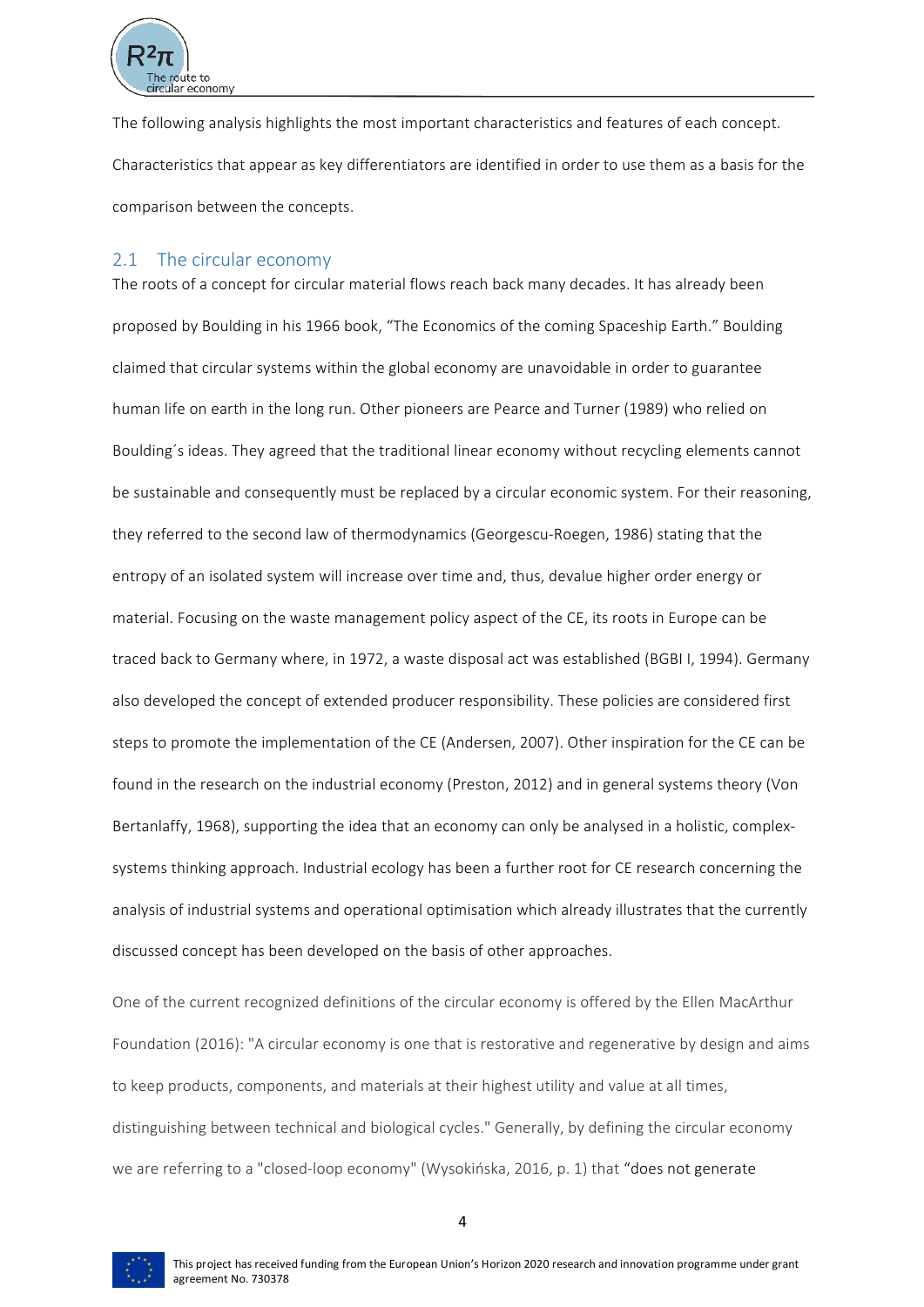

excessive waste and whereby any waste becomes a resource" (ibid., p. 1). Closed-loop means that all materials stay in a cycle and can continuously be reused. Waste, in the above definition, does thus deviate from the common understanding where it represents residuals that are dumped or treated but do not re-enter the production or consumption cycle. In a CE all substances have to stay within the system and "waste" may only exist in a form which is able to be reused. The call for its limitation thus corresponds to a request for more efficiency.

In addition, the CE is often interpreted as a new business model (Ghisellini et al., 2016) for a sustainable economy and healthy society. In many instances, the CE tries to incorporate several relevant aspects for sustainable development, i.e. social, environmental, economic and technological aspects (Ghisellini et al., 2016). The CE concept should be seen as an opportunity to transition the economy to develop new and different business models, where wellbeing is decoupled from resource consumption and environmental impact.

Furthermore, the CE addresses micro processes in companies as well as the macro level of the economy as a whole (Birat, 2015). Through its principles the idea of CE encourages all agents of an economy to contribute to a more environmentally friendly use of resources (Planing, 2015). Educated innovators and intermediaries and explicit decision-making tools for the CE are considered necessary to facilitate implementation (Golinska et al., 2015). Finally, the measurement of circularity is considered to play a crucial role, but there is no prevailing opinion on which operationalization to use. Instead, many different approaches are discussed. Most scholars refer to classic eco-efficiency indicators (Shou-feng, 2006) or to alternatives such as the "reuse potential" indicator of Park and Chertow (2014). 

As Ghisellini et al. (2016) state, the CE is often misinterpreted as only "an approach to more appropriate waste management" (p. 2). This perception is enhanced through prominent principles like the 3Rs: reduce, reuse and recycle, often quoted to summarize the core approach of the CE. However, this waste oriented view of the 3Rs is far too limited for the CE. The true concept of the 3Rs within the

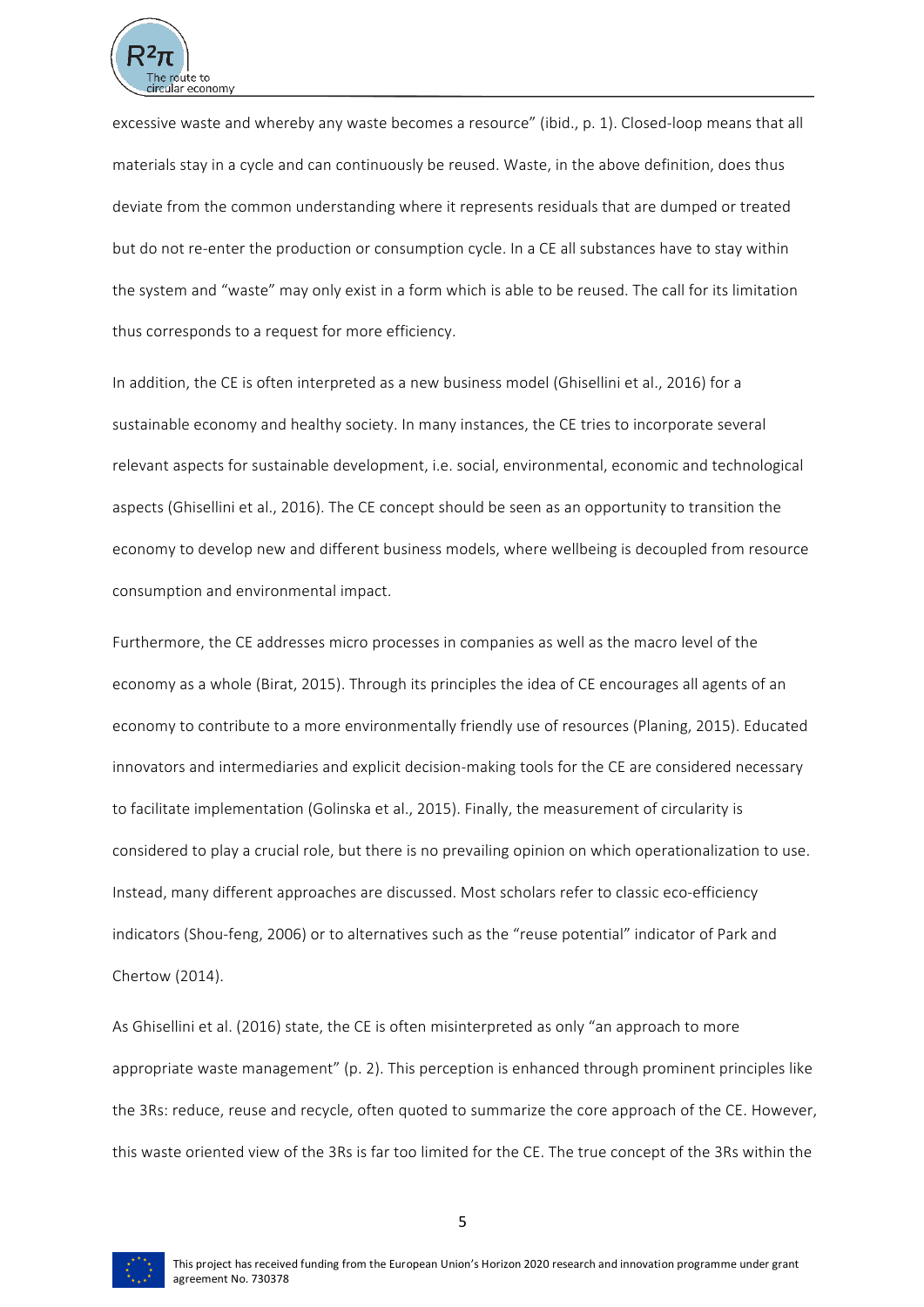

CE encompasses a much broader perspective of the economic system, and they can play a larger role in its design and implementation in many other areas, beyond end of life waste. Furthermore, other definitions of CE are even broader and the 3Rs become only a general enabling framework. For example, the CE also may include a detailed regenerative aspect, which refers to the recovery of materials as well as the use of renewable energy solutions (Ghisellini et al., 2016; Ellen MacArthur Foundation, 2015; European Union, 2015). For the recovery of materials, a reclassification into technical and nutrient materials is proposed (ibid.). It pertains to two material flows: biological nutrients that can be reintroduced into the natural system and manmade technical ingredients that should be recoverable; not in a biological sense, but through industrial recycling mechanisms.

To understand the complexity of 3Rs concept embedded in the CE, we highlight each one of them in more detail. The first R, "reduction", represents the endeavour of material or eco-efficiency in production (DeSimone & Popoff, 2000) as well as the attempt to reduce inputs into the system through improved consumption processes. Eco-efficiency should be understood as a business framework and goal at the same time, aiming at "creating value while decreasing environmental impact" (Huppes et al., 2005, p. 1). Thus, two kinds of motivations are important for the CE: economic and environmental improvements. The social dimension is not referred to explicitly within the goal of eco-efficiency. However, a resource efficient production allows for the use of the saved resources for other purposes or to be saved for later generations. Resource efficiency thus indirectly increases social well-being (Ness, 2008).

The second R, "reuse", also implies a better design of products and business models for a cyclical "disassembly and reuse" sequence (Ghisellini et al., 2016, p.6). Stahel (2013) further argues that anything related to the principle of reuse, such as remanufacturing, repairing/fixing should best be conducted regionally, thus reducing transportation and packaging. However, the reuse principle can only be implemented successfully if consumers are willing to buy reusable and remanufactured goods. This requires additional marketing from the companies (Watson, 2008), further education of people



6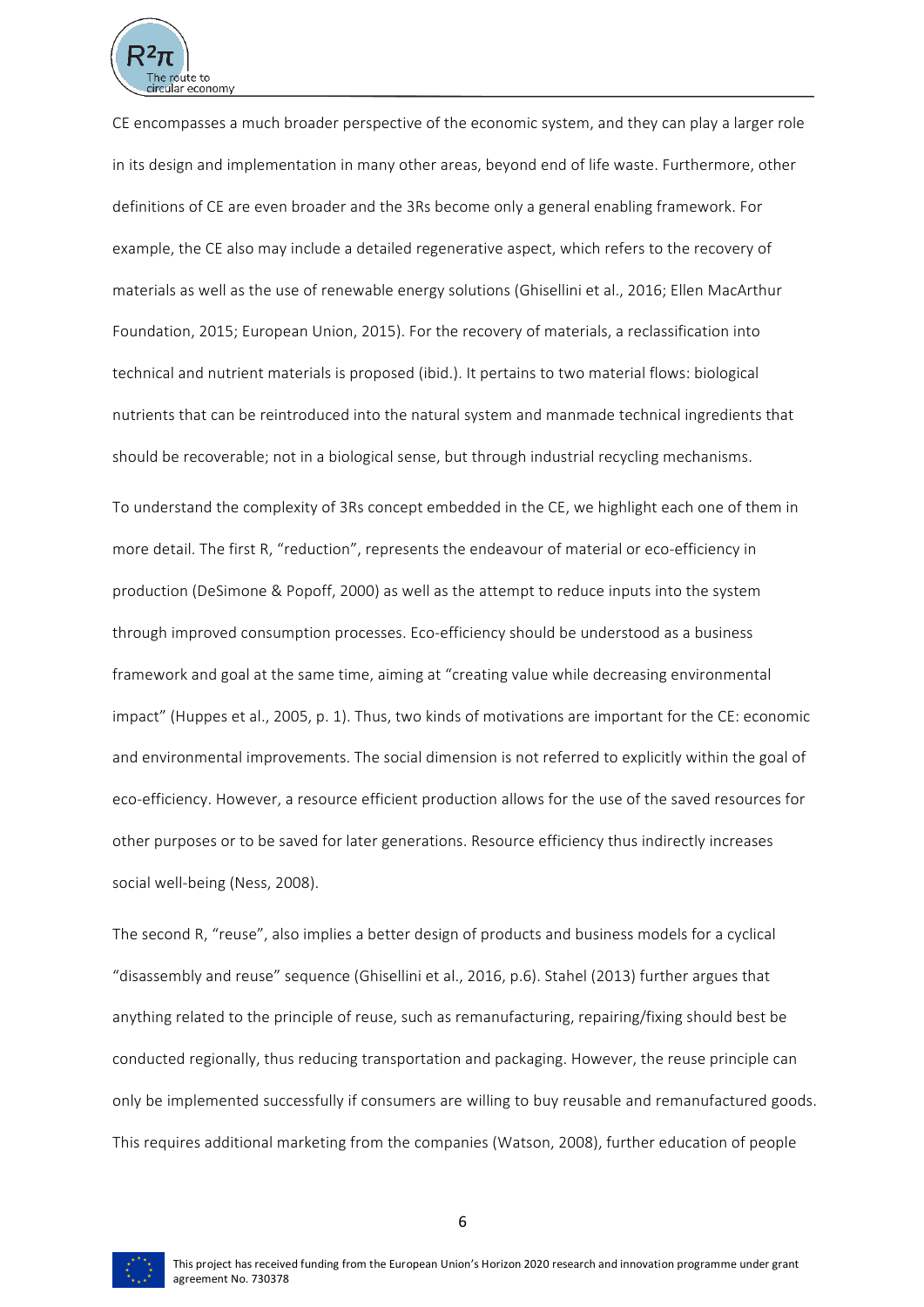

by public institutions, and a shared responsibility between producers and consumers to collect products after the first cycle of use (Lenzen et al., 2007).

The third R, "recycle", refers to "any recovery operation by which waste materials are reprocessed into products, materials or substances, whether for the original or other purposes. It includes the reprocessing of organic material but does not include energy recovery and the reprocessing into materials that are to be used as fuels or for backfilling operations" (European Union, 2008, p. 8).

To summarize the principles of the CE, scholars agree that the CE needs to be a regenerative system. However, most work focuses on waste management as represented by a narrow interpretation of the 3Rs principles, although the principles propose more far reaching options for a CE. 

# 2.2 Related concepts

Many researchers as well as practitioners use terms such as CE, cradle-to-cradle, industrial engineering or closed loop supply chains almost interchangeably. In the following sections the concepts are analysed separately, especially highlighting their main principles and potentially differentiating characteristics. The related concepts are presented according to their applicability to the characteristics that are presented later in the comparison of concepts.

#### 2.2.1 Cradle to cradle

The concept was developed by the chemist Braungart and architect McDonough in their book "Cradle to Cradle – Rethinking the way we make things" (2002). The term cradle-to-cradle (C2C) has, however, been introduced already in the 1970s by Stahel. The concept of C2C aims at minimizing environmental damage of products through more sustainable production processes, distribution and disposal practices, and socially responsible products (Visser, 2010). Sometimes C2C is also referred to as a closed loop supply chain, where the end of life of a product leads to the recycling process (De Pauw et al., 2013). After recycling, materials are re-used for the same purpose or to produce different products (Huang et al., 2007).

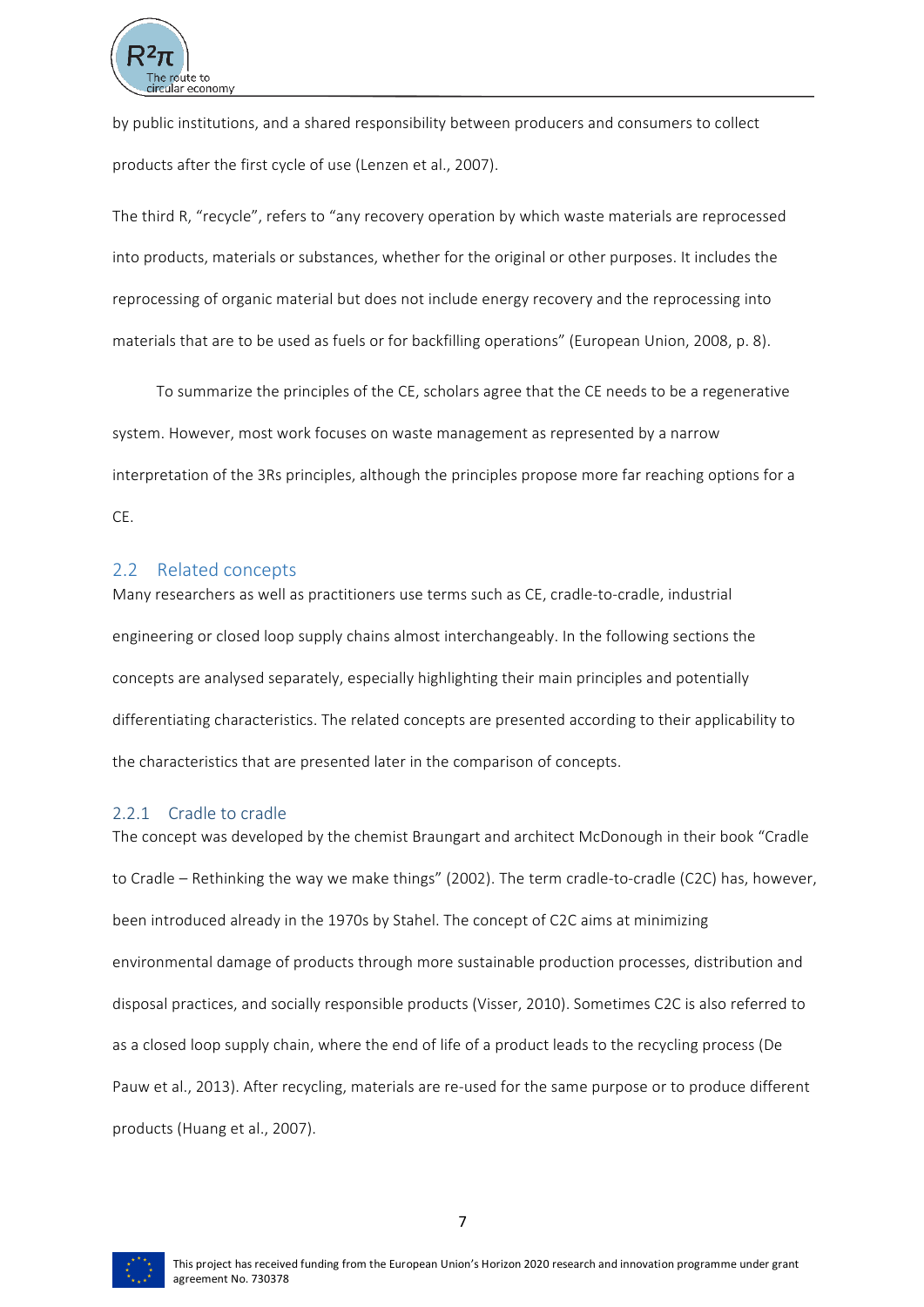

The concept not only includes the production and recycling system but also puts an emphasis on the design stage (Braungart et al., 2007). C2C design is inspired by the "biological metabolism" and tries to translate it into a "technical metabolism" of material flows in industrial systems (McDonough et al., 2003). Existing products shall be redesigned for increased efficiency to minimize negative effects of commerce. Components must be designed for circular recovery or reutilization. Thus, it is primarily a philosophy of design with two main categories of materials: technical and biological (McDonough & Braungart, 2010).

Lovins (2008) asks for the full elimination of waste. If "waste" is still created, it should be, again, a value-producing resource. C2C requires implementing collection and recovery procedures within the companies' own supply chains (Kumar et al., 2008). This point highlights the strong linkage to the research stream of reverse logistics. Renewable material and energy inputs are suggested to be used in production in a C2C approach (McDonough et al., 2003). Lastly, C2C embraces the ideal of diversity from natural systems, meaning that healthy ecosystems of communities and companies living symbiotically in close distance should be promoted in order to encourage local social responsibility. To support the implementation of C2C, in 2005, Braungart and McDonough established a certification process for companies working according to the C2C principles.

In summary, C2C is a holistic framework that aims at creating efficient, sustainable, and waste-free systems. Even though the application of C2C mainly occurs on the micro-level, the concept goes beyond manufacturing and design processes. It can also be applied to architecture and construction, urban environments, and infrastructure design and encompasses social criteria in its certification.

#### 2.2.2 Closed supply chains

Closed supply chains (CSC), also described as closed loop supply chains, highlight the importance of circularity and are quite close to the idea of the CE. Product reuse and recycling are the two factors "closing the loop" (Savaskan et al., 2004). In addition, CSC contains discussions about how governance and coordination mechanisms may either facilitate or impede the development of circular systems (Sarkis et al., 2011). According to Krikke et al. (2004), CSC consist of both a forward and reverse supply

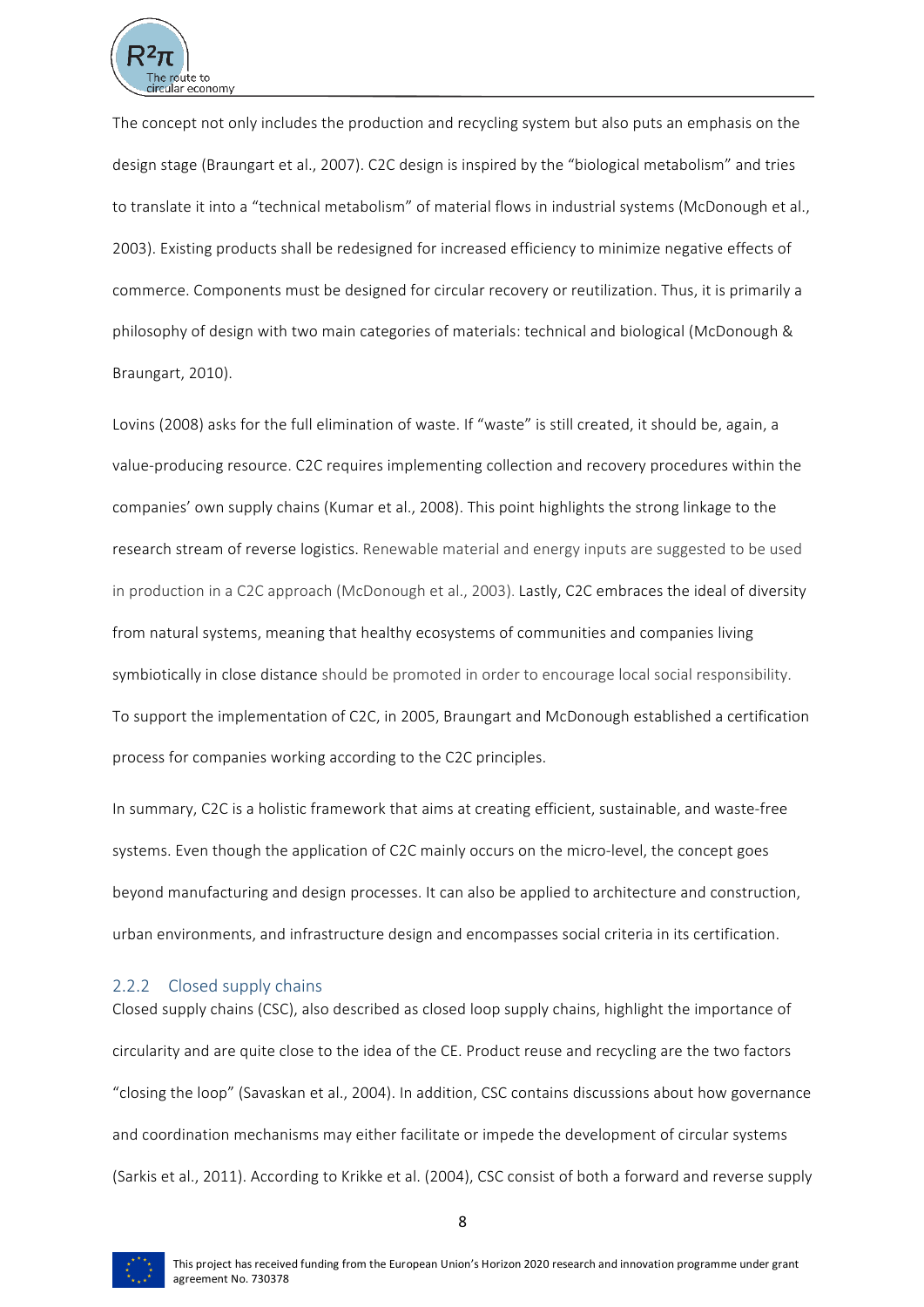

chain where "a mix of reuse options" is employed by the producer depending on "the most profitable alternative" (ibid., p. 24). The concept thus encompasses an explicit profit orientation. The authors identified five business processes that are key for reverse side activities of CSC:

- 1. product acquisition through buy-back, or other physical collection methods;
- 2. reverse logistics including the transport of used goods to the location of recycling;
- 3. sorting and classification of returned goods into one of six reverse supply chains ("direct reuse, repair, refurbishment, remanufacturing, cannibalization, and scrap" (ibid., p. 25).);
- 4. recovery, ideally in the same supply chain, otherwise reuse in an alternative supply chain ("open-loop application" (ibid., p. 25));
- 5. redistribution and sale of secondary products in a "usual" forward chain.

The concept of CSC also includes four categories of product returns (Toffel, 2004), namely: reusable (e.g. packaging), commercial (e.g. warranty or product recall), end-of-life and end-of-use (e.g. after a lease) returns. The setup of supply chains should be chosen depending on the type of return. Besides the focus on the types of returns and their characteristics, the CSC discipline also stands out for highlighting the potential of modularity in products (Krikke et al., 2004).

Based on the idea of CSC, the supply loop framework claims to combine the concepts of CSC, IE, RL and the measurement from life cycle assessments. It thus represents an interesting tool and proposes a strategy "for end-of-life product management that creates economic *and* environmental value" (Geyer & Jackson, 2004, p. 56). A supply loop is only "closed" if the secondary resources are used for the same original product again. Accordingly, an "open" supply chain uses secondary resources for other products. The measurement of success of the implementation of supply loops should capture economic and environmental benefits (Ayres et al., 1997). Neto et al. (2008) present a framework that uses multi-objective programming to help optimise the design of efficient logistic networks, taking cost-related and environmental aspects into account. This represents a complicated but nevertheless very useful tool to both design and evaluate the logistical aspect of CSC.



9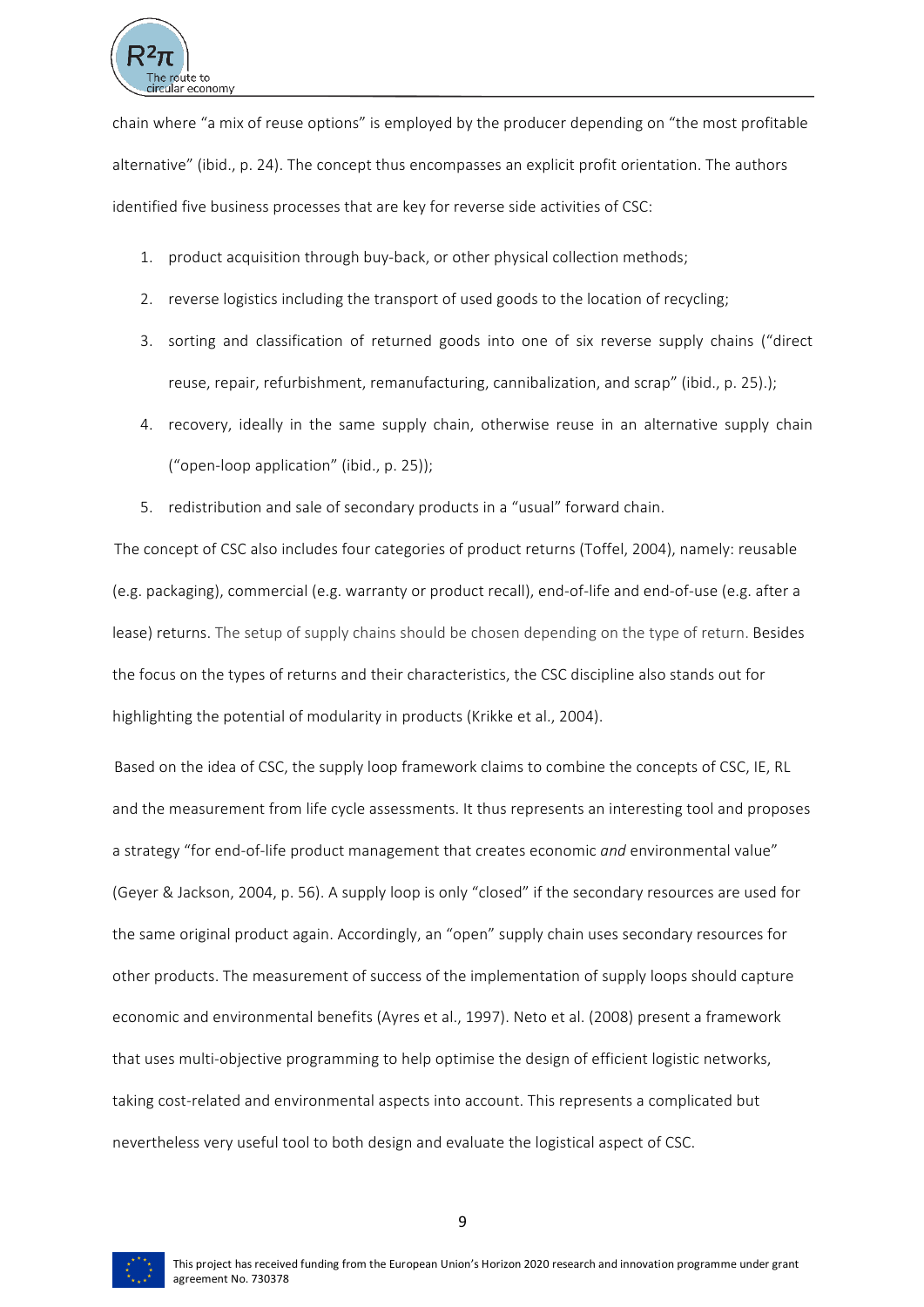

#### 2.2.3 Industrial ecology

The science around industrial ecology (IE) has been established in 1989 when Frosch and Gallopoulos published their seminal article "Strategies for Manufacturing". They argued that "an industrial ecosystem" (ibid., p. 1) should be implemented globally to attain an integrated and environmentally sustainable model for industrial activities. This industrial ecosystem should optimize the use of energy and materials, minimize pollution and waste, and consider the environmental impact of every (by)product of a manufacturing process. Starting with their article, the field received international recognition - beyond other reasons - through the renowned *Journal of Industrial Ecology*.

Typical for the field is the examination of the interplay of technology and industrial activities, as well as environmental and societal consequences (Erkman, 1997). This examination can take place on the local, regional or global level by analysing the usage and flow of materials and energy during the product life cycle in order to reduce environmental damage. Waste management plays a central role in this concept and should be used as an energy or material source (Frosch, 1992; Ghisellini et al., 2016). IE has three dimensions: analytic, methodological and proactive. It is analytic because IE tries to understand "how the industrial system works" (Erkman, 1997, p. 2). Secondly. It is methodological because IE wants to include regulation within the industrial system and its "interaction with the biosphere" (ibid., p. 2). IE is proactive (Berkel et al., 1997) as it provides ideas for governments and companies alike about how to contribute to a more sustainable economy. Other authors, such as Allenby (2000), are dedicating their focus to the necessary policy frameworks to implement IE and want to provide an easy-to-follow handbook for practitioners (Ayres & Ayres, 2002). Strictly referring to the name of the concept, IE seems to be limited to industrial processes.

To summarize, IE takes the perspective of a biological ecosystem to examine industrial processes (Allenby, 2000) and aims at restructuring industrial processes for compatibility with the natural ecosystem. As Geyer and Jackson (2004) conclude, IE focuses on the environmental aspect of new strategies instead of the profitability.

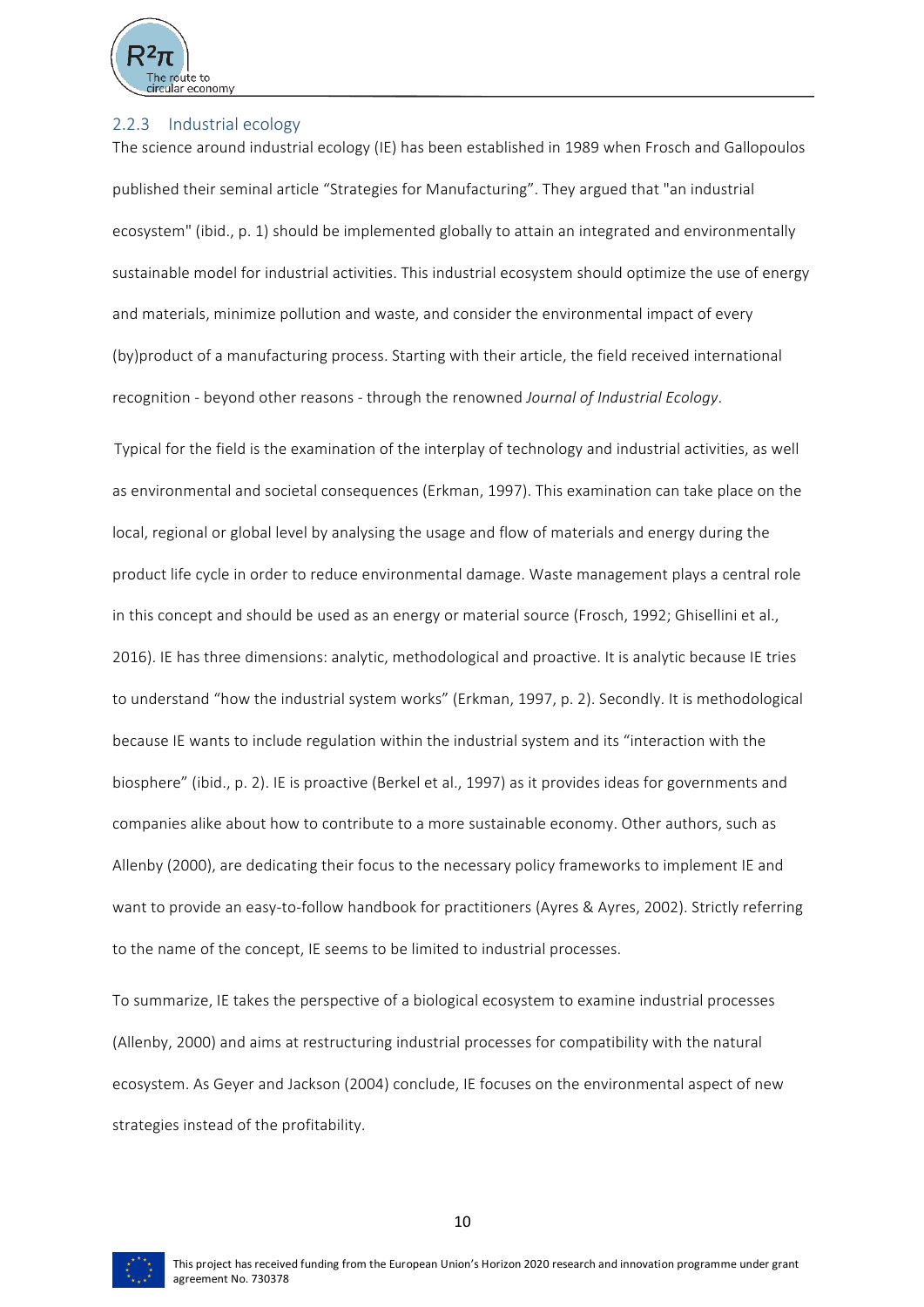

#### 2.2.4 Reverse logistics

Reverse logistics (RL) is another term in connection with circularity. The European Working Group on Reverse Logistics, REVLOG, defines it as "the process of planning, implementing and controlling backward flows of raw materials, in process inventory, packaging and finished goods, from a manufacturing, distribution or use point, to a point of recovery or point of proper disposal" (de Brito & Dekker 2004, p. 5). It primarily relates to the reuse of materials and products (Fleischmann et al., 1997). Some authors also include remanufacturing (Kim et al., 2006) or refurbishing (Ravi et al., 2005) as integral parts. The relevance of profitability in RL becomes clear as it deals with returns management (i.e. returning bought products to the producer due to damages). Returns management often highly correlates with customer retention (Daugherty et al., 2002). To keep a stable customer base, it is essential for companies to implement a good RL strategy – not only for environmental goodwill. Especially for online retailers the topic becomes a major driver of firm success. Furthermore, RL includes the collection after the useful life of goods (ibid.). The measurability and indicators of the concept have led to various studies as the literature review of Carter and Ellram (1998) reveals. A RL process also describes the management and sale of returned products. Different from usual logistics research that investigates how to bring goods to the customers, RL changes the direction so that the product moves backward through the supply chain (Rogers & Tibben-Lembke, 2001). Defective products need to be taken back for repair and products at the end of their life cycle must be taken back for adequate disposal or recycling.

The study of Rubio, Chamorro and Miranda (2008) summarizes the characteristics of the research on RL from 1995 to 2005. The authors state that the concept has different definitions but conclude that the proposed definition of REVLOG at the beginning of this section can be considered the most complete.

#### 2.2.5 Blue economy

Pauli (2010) developed this relatively young concept that is considered to be a vital source of inspiration for the CE according to the website of the Ellen MacArthur Foundation (2016). It is called

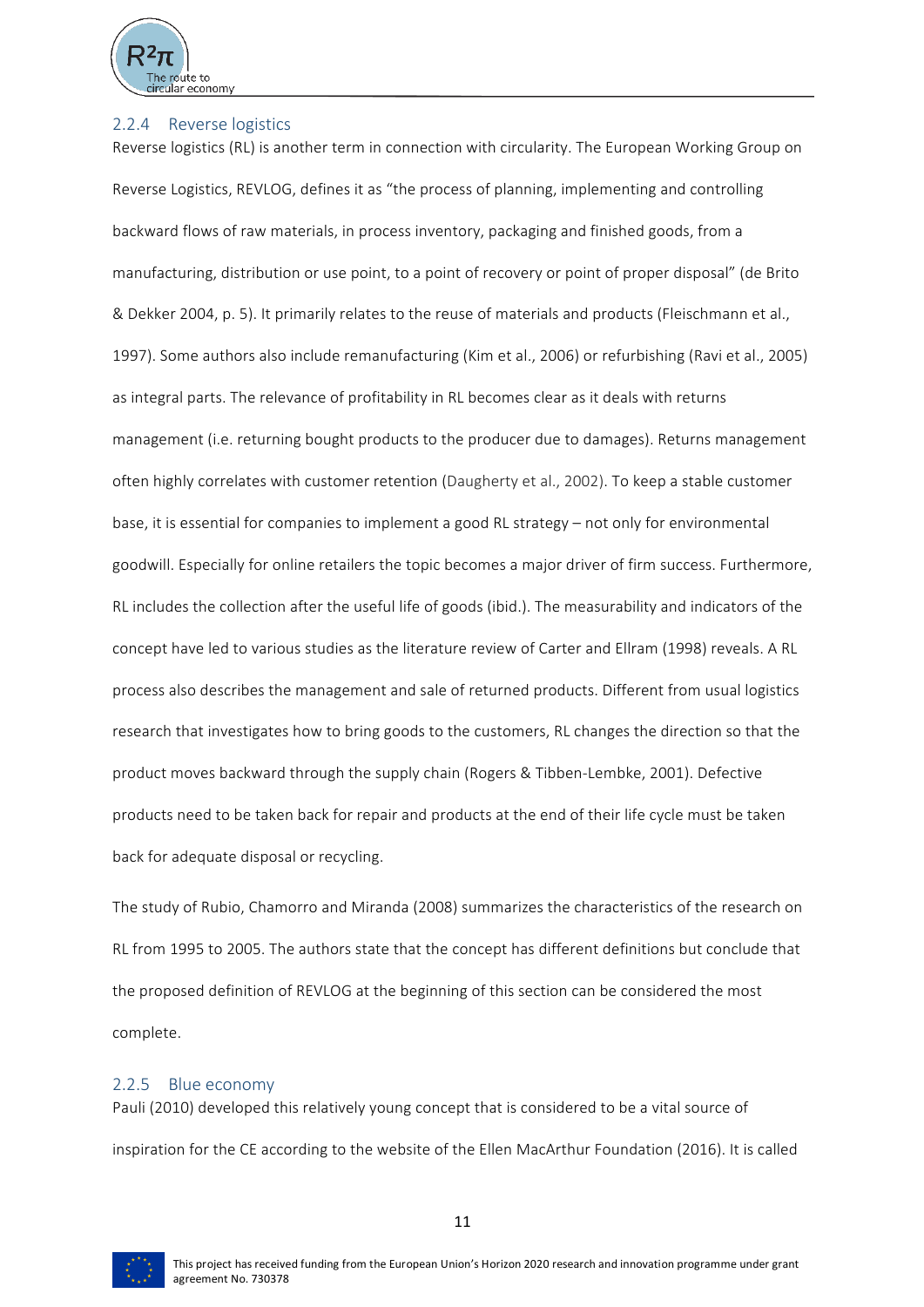

blue economy referring to the colour of the ocean and sky, representing the largest components of the planet (Pauli, 2011). It is considered a value adding school of thought because the basic principles of the blue economy propose that the local environment, with its specific ecological features, is the basis for sustainable solutions. In total, the blue economy is defined by the following 6 principles (Blue economy, 2016): 

- 1. it must be local so that companies use what they have close to them.
- 2. it should be efficient: Companies should "substitute something with nothing" (ibid., p. 1).
- 3. with a systemic approach the surrounding nature is mimicked.
- 4. the blue economy aims at profitable solutions through the optimisation and generation of "multiple cash flows" (ibid., p. 1).
- 5. it should satisfy "all basic needs" (ibid., p. 1) and
- 6. it calls for an innovative culture to create change.

Mechanisms as found in nature should be used in order to have an abundance of resources. For example, gravity is understood as the most important source of energy in the blue economy (Lieder & Rashid, 2016; Pauli, 2010). The hands-on focus through its practical ideas in the report to the Club of Rome, "10 years, 100 innovations, 100 million new jobs," provides case studies for the further implementation (Pauli, 2010). The blue economy aims at protecting the global ecosystem while creating new job opportunities at the same time. It thus pursues a holistic approach, also addressing societal issues.

#### 2.2.6 Regenerative design

Regenerative design is an approach based on systems theory that helps during the design stage of products and services. The word "regenerative" stands for the fact that energy and materials used for the design of products can be renewed and revitalized (Cole, 2012). This approach also relies on a closed loop input-output model (ibid.). Regenerative design is often achieved through biomimicry (Lieder et al., 2016). All material or waste should be reintroduced into the system or metamorphosed into new valuable resources at the end of the product's life. This is how regenerative design aims at



This project has received funding from the European Union's Horizon 2020 research and innovation programme under grant agreement No. 730378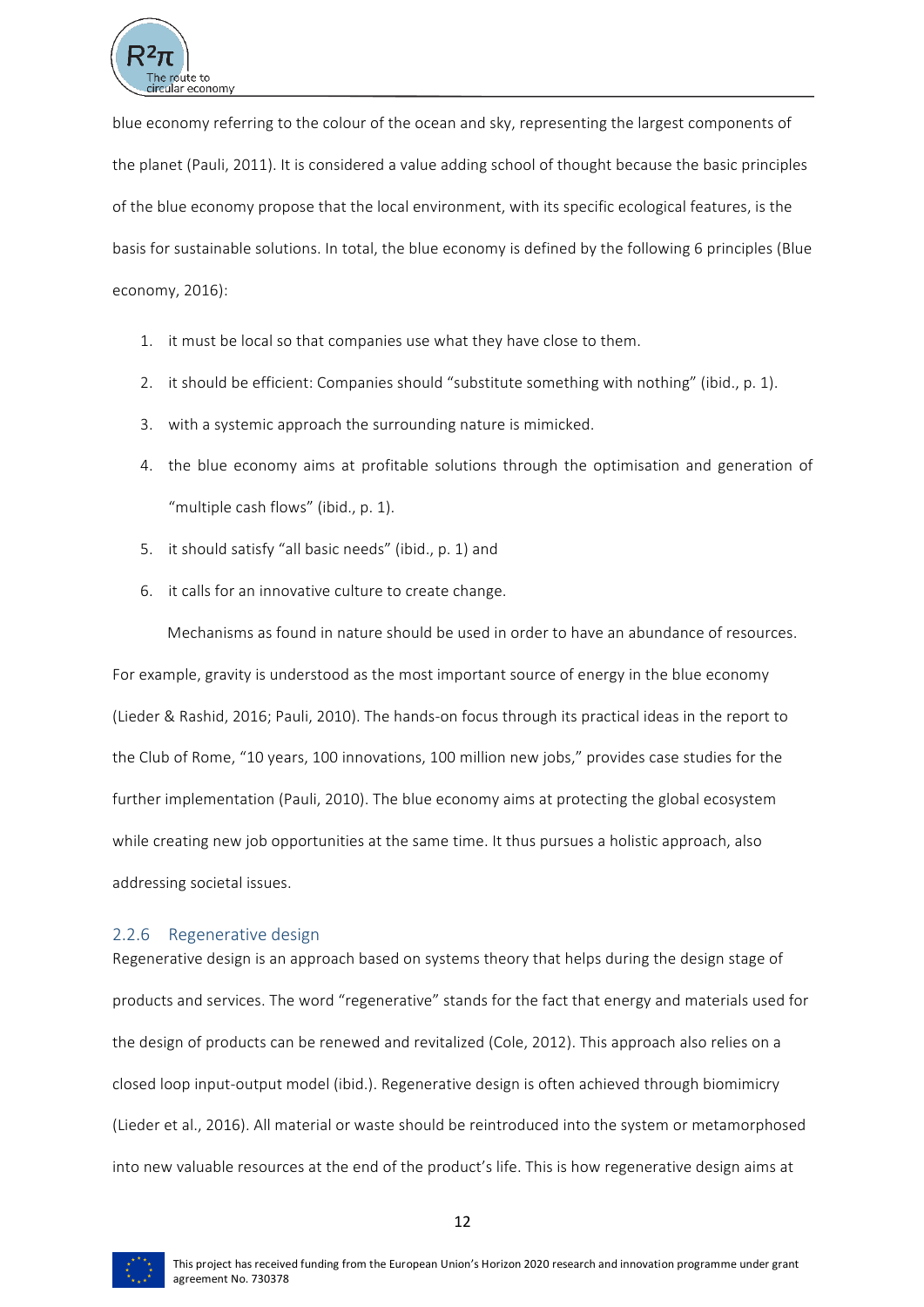

becoming completely waste-free. In addition, ecosystems services are considered as a template to design consumption so that services are bought instead of goods. The concept was developed by the architect Lyle (1996) who aimed at creating a framework for a community that can function with the locally available renewable resources without destroying them, while reducing unnecessary transportation efforts. Rodale (1983) worked on regenerative agriculture and has been an inspiring starting point for the research field of regenerative design to be spread out to other sectors of the economy. C2C surpassed the concept of regenerative design in terms of research since C2C seems to cover more aspects and therefore attracts the research interests of more scholars.

#### 2.2.7 Performance economy

Stahel has developed the concept of the performance economy which is rooted in his works about the "functional service economy" (Stahel, 1994). It represents a utilization-focused service economy through resource efficiency and product-life extension. This approach highlights the environmental benefits when selling services instead of products, thereby also creating new job opportunities. Mont (2002) clarifies the meaning of a product-service economy: This kind of economy relies on productservice systems in order to decrease environmental damage through related production and consumption.

The performance economy aims at the maximum use value for the maximum amount of time. This way, the material input and energy used for a service shall be minimized. The performance economy thus wants to enhance sustainability through a more dematerialized system. Mont (2002) further highlights that companies must change their processes and organizational structures to implement the necessary product-service systems and that consumers must be willing to accept a service instead of owning the product. To summarize, the performance economy as a whole has primarily three goals: creating new jobs, increasing wealth and decreasing resource consumption (Product Life, 2016).

#### 2.2.8 Natural capitalism

"Natural capital" is the world's natural assets such as air, water, soil and other organisms (Costanza & Daly, 1992). Through an economy based on the principles of natural capitalism, some scholars want to

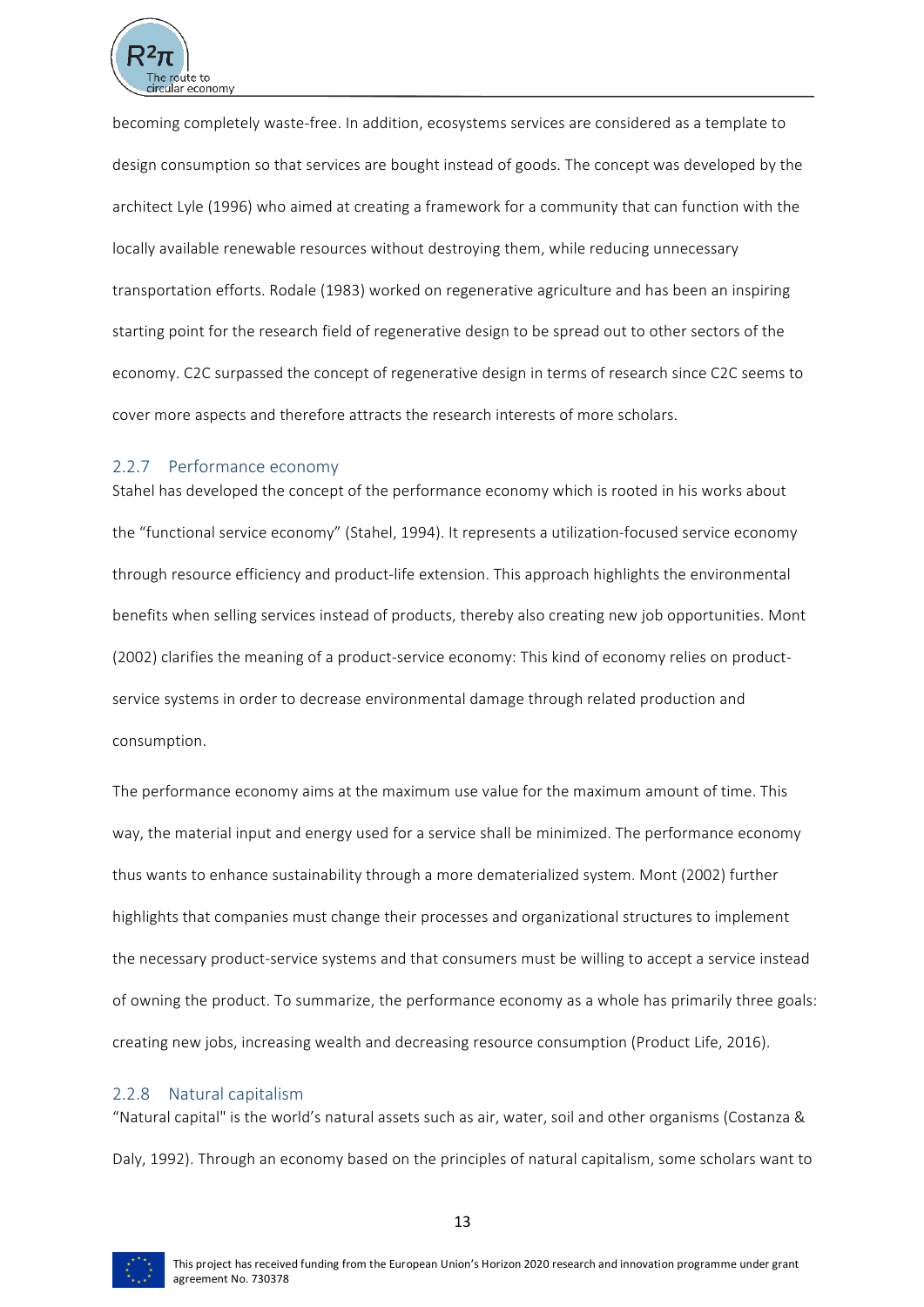

trigger the "next industrial revolution" (Hawken et al., 2013). In their model, the interests of the environment and businesses are not mutually exclusive, but have many overlaps. Natural capitalism has the following four principles (ibid.):

- 1. the productivity of natural capital must be increased. By adapting the design of products and using new technologies in production processes, natural capitalism aims at extending the usable life of resources. This shall allow to save costs and offer investment opportunities in new technologies.
- 2. biologically inspired production models should be implemented to reduce or eliminate waste through closed-loop production systems. Output should either return as a nutrient into the ecosystem or should be used as an input in another production process.
- 3. a "service-and-flow" (Hawkens et al., 2013, p. 134) business model should be encouraged as a promising alternative to the sale-of-goods model, offering value to customers while at the same time increasing resource productivity (Maxwell et al., 2006).
- 4. the cost savings from the prior principles allow businesses to reinvest into natural capital which will lead to a higher ratio of regeneration in natural resources. The methods for measurement are flexible and find inspiration in various indicators (Birkin, 2001).

# 2.2.9 Biomimicry

Biomimicry can be understood as imitating or being inspired by nature's superior designs to develop environmentally sustainable innovations (Reap, Baumeister, & Bras, 2005). Instead of re-inventing the wheel, biomimicry suggests that many of our problems have already been solved by nature. Thus, it aims at a better understanding of these mechanisms in order to copy them. Benyus (1997) states that the goal of biomimicry is to create products and processes functioning like natural components of the ecosystem without creating negative impacts to the environment. Biomimicry must not be confused with bionics (Dickinson, 1999). The latter is a more technical approach applying biological methods of natural systems to the innovation process of new technology. Biomimicry rather looks for systemic solutions and focuses on their sustainability (Passino, 2005). Consequently, a bionics approach would

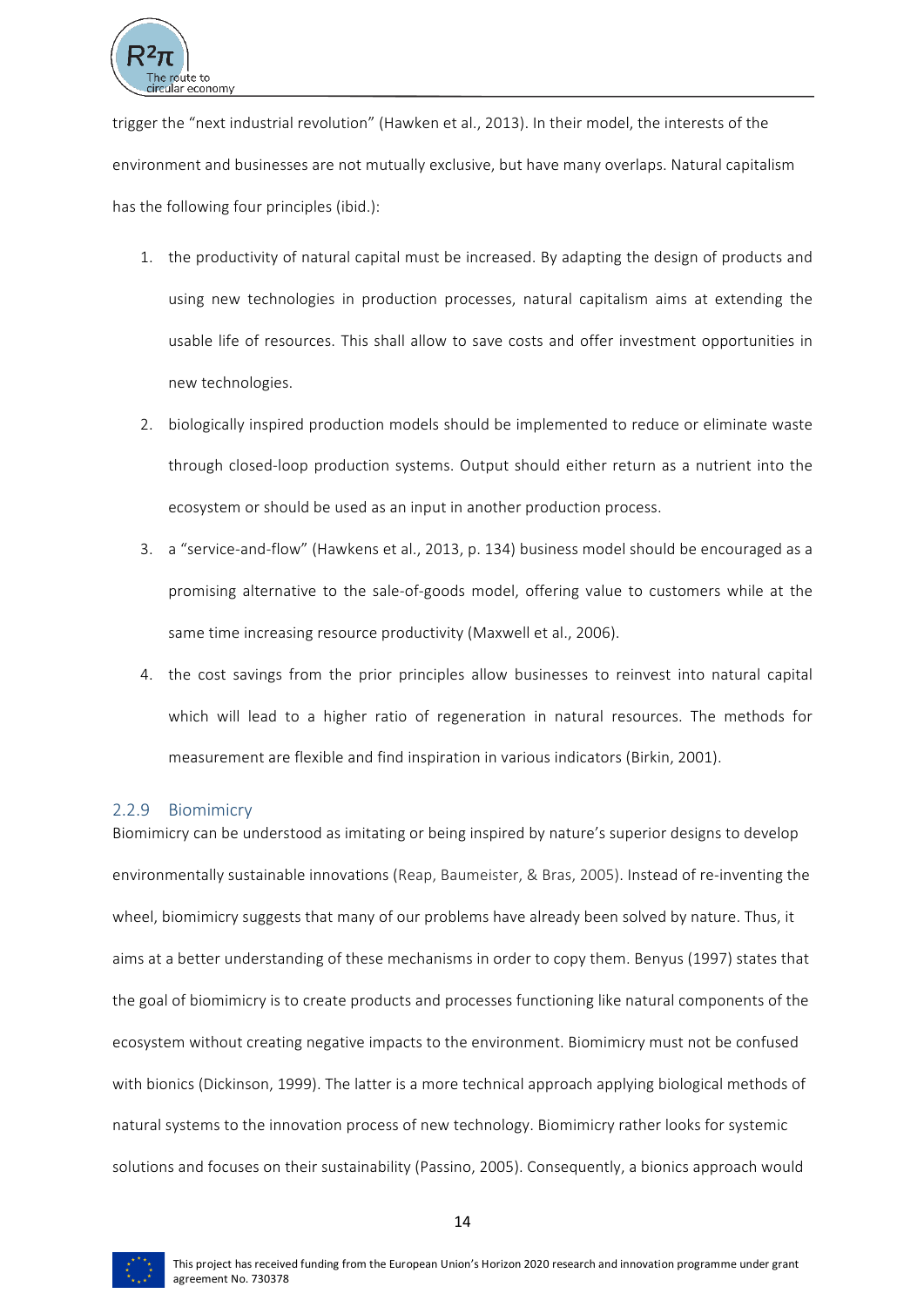

suggest a Velcro fastener - a product that was copied or inspired by nature - to be made out of plastics, while biomimicry would propose more nature-like materials, as plastic cannot be disposed without external effects on the environment (Mathews, 2011). Closed loop supply chains are also relevant for this concept as avoiding waste is a feature of nature. This fact makes it quite similar to the idea of the CE. The approach does not include specific measurement tools as it is rather related to new business models.

# 3 Comparison of concepts

# 3.1 Characteristics for comparison

Differentiating aspects of the concepts above have been derived into characteristics that are now used as a basis for comparison. Six broader categories comprising 24 detailed characteristics have been chosen for comparison. The categories one to five were deduced from the prior analysis of concepts, while category six was additionally included due to its inherent relevance to the concepts. It includes a primary focus on the product life cycle stages inspired by life cycle assessment (LCA) (Heiskanen, 2002) and the value chain activities from Porter's value chain framework (Porter & Advantage, 1985). The characteristics are explained below before the results are presented in Table 1.

The first two categories try to identify the main motivation and the position towards waste management of the concepts:

# 1. Motivation(s):

- **·** *Focus on environment:* As some concepts are primarily motivated by more efficient production processes, they were examined to determine if they are still further motivated by environmental objectives.
- Focus on profitability: Some concepts promote the idea of closed loops to increase efficiency and profitability. Collecting old materials and reintroducing them into the production cycle can be financially beneficial.
- *Focus* on social aspects: This characteristic describes the social considerations of a concept,



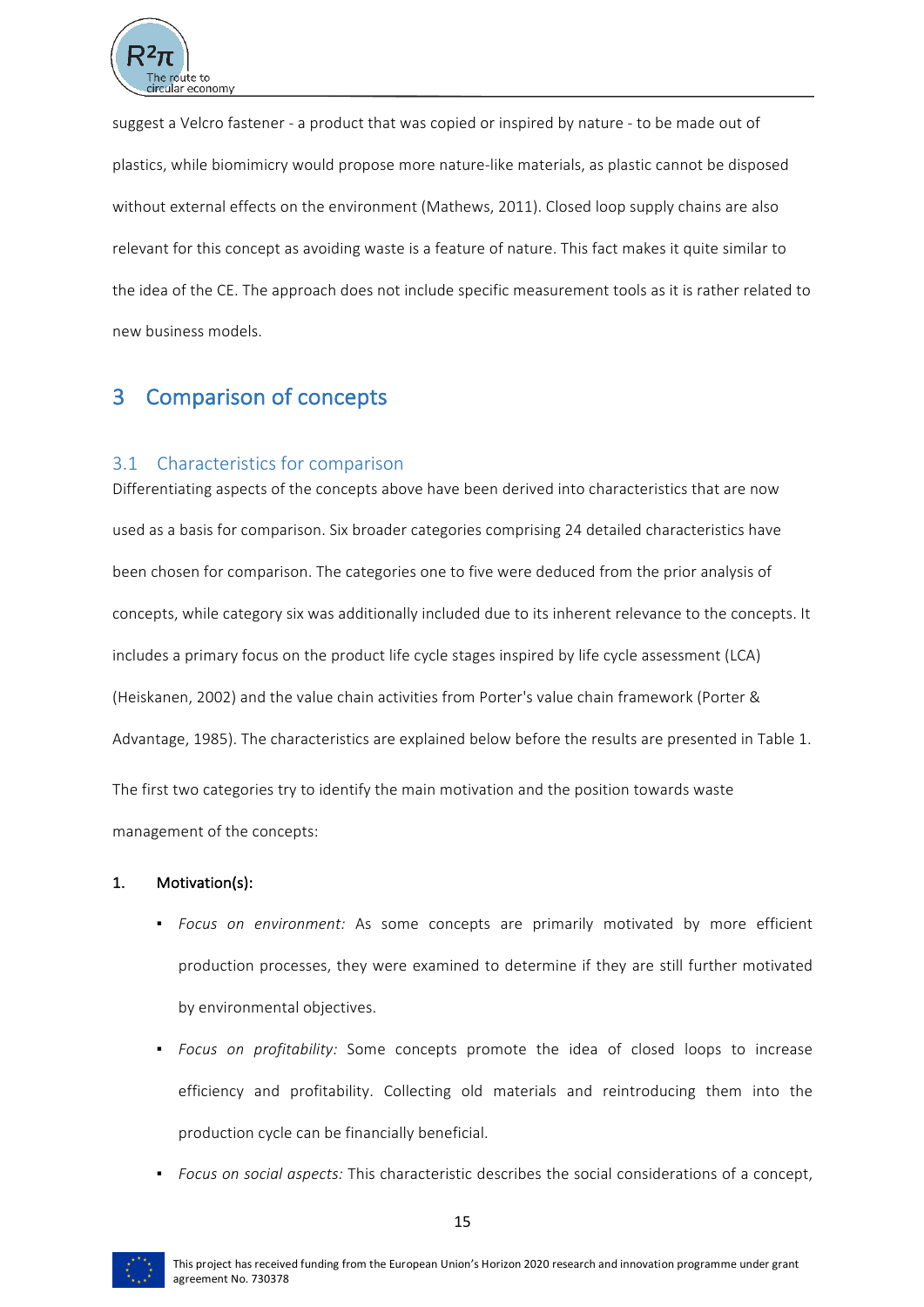

such as the creation of new jobs, socially responsible products, resource preservation, and increased well-being.

### 2. Proposition for waste management

- *Efficiency and waste reduction*: A central aspect of circularity is to reintroduce waste into the production loop by making it an input resource. Only concepts comprising this idea were analyzed. While some concepts achieve this objective with simply an efficient use of resources, others go a step further as seen in the next characteristic.
- Zero waste: This criterion tests if a concept aims at the full re-integration of waste into the product cycle as well as zero harmful impacts on the environment; e.g. by only using renewable energy sources and not emitting any toxic substances, even if used to recover materials in recycling processes.
- Distinction between technological and biological substances: For the ultimate goal of a CE it may be important to decide if all products should only be made out of "biological nutrients", i.e. natural materials that potentially can re-enter the natural cycle without detrimental effects; or if man-made "technical ingredients" should be an option. Only some concepts explicitly distinguish between the two.

The third category examines the support and practical implications the concepts offer. While some are mainly formulating objectives or ideals, others want to give explicit advice on how to transform a business or society to a CE, or how to measure the success.

# 3. Guidelines and tools

- *Business model perspective*: A concept has this characteristic if it includes ideas for circularity within business models. This characteristic contrasts the characteristic "focus on profitability".
- *Focus on operations*: A concept that focuses on operations is often a very detailed tool that mathematically measures how operations can be optimised. It intends to increase efficiency throughout its ongoing processes.

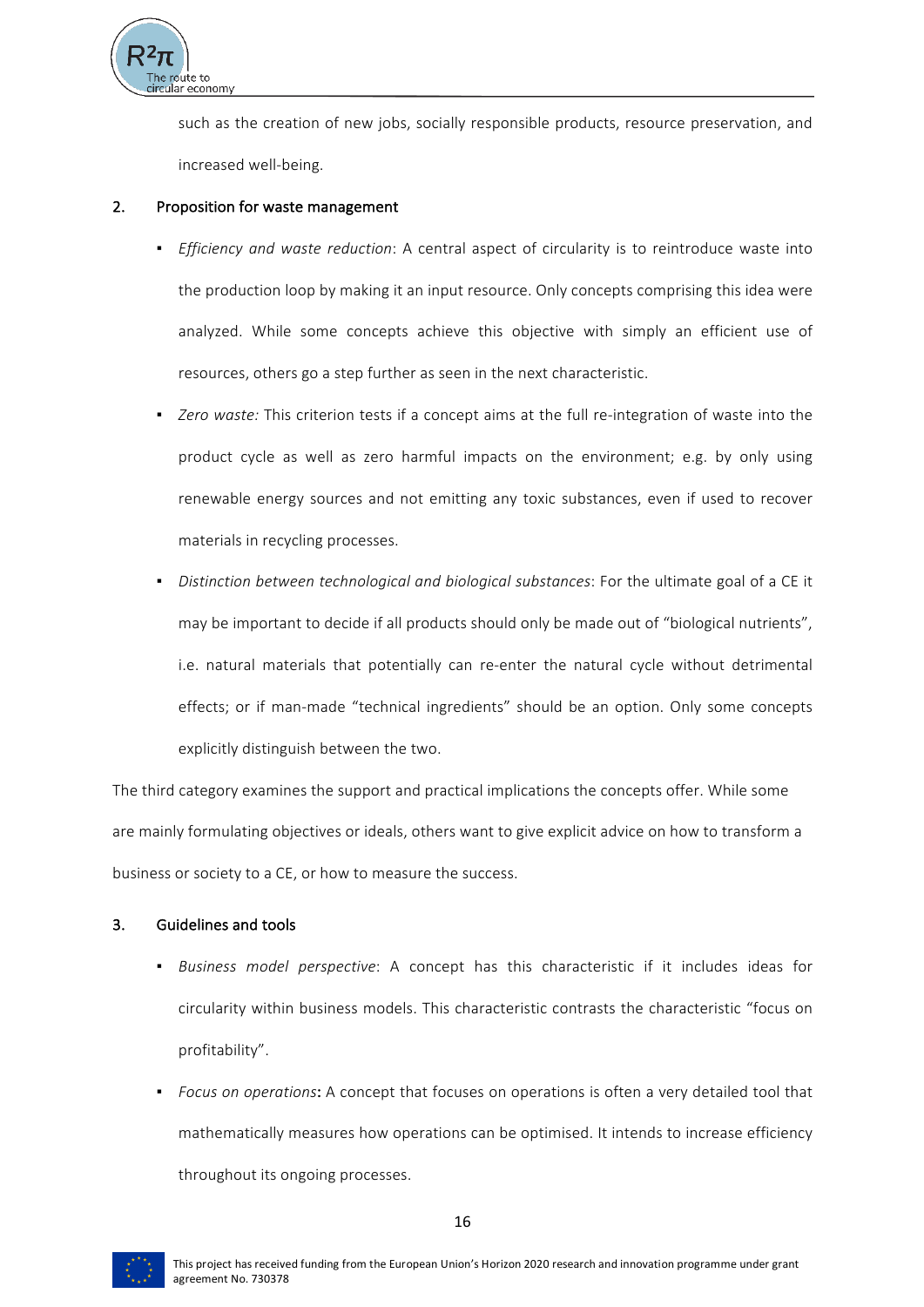

- *Measurability:* Measurability refers to the question whether a concept includes information about how its implementation can be measured. Such concepts identify their own indicators, or adopt indicators, such as from LCA.
- Governance: Some concepts highlight and argue the importance of governmental support, e.g. incentivizing regulations

The last four categories deal with the economic characteristics of the concepts. We particularly want to distinguish the sectoral coverage, the economic perspective taken, and the activities included in the concept considerations. Categories four and five are derived from the preceding analysis of concepts. Category six further sharpens the comparison between the concepts with regard to their suggestions for circularity in product life cycle activities. For this purpose, Porter's value chain activities (Krykavskyy & Patora-Wysocka, 2015; Porter et al., 1985) and product LCA stages (Heiskanen, 2002) are utilized. LCA, on the other hand, is a standardized tool that allows the identification of environmental impacts of a product throughout its consecutive life stages, such as raw material sourcing, production, distribution, use & end of life (Heiskanen, 2002). In our analysis, distinct life cycle stage activities are identified as characteristics to be examined and are supported by additional value chain activities; where Porter's sales and marketing, and aftersales services are combined into a single *customer management* characteristic. Category six thus checks which stage activities are addressed in the different concepts.

# 4. Sectors Covered

- Primary Sector: concepts with this characteristic are applicable for industries dealing with natural resources: e.g. agriculture, mining, raw material suppliers
- **•** *Secondary Sector:* Concepts with this characteristic are applicable for industrial manufacturing and assembly activities
- *Tertiary Sector:* Concepts including service based solutions-- selling intangible services or products as services, and reducing ownership, e.g. the sharing economy (Allen 2015).

#### 5. Economic Scope

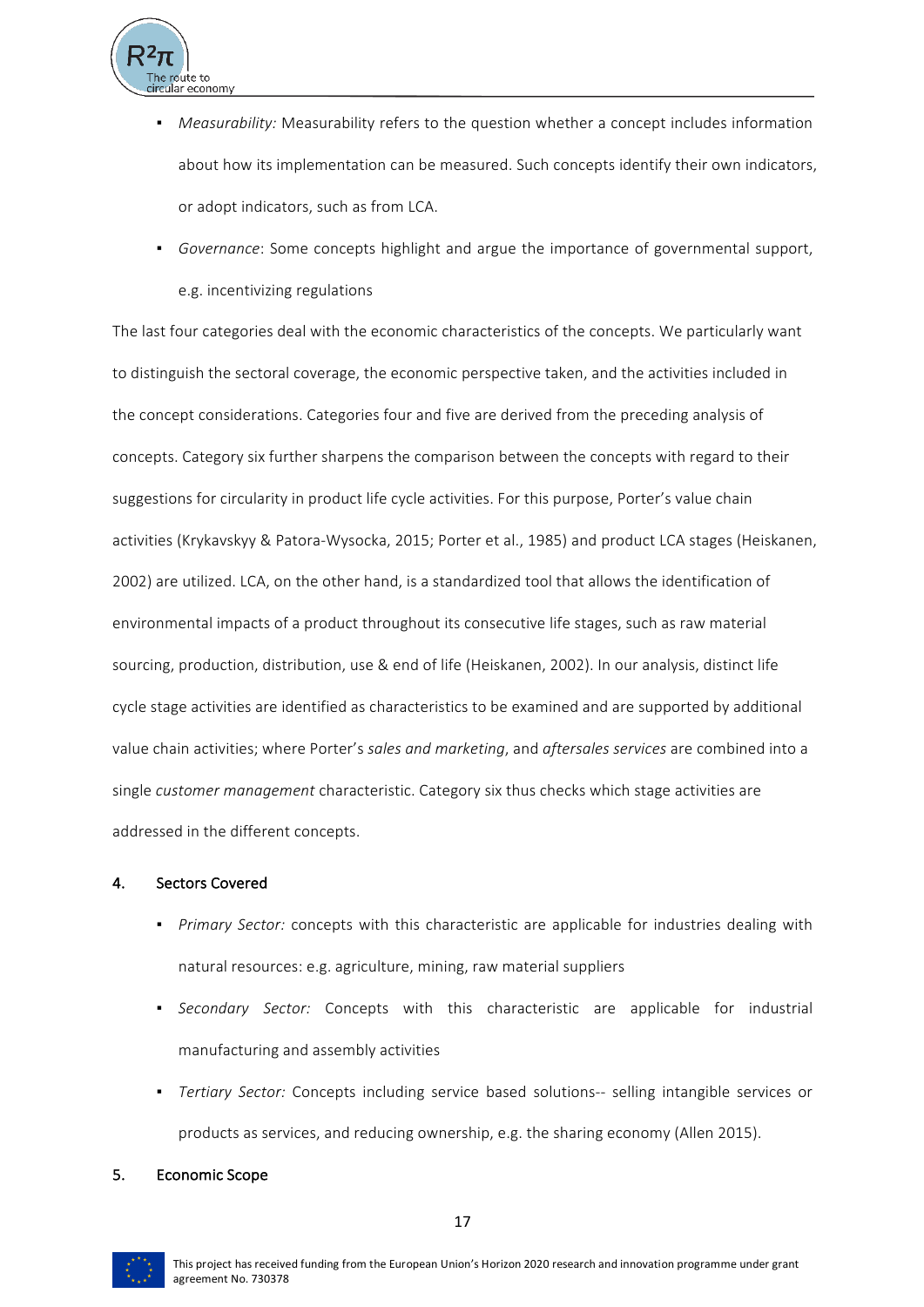- *Macro-economic perspective:* Does the concept consider the economy as a whole?
- *Meso-economic perspective*: Does the concept consider specific industries or sectors?
- *Micro-company perspective*: Does the concept consider the company level and its supply chain?
- **•** *Micro-product perspective:* Does the concept explicitly consider the product level?

#### 6. Activities During Life Cycle Stages: circular considerations in the design of:

- *Product Development*: what product is selected and how it is designed for the other stages of life
- *Material sourcing:* Origin of production inputs, i.e. primary & secondary resources
- *Production Processes:* how the production and assembly lines are configured and operated
- *Transportation:* logistics and packaging required during any stage
- Use: energy inputs, maintenance, and durability factors *End of Life:* material processing recycle, upcycle, remanufacture
- Customer Management: Sales and marketing, after sales services--including, repairs, refurbishment, and customer ownership transfers (reuse)

# 3.2 Results

The results of the literature review and concept analysis are aggregated in Table 1. This presents an overview of the current field of research by comparing and classifying the previously analysed concepts in relation to the characteristic based categories. It is important to note that during the analysis, the concepts' specific characteristics were only verified when the terms were explicitly used in the literature, to avoid misrepresentation or assumptions. Table 1 illustrates the overlaps among these related concepts and their positioning in relation to the CE as it has been described throughout literature, while verifying that no two concepts are identical. It further depicts the overall complexity and scope of each concept, progressing from the broadest scope on the left to the narrowest scope on the right. This was calculated by the volume of characteristics that were specifically addressed by each concept, providing a simple indicator to estimate their complexity across the group.



18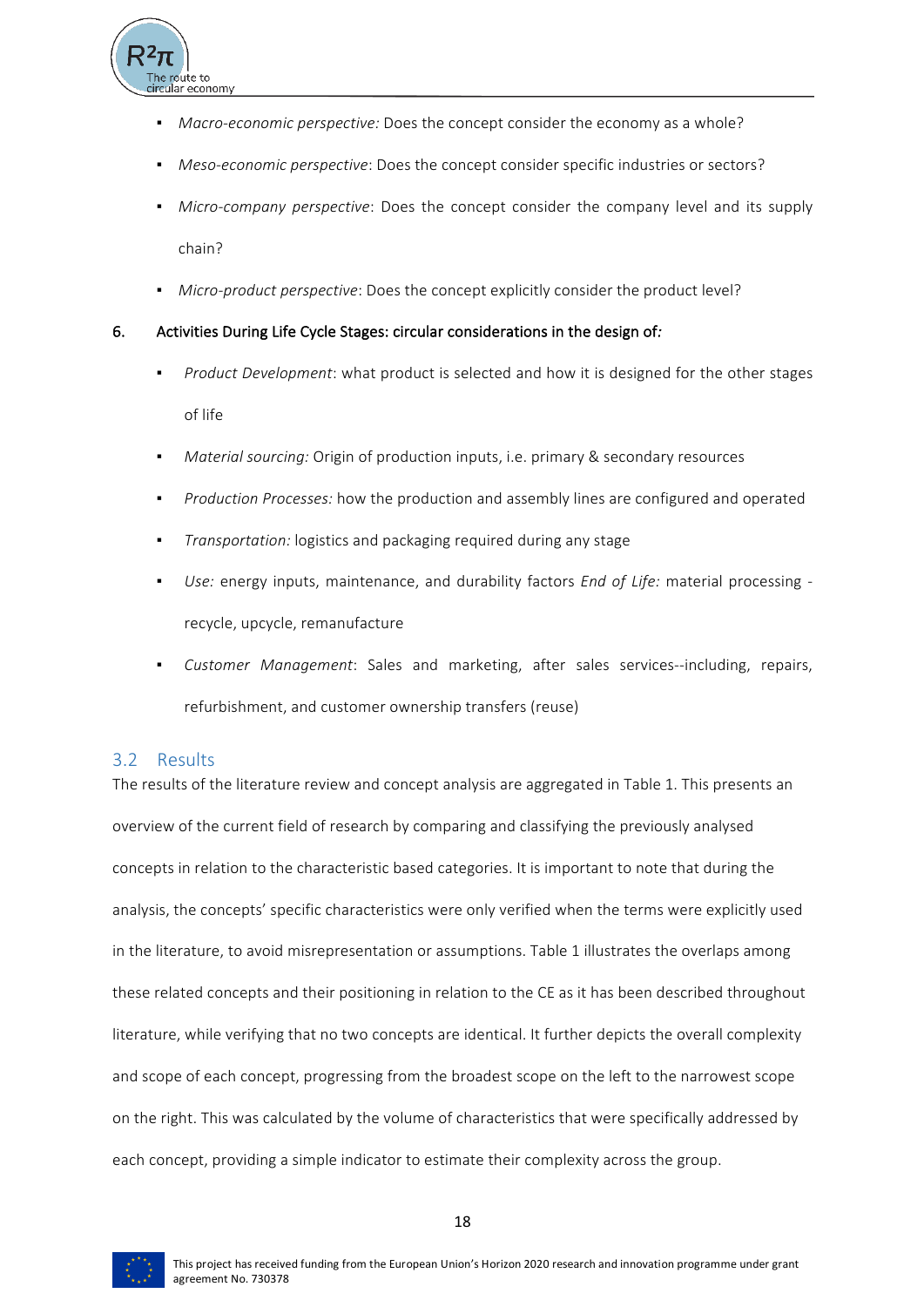

The CE has the most characteristics in common with C2C, with the classification of material flows into technical components and biological nutrients being only included in these two concepts. However, C2C is limited to the micro and meso levels, while the CE focuses on macro and microeconomic perspectives, e.g. as can be seen with the specific macro and micro level performance indicators (Geng et al., 2012). In comparison to other concepts, CE, C2C, and regenerative design take a more fundamental stance with regard to waste: their goal is not only its reduction, but its full elimination. IE also has strong similarities with CE as it aims to shift the industrial part of the economy to closed cycles of energy and materials, with less waste. It is primarily the broader scope beyond industrial systems that makes CE richer in its content. Regenerative design as a concept is comparable with C2C because of its product design based approach. Regenerative design is also comparable with the performance economy or natural capitalism in its service based solutions. They similarly highlight the importance of selling services instead of goods. RL and CSC are similar in the respect that they take a detailed company or products based perspective (micro-level) and are motivated to increase the profitability of a company's supply chains.

The particular measurability characteristic has further implications. All concepts, except for biomimicry and regenerative design, attempt to prescribe various indicators to measure performance in their conceptualization. The applied indicators of each concept depend on their specific focus and therefore include only a limited scope of measurements that alone cannot capture the performance of the CE. For example, C2C has developed its own broad range of indicators, capturing circularity as well as social aspects. CSC and RL are quite similar in terms of their indicators, as they all mainly focus on profitability metrics. However, they also include broader indicators such as the recycling rate. The blue economy also has primarily profitability orientated indicators, complemented with a few environmental and social indicators. The performance economy proposes measurement ideas for the service systems, although does not focus on circularity as such. Natural capitalism incorporates natural capital accounting indicators without making reference to particularly circular indicators. Considering these various indicators may be useful for developing a comprehensive set of proxy



19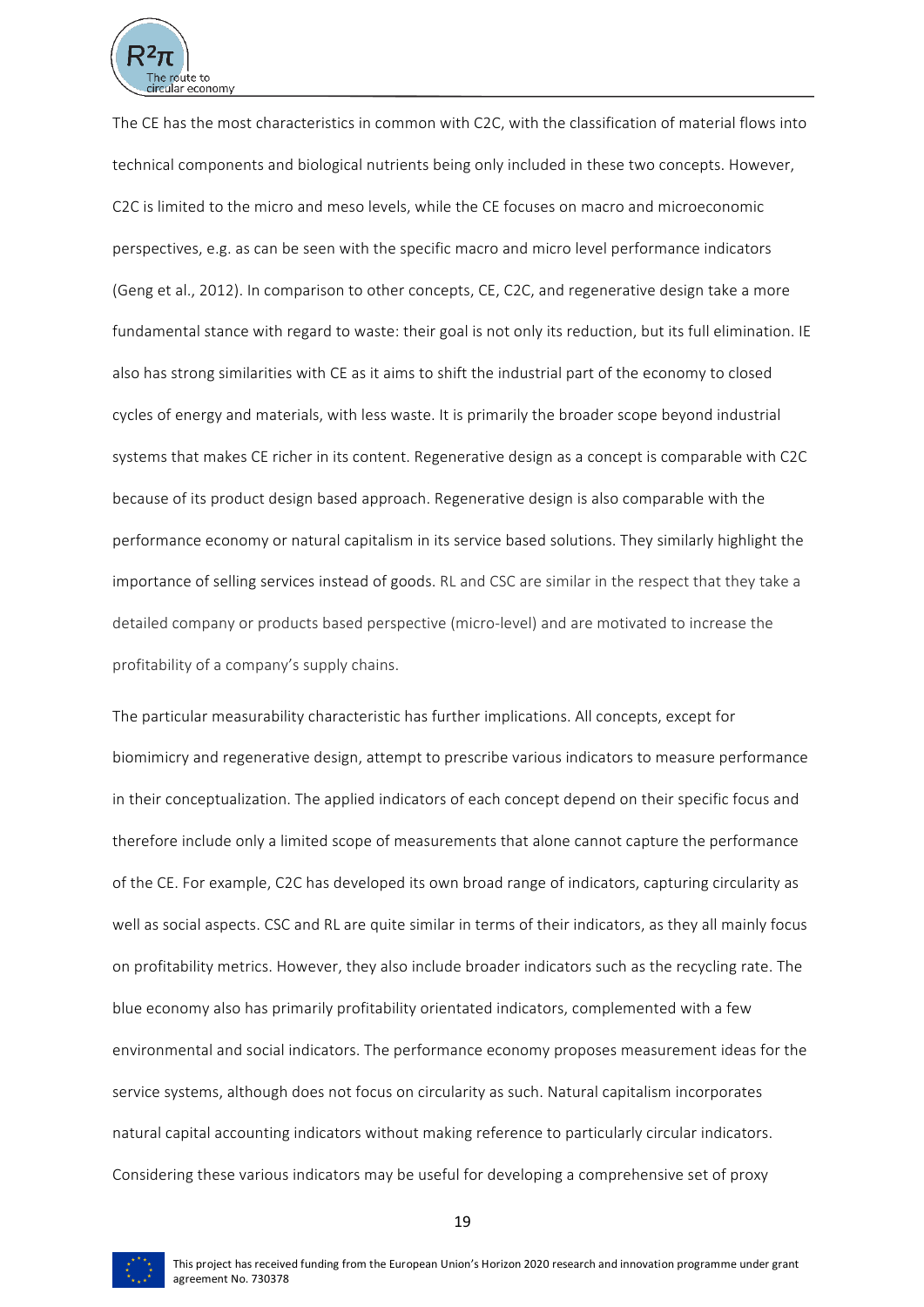

indicators for the CE, although maintaining a grasp on the relevance and distinct scope of each concept will be critical.

# 4 Conclusion

This research as a deliverable of the *R2π* project provides a contemporary literature review of the CE and the closely associated concepts. It clarifies a common conceptual ground and understanding for advancing the project goals. Achieving a refined differentiation between the concepts provides a toolkit for their use and understanding to support the implementation of the complex CE concept. Additionally, the concept analysis has provided a review of the current definition of CE from literature, and provides a foundation to identify potential improvements for the next deliverable. The research reveals that the adjacent CE concepts are rather interconnected, but have unique focuses, characteristics, and goals- many of which may play important roles in realizing a CE. Nevertheless, it is critical to understand the differences when formulating the research structure and framing methodologies to progress the knowledge and adoption of the CE. This research will be succeeded by the next deliverable of the project, addressing the formulation of the working definitions and research ontology for *R2π.* 

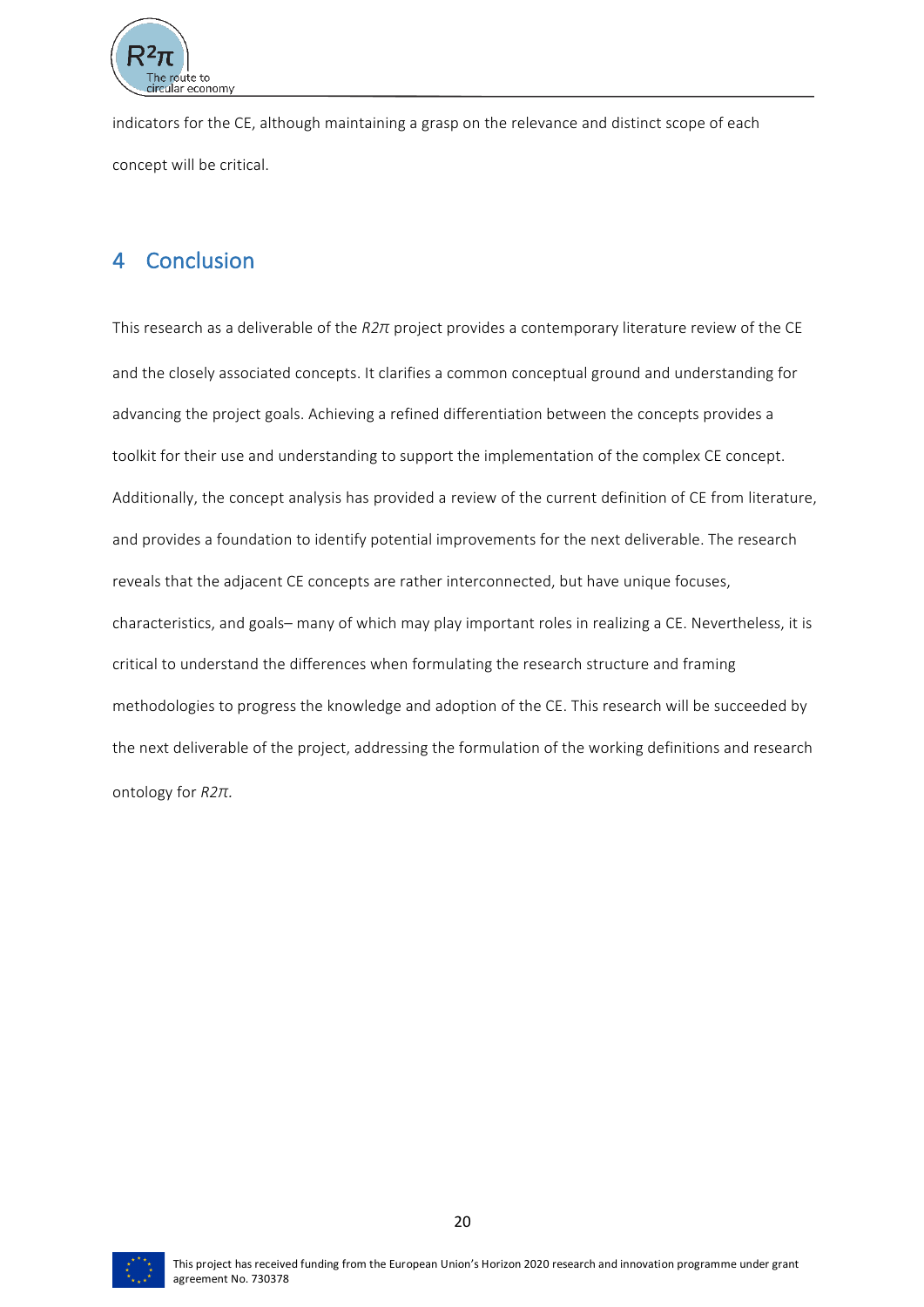

|                                                    |                                          | <b>Concepts</b>     |                     |                            |                       |                        |                       |                      |                             |                       |                 |
|----------------------------------------------------|------------------------------------------|---------------------|---------------------|----------------------------|-----------------------|------------------------|-----------------------|----------------------|-----------------------------|-----------------------|-----------------|
| <b>Categories</b>                                  | <b>Characteristics</b>                   | Circular<br>economy | Cradle to<br>cradle | Closed<br>supply<br>chains | Regnerative<br>design | <b>Blue</b><br>economy | Industrial<br>ecology | Reverse<br>logistics | Perfor-<br>mance<br>economy | Natural<br>capitalism | Bio-<br>mimicry |
|                                                    | Focus on environment                     |                     |                     |                            |                       |                        |                       |                      |                             |                       |                 |
| Motivation(s)                                      | Focus on profitability                   |                     |                     |                            |                       |                        |                       |                      |                             |                       |                 |
|                                                    | <b>Including</b> social<br>aspects       |                     |                     |                            |                       |                        |                       |                      |                             |                       |                 |
|                                                    | <b>Efficiency</b> and waste<br>reduction |                     |                     |                            |                       |                        |                       |                      |                             |                       |                 |
| Proposition for<br>waste management                | Zero waste                               |                     |                     |                            |                       |                        |                       |                      |                             |                       |                 |
|                                                    | Technological/<br>biological substances  |                     |                     |                            |                       |                        |                       |                      |                             |                       |                 |
|                                                    | <b>Business model</b><br>perspective     |                     |                     |                            |                       |                        |                       |                      |                             |                       |                 |
| Guidelines and                                     | Focus on operations                      |                     |                     |                            |                       |                        |                       |                      |                             |                       |                 |
| tools                                              | Measurability                            |                     |                     |                            |                       |                        |                       |                      |                             |                       |                 |
|                                                    | Governance                               |                     |                     |                            |                       |                        |                       |                      |                             |                       |                 |
|                                                    | <b>Primary Sector</b>                    |                     |                     |                            |                       |                        |                       |                      |                             |                       |                 |
| <b>Economic Sectors</b><br>covered                 | <b>Secondary Sector</b>                  |                     |                     |                            |                       |                        |                       |                      |                             |                       |                 |
|                                                    | <b>Tertiary Sector</b>                   |                     |                     |                            |                       |                        |                       |                      |                             |                       |                 |
|                                                    | Macro-economic<br>perspective            |                     |                     |                            |                       |                        |                       |                      |                             |                       |                 |
| Economic scope                                     | Meso-economic<br>perspective             |                     |                     |                            |                       |                        |                       |                      |                             |                       |                 |
|                                                    | Micro: company level                     |                     |                     |                            |                       |                        |                       |                      |                             |                       |                 |
|                                                    | Micro: product level                     |                     |                     |                            |                       |                        |                       |                      |                             |                       |                 |
|                                                    | <b>Product Development</b>               |                     |                     |                            |                       |                        |                       |                      |                             |                       |                 |
|                                                    | Raw material sourcing                    |                     |                     |                            |                       |                        |                       |                      |                             |                       |                 |
| <b>Activities During</b>                           | <b>Production processes</b>              | <b>STATE</b>        | <b>CONTRACTOR</b>   | C                          |                       | D                      | O                     | ×.                   |                             |                       |                 |
| Life Cycle Stages:<br><b>Circular Design</b><br>of | Use                                      |                     |                     |                            |                       |                        |                       |                      | u                           |                       |                 |
|                                                    | Customer<br>Management                   |                     |                     |                            |                       |                        |                       | <b>CONTRACTOR</b>    | <b>CONTRACTOR</b>           |                       |                 |
|                                                    | End of life/ disposal                    |                     |                     |                            |                       |                        |                       |                      | ×,                          |                       |                 |
|                                                    | Transportation                           |                     |                     |                            |                       |                        |                       |                      |                             |                       |                 |

# Table 1: Comparison of CE Concepts from Literature Review

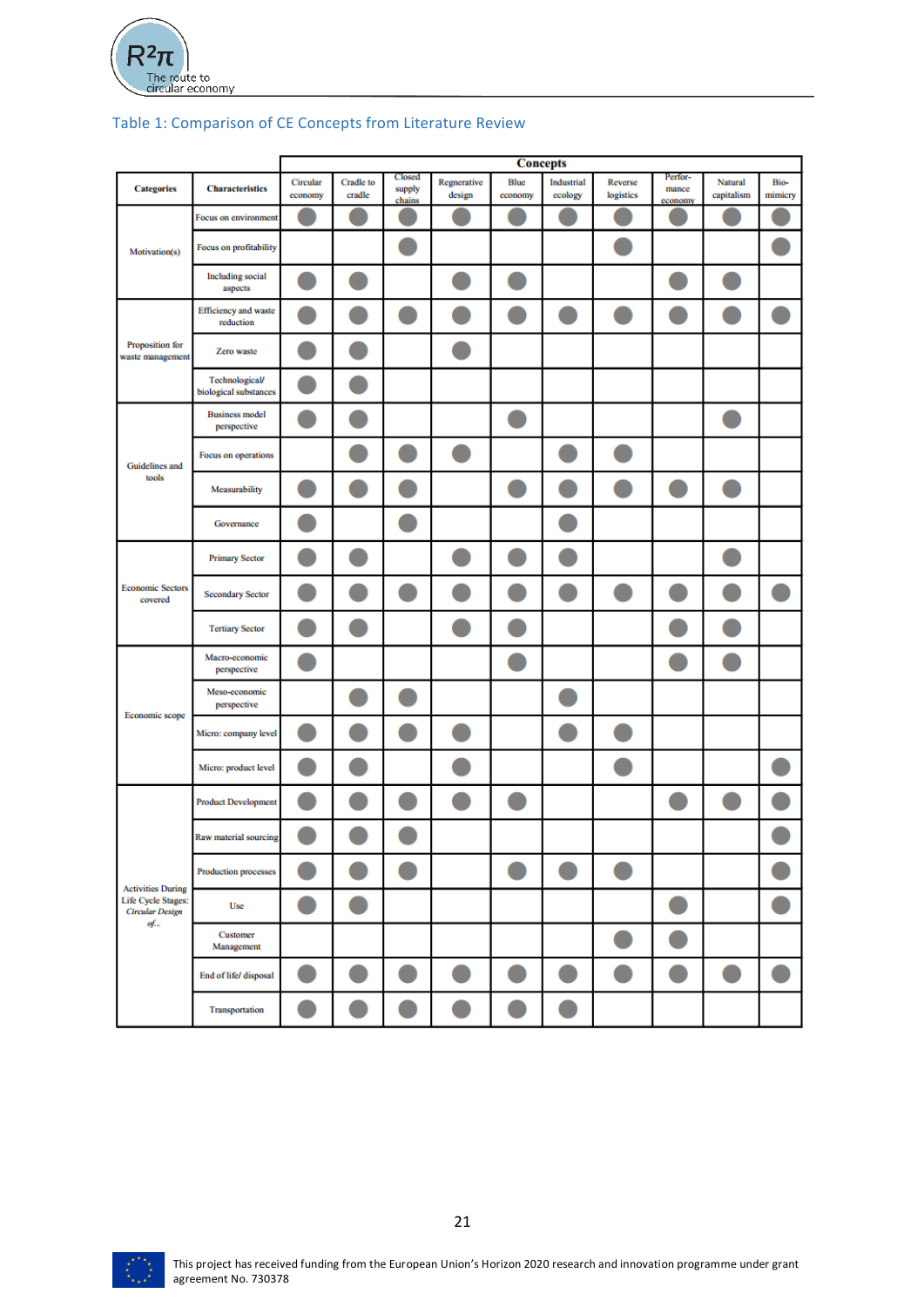

# 5 References

Literature exploration on the concept of a "Circular Economy" and related concepts, dealing with circularity in economics

- Circular Economy
- Cradle to cradle
- Industrial ecology
- Closed (loop) supply chains
- Reverse logistics
- Blue economy
- Performance economy
- Natural capitalism
- Biomimicry
- Regenerative design
- + Life Cycle Assessment, Circular Economy and sources on the background of the concept

Felicitas Pietrulla & Sylvie Geisendorf ESCP Europe Campus Berlin Heubnerweg 8-10 14059 Berlin **sgeisendorf@escpeurope.eu**

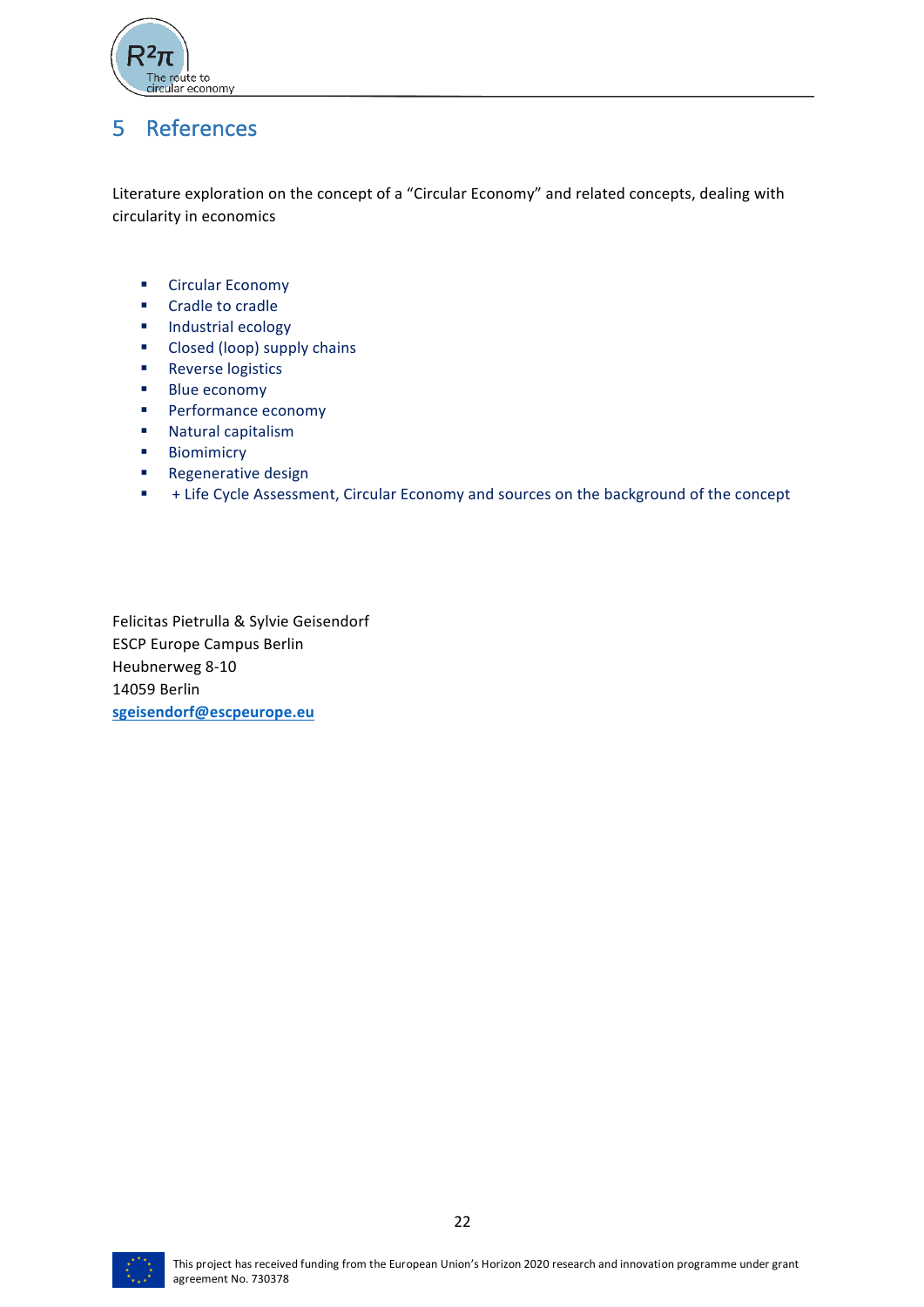

- Accenture. (2016). Insights circular advantage. Retrieved from: https://www.accenture.com/usen/insight-circular-advantage-innovative-business-models-value-growth (15.09.2016).
- Adger, W. N., Arnell, N. W., & Tompkins, E. L. (2005). Successful adaptation to climate change across scales. Global environmental change, 15(2), 77-86.
- Agrawal, S., Singh, R. K., & Murtaza, Q. (2015). A literature review and perspectives in reverse logistics. Resources, Conservation and Recycling, 97, 76-92.
- Akemu, O., Whiteman, G., & Kennedy, S. (2016). Social enterprise emergence from social movement activism: the Fairphone case. Journal of Management Studies, 53(5), 846-877.
- Allen, D. (2015). The sharing economy. Institute of Public Affairs Review: A Quarterly Review of Politics and Public Affairs, the, 67(3), 24-27.
- Allenby, B. (1999). Industrial Ecology. Policy Framework and Implementation. Prentice Hall: New Jersey.
- Allenby, B.R., 2000. Implementing industrial ecology: the AT&T matrix system. Interfaces, 30 (3), 42– 54.
- American Chamber of Commerce of Europe. (2004). European Union Environmental Guide 2004. American Chamber of Commerce of Europe, Brussels, Belgium.
- Andersen, M. S. (2007). An introductory note on the environmental economics of the circular economy. Sustainability Science, 2(1), 133-140.
- Anon. (2001). Europe's steelmakers get lean and green. BusinessWeek (February 19), 92.
- Arndt, M. (2005). Cat sink its claws into services. BusinessWeek (December 5), 56-59.
- Arstechnica. (2015). Fairphone 2 looks like it will be the first modular Android smartphone. Retrieved from:phttp://arstechnica.co.uk/gadgets/2015/06/fairphone-2-looks-like-it-will-be-the-first modular-android-smartphone/ (09.12.2016).
- Atherton, J. (2007). Declaration by the metals industry on recycling principles. The International Journal of Life Cycle Assessment, 12(1), 59-60.
- Ayres, R. U. (1989). Industrial metabolism. Technology and environment, 1989, 23-49.
- Ayres, R. U. (1992). Industrial metabolism: theory and policy. In In Industrial.
- Ayres, R. U. (1996). Creating industrial ecosystems: A viable management strategy? International Journal of Technology Management, 12(5-6), 608-624.
- Ayres, R., Ayres, L. (2002). A handbook of industrial ecology. Edward Elgar Pub: Cheltenham.
- Ayres, R., Ferrer, G., & Van Leynseele, T. (1997). Eco-efficiency, asset recovery and remanufacturing. European Management Journal, 15(5), 557-574.
- Ayres, R. U., & Simonis, U. E. (1994). Industrial metabolism: restructuring for sustainable development.
- Ball, J. (2004). As Kyoto protocol comes alive, so do pollution permit markets. Wall Street Journal A2.
- Baumann, H., & Tillman, A. M. (2004). The Hitch Hiker's Guide to LCA. An orientation in life cycle assessment methodology and application. External organization.
- Baumgartner, R. J., & Zielowski, C. (2007). Analyzing zero emission strategies regarding impact on organizational culture and contribution to sustainable development. Journal of Cleaner Production, 15(13), 1321-1327.
- Beamon, B. M. (1999). Designing the green supply chain. Logistics information management, 12(4), 332-342.
- Belk, R. (2014). You are what you can access: Sharing and collaborative consumption online. Journal of Business Research, 67(8), 1595-1600.

23

- Benyus, J. M. (1997). Biomimicry. New York: William Morrow.
- Benoît, C. (Ed.). (2010). Guidelines for social life cycle assessment of products. UNEP/Earthprint.

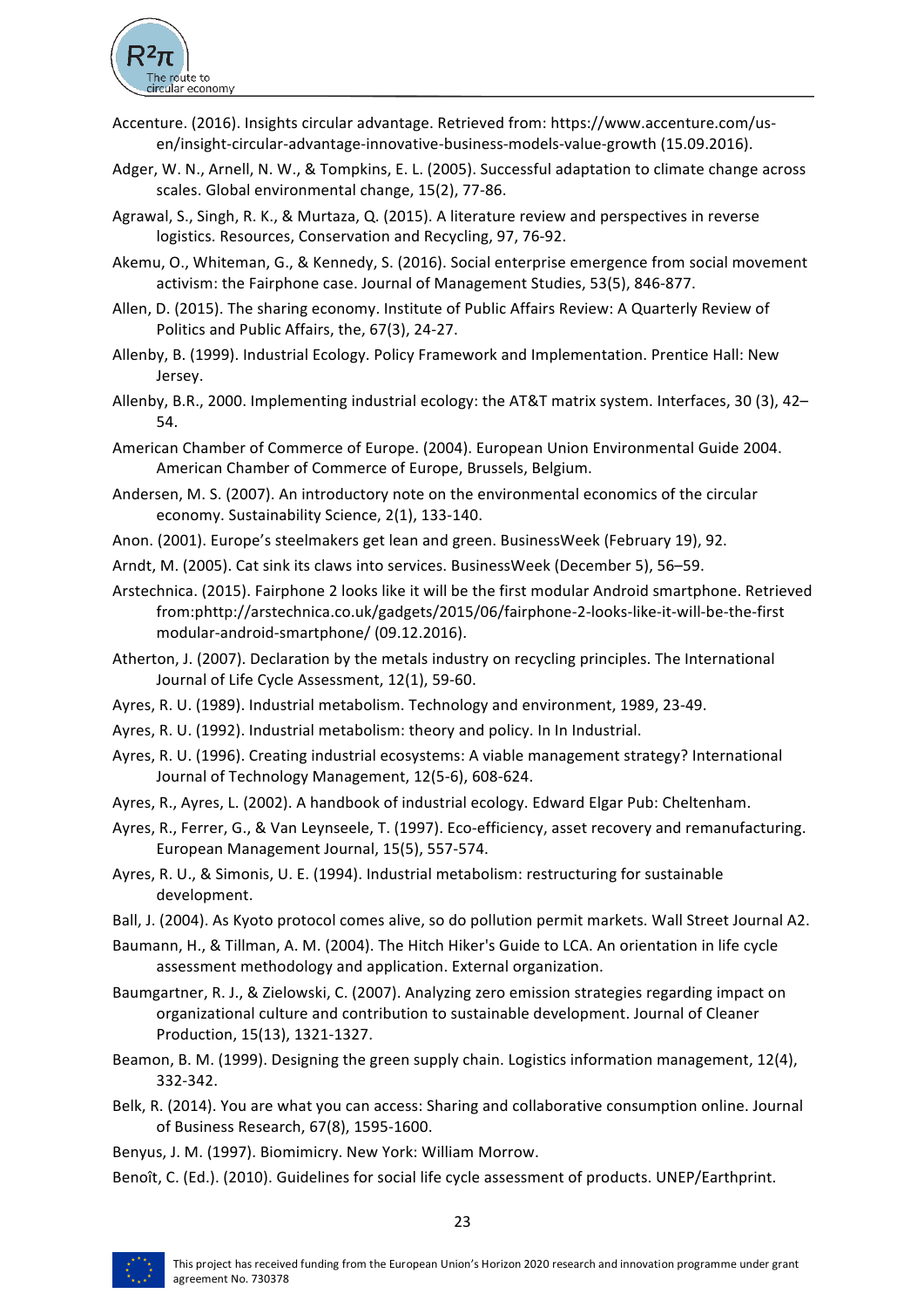

- Berkel, R., Willems, E., & Lafleur, M. (1997). The relationship between cleaner production and industrial ecology. Journal of Industrial Ecology,  $1(1)$ , 51-66.
- Bhattacharjee, S., & Cruz, J. (2015). Economic sustainability of closed loop supply chains: A holistic model for decision and policy analysis. Decision Support Systems, 77, 67-86.
- Bilitewski, B. (2012). The circular economy and its risks. Waste management, 32(1), 1-2.
- Biomimicry (2016). Website. What is Biomimicry? Retrieved from: https://biomimicry.org/what-isbiomimicry/ (29.11.2016).
- Birat, J. P. (2015). Life-cycle assessment, resource efficiency and recycling. Metallurgical Research & Technology, 112(2), 206.
- Bird, E. A. R., Bultena, G. L., & Gardner, J. C. (1995). Planting the future: developing an agriculture that sustains land and community. Iowa State University Press.
- Birkin, F. (2001). Steps to natural capitalism. Sustainable Development, 9(1), 47-57.
- Blackburn, J. D., Guide, V. D. R., Souza, G. C., & Van Wassenhove, L. N. (2004). Reverse supply chains for commercial returns. California management review, 46(2), 6-22.
- Blue Economy. (2016). Website. Principles. Retrieved from: http://www.blueeconomy.eu/page/theprinciples-of-blue-economy/ (29.11.2016).
- Boulding, K. E. (1966). The economics of the coming spaceship earth. Environmental Quality Issues in a Growing Economy.
- Boundless. (2016). "The Three Laws of Thermodynamics." Boundless Chemistry. Retrieved from: https://www.boundless.com/chemistry/textbooks/boundless-chemistry textbook/thermodynamics-17/the-laws-of-thermodynamics-123/the-three-laws-ofthermodynamics-496-3601/ (22.11.2016).
- Braungart, M., McDonough, W., & Bollinger, A. (2007). Cradle-to-cradle design: creating healthy emissions-a strategy for eco-effective product and system design. Journal of cleaner production, 15(13), 1337-1348.
- Broadbent, C. (2016). Steel's recyclability: Demonstrating the benefits of recycling steel to achieve a circular economy. The International Journal of Life Cycle Assessment, 21(11), 1658. doi: 10.1007/s11367-016-1081-1
- Buczynski, B. (2013). Sharing is good: How to save money, time and resources through collaborative consumption. New Society Publishers.
- Cagno, E., Trucco, P., & Tardini, L. (2005). Cleaner production and profitability: analysis of 134 industrial pollution prevention (P2) project reports. Journal of Cleaner Production, 13(6), 593-605.
- Campbell, C. (1992). The desire for the new. Consuming technologies: media and information in domestic spaces, 48-64.
- Carter, C. R., & Ellram, L. M. (1998). Reverse logistics: a review of the literature and framework for future investigation. Journal of business logistics, 19(1), 85.
- Carruthers, D. V. (2008). Environmental justice in Latin America: Problems, promise, and practice. MIT Press.
- Castellani, V., Sala, S., & Mirabella, N. (2015). Beyond the throwaway society: A life cycle-based assessment of the environmental benefit of reuse. Integrated environmental assessment and management, 11(3), 373-382.
- Castro, M. B. G., Remmerswaal, J. A. M., Reuter, M. A., & Boin, U. J. M. (2004). A thermodynamic approach to the compatibility of materials combinations for recycling. Resources, Conservation and Recycling, 43(1), 1-19.
- CCICED (2008). Circular Economy Promotion Law of the People's Republic of China. Retrieved from: http://www.bjreview.com.cn/document/txt/2008-12/04/content\_168428.htm (22.11.2016).

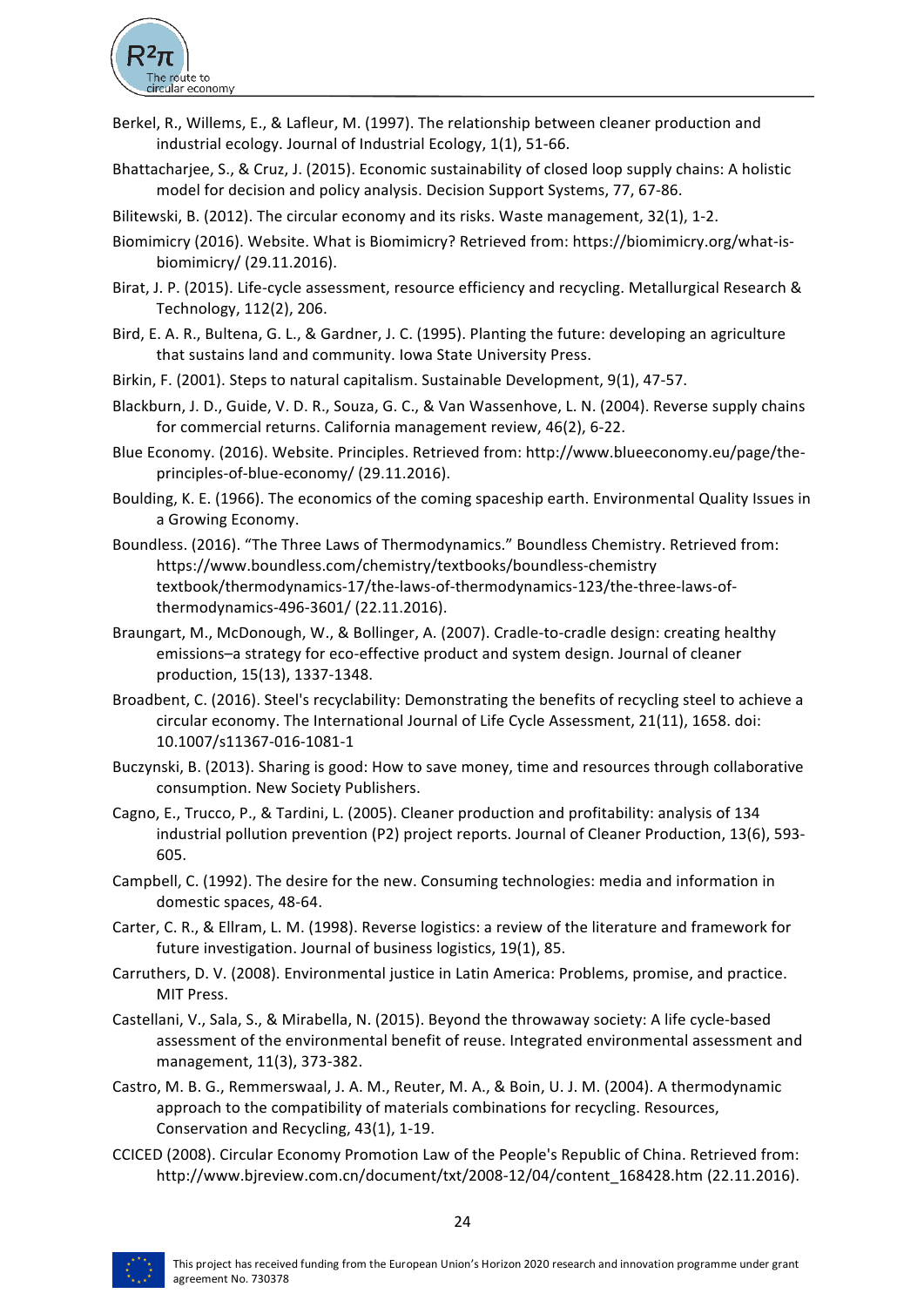

- Chertow, M., & Ehrenfeld, J. (2012). Organizing Self-Organizing Systems. Journal of Industrial Ecology, 16(1), 13-27.
- Chiu, A. S. F., & Yong, G. (2004). On the industrial ecology potential in asian developing countries. Journal of Cleaner Production, 12(8), 1037-1045. doi:10.1016/j.jclepro.2004.02.013
- Clarens, A. F., Resurreccion, E. P., White, M. A., & Colosi, L. M. (2010). Environmental life cycle comparison of algae to other bioenergy feedstocks. Environmental science & technology, 44(5), 1813-1819.
- Clelland, I.J., Dean, T.J., Douglas, T.J. (2000). Stepping towards sustainable business: an evaluation of waste minimization practices in US manufacturing. Interfaces, 30 (3), 107-124.
- Coelho, A., & De Brito, J. (2012). Influence of construction and demolition waste management on the environmental impact of buildings. Waste Management, 32(3), 532-541.
- Cohen, L. (2004). A consumers' republic: The politics of mass consumption in postwar America. Journal of Consumer Research, 31(1), 236-239.
- Cohen, B., & Kietzmann, J. (2014). Ride on! Mobility business models for the sharing economy. Organization & Environment, 27(3), 279-296.
- Cole, R. J. (2012). Transitioning from green to regenerative design. Building Research & Information, 40(1), 39-53.
- Cook, E. (1996). Ozone Protection in the United States. World Resources Institute, Washington, DC.
- Cooper, D. R., & Allwood, J. M. (2012). Reusing steel and aluminum components at end of product life. Environmental science & technology, 46(18), 10334-10340.
- Corbett, C.J., Klassen, R.D. (2006). Extending the horizons: environmental excellence as key to improving operations. Manufacturing and Service Operations Management,  $8(1)$ , 5–22.
- Corey, J. (2004). Global warming. BusinessWeek (August 16), 60-69.
- Corey, J. (2005). Global warming: suddenly the climate in Washington is changing. BusinessWeek (June 27), 91–92.
- Costanza, R., & Daly, H. E. (1992). Natural capital and sustainable development. Conservation biology,  $6(1)$ , 37-46.
- Côté, R. P. (1996). Designing and operating industrial parks as ecosystems. Halifax, NS: School of Resource and Environmental Studies, Faculty of Management, Dalhousie University.
- Côté, R. P., & Cohen-Rosenthal, E. (1998). Designing eco-industrial parks: a synthesis of some experiences. Journal of cleaner production, 6(3), 181-188.
- Cradle2. (2016). Our Take Make Waste Economy. Retrieved from: http://www.cradle2.org/2012/04/problem-our-unsustainable-economy/ (01.20.2016).
- Dai, A., Lamb, P. J., Trenberth, K. E., Hulme, M., Jones, P. D., & Xie, P. (2004). The recent Sahel drought is real. International Journal of Climatology, 24(11), 1323-1331.
- Dajian, Z., & Yi, W. (2007). Plan C: China's development under the scarcity of natural capital. Chinese Journal of Population Resources and Environment, 5(3), 3-8.
- Daly, H. E. (1991). Steady-state economics: with new essays. Island Press.
- Daly, H. E. (2007). Ecological economics and sustainable development. Edward Elgar Publishing.
- Dambach, B.F., Allenby, B.R. (1995). Implementing design for environment at AT&T. Total Quality Environmental Management, 4 (3), 51-62.
- Dangelico, R. M., & Pujari, D. (2010). Mainstreaming green product innovation: Why and how companies integrate environmental sustainability. Journal of Business Ethics, 95(3), 471-486.
- Darnall, N., Jolley, G. J., & Handfield, R. (2008). Environmental management systems and green supply chain management: complements for sustainability?. Business Strategy and the Environment, 17(1), 30-45.

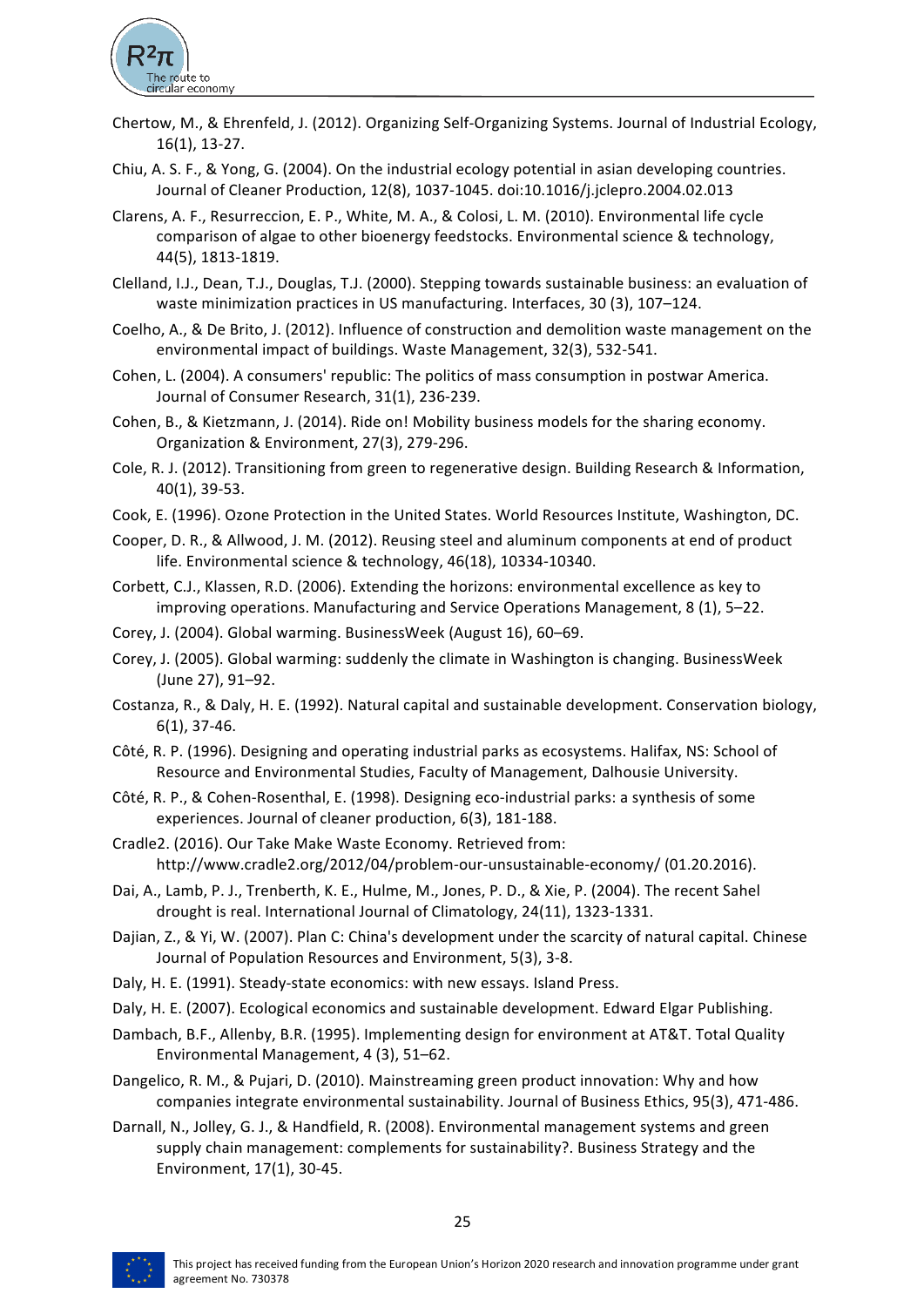

- Daugherty, P. J., Myers, M. B., & Richey, R. G. (2002). Information support for reverse logistics: the influence of relationship commitment. Journal of Business Logistics, 23(1), 85-106.
- David W. Pearce and R. Kerry Turner. (1989). Economics of Natural Resources and the Environment. Johns Hopkins University Press. ISBN 978-0801839870.
- Davis, G. G., & Hall, J. A. (2006, May). Circular Economy Legislation: the international experience. In Paper for the Environment and Natural Resources Protection Committee of the National People's Congress.
- Dbu.p(2016). Deutscher Umweltpreis (German Environmental Award). Retrieved from: https://www.dbu.de/2547.html (09.12.2016).
- De Brito, M. P., & Dekker, R. (2004). A framework for reverse logistics. In Reverse Logistics (pp. 3-27). Springer Berlin Heidelberg.
- Dekker, R., Fleischmann, M., Inderfurth, K., & van Wassenhove, L. N. (Eds.). (2013). Reverse logistics: quantitative models for closed-loop supply chains. Springer Science & Business Media.
- Delgado, C. L. (2003). Rising consumption of meat and milk in developing countries has created a new food revolution. The journal of nutrition, 133(11), 3907S-3910S.
- De Man, R., & Friege, H. (2016). Circular economy: European policy on shaky ground. Waste Management & Research, 34(2), 93-95.
- De Pauw, I., Karana, E., & Kandachar, P. (2013). Cradle to cradle in product development: A case study of closed-loop design. In Re-engineering Manufacturing for Sustainability (pp. 47-52). Springer Singapore.
- De Simone, L. D., & Popoff, F. (2000). Eco-efficiency: the business link to sustainable development. MIT press.
- Devall, B., & Sessions, G. (1985). Deep ecology. Environmental ethics: Readings in theory and application, 157-61.
- Dickinson, M. H. (1999). Bionics: Biological insight into mechanical design. Proceedings of the National Academy of Sciences, 96(25), 14208-14209.
- Dowlatshahi, S. (2000). Developing a theory of reverse logistics. Interfaces, 30(3), 143-155.
- Dreyer, L. C., Niemann, A. L., & Hauschild, M. Z. (2003). Comparison of three different LCIA methods: EDIP97, CML2001 and Eco-indicator 99. The international journal of life cycle assessment, 8(4), 191-200.
- Duchin, F. (1992). Industrial input-output analysis: implications for industrial ecology. Proceedings of the National Academy of Sciences, 89(3), 851-855.
- Duchin, F., & Lange, G. M. (1994). The future of the environment: Ecological economics and technological change. Oxford University Press on Demand.
- Earles, J. M., & Halog, A. (2011). Consequential life cycle assessment: a review. The International Journal of Life Cycle Assessment, 16(5), 445-453.
- Eckhardt, G. M., & Bardhi, F. (2015). The sharing economy isn't about sharing at all. Harvard business review, 28.
- Economic Times. India Times. (2016). India can add value to growth by adopting circular economy. UN watchdog. Retrieved from:

http://economictimes.indiatimes.com/news/economy/policy/india-can-add-value-to-growthby-adopting-circular-economy-un-watchdog/articleshow/55817671.cms (06.12.2016).

Ehrenfeld, J., & Gertler, N. (1997). Industrial ecology in practice: The evolution of interdependence at kalundborg. Journal of Industrial Ecology, 1(1), 67-79. doi:10.1162/jiec.1997.1.1.67

Elkington, J. (1997). Cannibals with forks. The triple bottom line of 21st century.

Ellen MacArthur Foundation. (2012). Towards the Circular Economy: an economic and business rationale for an accelerated transition.

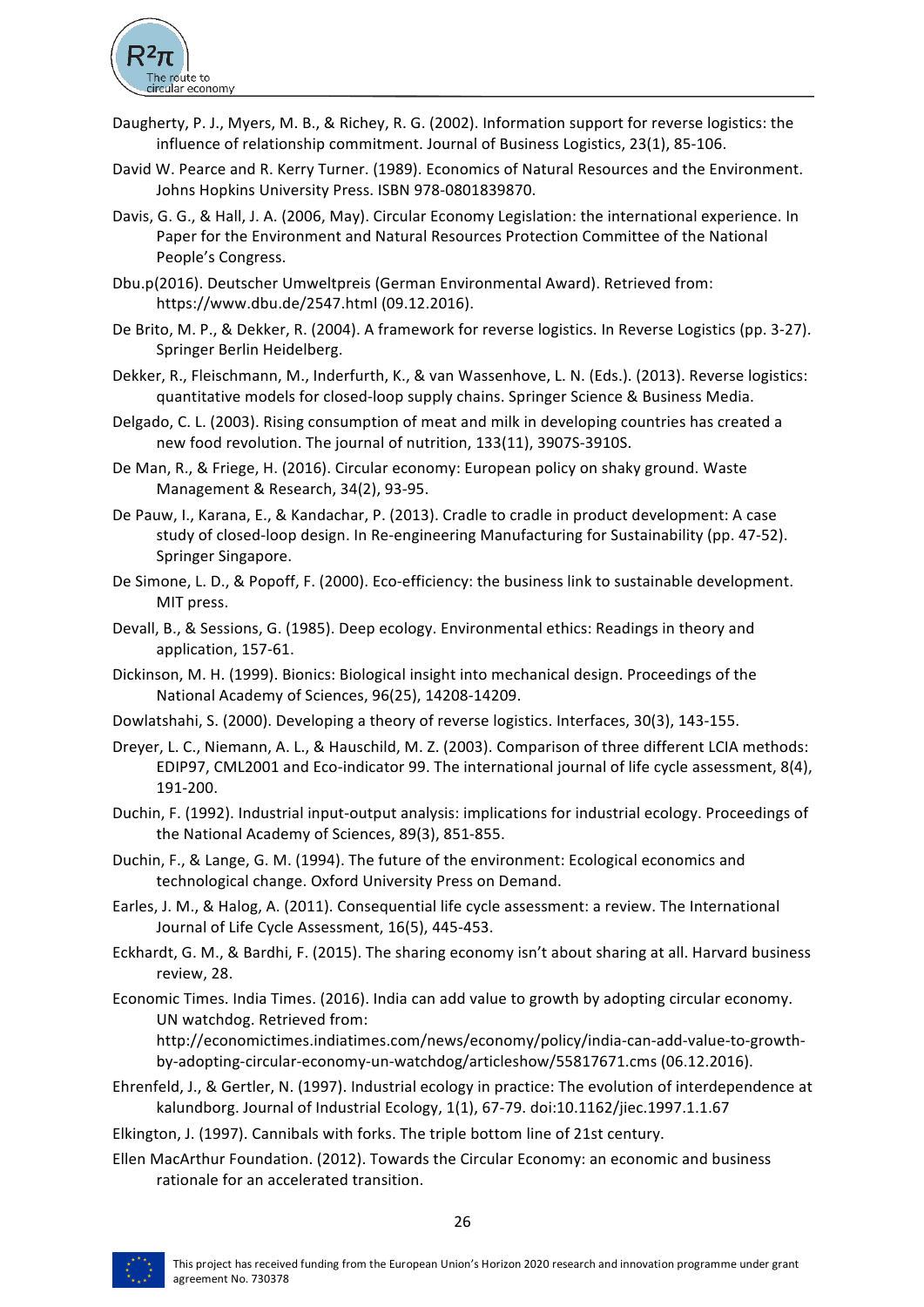

- Ellen MacArthur Foundation. (2013). Schools of Thought. Cradle2Cradle. Retrieved from: https://www.ellenmacarthurfoundation.org/circular-economy/schools-ofthought/cradle2cradle (24.11.2016).
- Ellen MacArthur Foundation. (2016a). Schools of Thought. Blue Economy. Retrieved from: https://www.ellenmacarthurfoundation.org/circular-economy/schools-of-thought/blueeconomy (29.11.2916).
- Ellen MacArthur Foundation. (2016b). Circularity indicators. Retrieved from: https://www.ellenmacarthurfoundation.org/programmes/insight/circularity-indicators (18.12.2016)
- Ellen MacArthur Foundation. (2016c). Circular economy overview. Retrieved from: https://www.ellenmacarthurfoundation.org/circular-economy/overview/concept (18.12.2016)
- EPEA. (2016). Website. Retrieved from: http://epea-hamburg.org/index.php?id=165 (26.11.2016).
- Erkman, S. (1997). Industrial ecology: An historical view. Journal of Cleaner Production, 5(1), 1-10. doi:10.1016/S0959-6526(97)00003-6.
- Esposito, M., Tse, T. & Soufani, K. (2016). How businesses can support a circular economy. Harvard Business Review, 1 February 2016.
- Esty, D.C., Porter, M.E. (1998). Industrial ecology and competitiveness. Journal of Industrial Ecology, 2 (1), 35–43.
- European Commission. (2014). Questions and answers on the Commission Communication "Towards a Circular Economy" and the Waste Targets Review. Retrieved from: http://europa.eu/rapid/press-release\_MEMO-14-450\_en.htm (30.11.2016).
- European Environment Agency. (2016). Website. Retrieved from: http://www.eea.europa.eu/ (30.11.2016).
- European Union (EU). (2008). Official Journal of EU, L 312, 19.11.2008. Directive 2008/98/EC of the European Parliament and of the Council of 19 November 2008 on waste and repealing certain directives. Retrieved from: http://eur-

lex.europa.eu/LexUriServ/LexUriServ.do?uri=OJ:L:2008:312:0003:0030:en:PDF (24.11.2016).

- European Union (EU). (2003a). Directive 2002/96/EC of the European Parliament and of the Council of 27 January 2003 on waste electrical and electronic equipment (WEEE). Official Journal L 037, 13/02/2003. Brussels, European Union, pp. 24-39.
- European Union (EU). (2003b). Directive 2002/95/EC of the European Parliament and of the Council of 27 January 2003 on the restriction of the use of certain hazardous substances in electrical and electronic equipment. Official Journal L 037, 13/02/2003. Brussels, European Union, pp. 19–23.
- European Union. (2015). Circular Economy. Retrieved from: http://ec.europa.eu/environment /circular-economy/index\_en.htm (14.09.2016).
- European Union. (2016). Circular economy strategy. Closing the loop  $-$  a EU action plan for the circular economy. Retrieved from: http://ec.europa.eu/environment/circulareconomy/index\_en.htm (03.12.2016).
- Fairphone. (2016). Website. Retrieved from: https://www.fairphone.com/en/ (09.12.2016).
- Feldman, K., & Sandborn, P. (2007, January). Integrating technology obsolescence considerations into product design planning. In ASME 2007 International Design Engineering Technical Conferences and Computers and Information in Engineering Conference (pp. 981-988). American Society of Mechanical Engineers.
- Figge, F., Young, W., & Barkemeyer, R. (2014). Sufficiency or efficiency to achieve lower resource consumption and emissions? The role of the rebound effect. Journal of Cleaner Production, 69, 216-224.

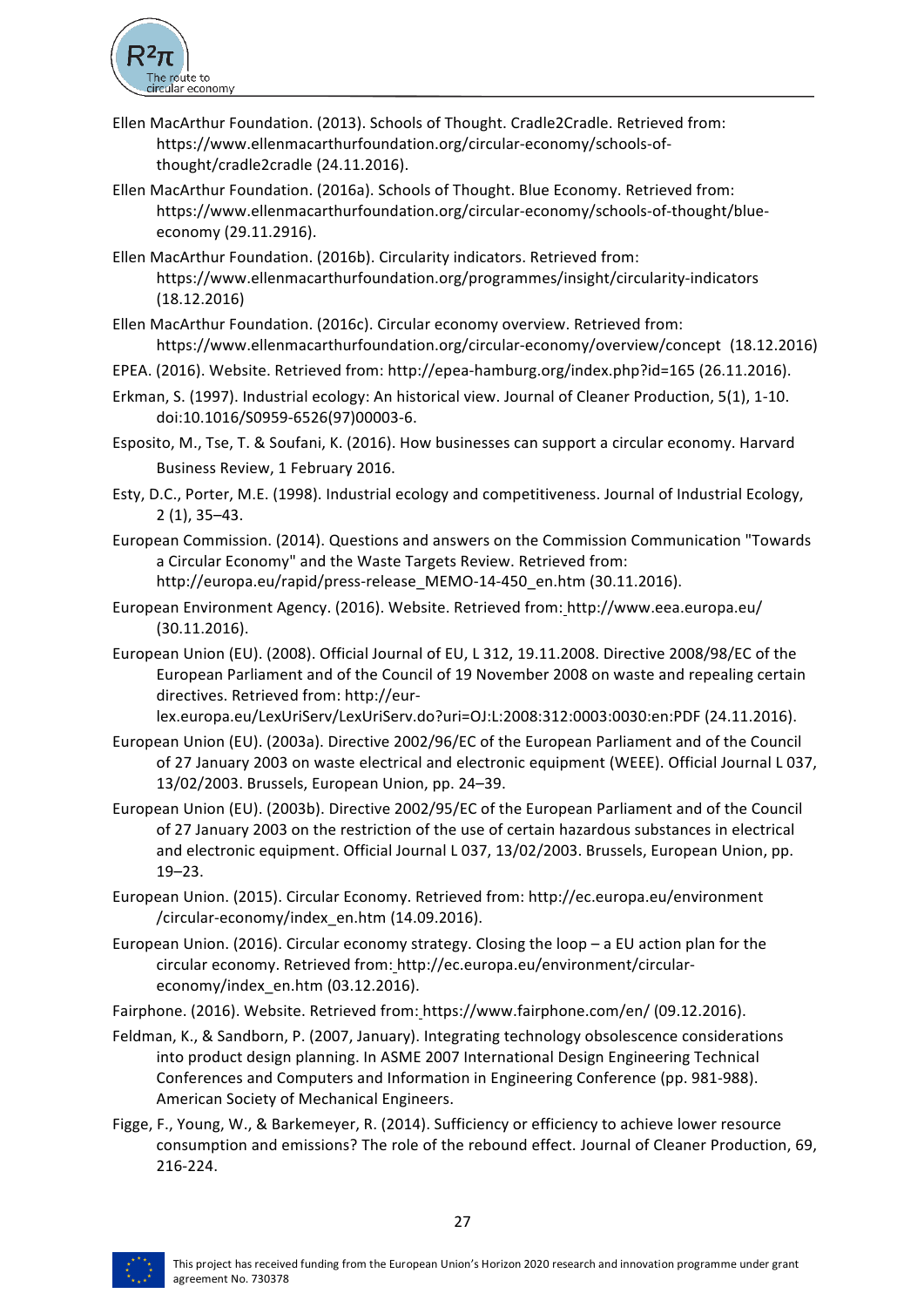

- Finkbeiner, M., Schau, E. M., Lehmann, A., & Traverso, M. (2010). Towards life cycle sustainability assessment. Sustainability, 2(10), 3309-3322.
- Finkbeiner, M., Inaba, A., Tan, R., Christiansen, K., & Klüppel, H. J. (2006). The new international standards for life cycle assessment: ISO 14040 and ISO 14044. The international journal of life cycle  $assessment$ ,  $11(2)$ ,  $80-85$ .
- Finnveden, G., Hauschild, M. Z., Ekvall, T., Guinée, J., Heijungs, R., Hellweg, S., & Suh, S. (2009). Recent developments in life cycle assessment. Journal of environmental management, 91(1), 1-21.
- Firnkorn, J., & Müller, M. (2011). What will be the environmental effects of new free-floating carsharing systems? The case of car2go in Ulm. Ecological Economics, 70(8), 1519-1528.
- Flämig, D. (2016). Einleitung: Auf dem Weg zur nachhaltigen Gesellschaft. In Weiter Denken: von der Energiewende zur Nachhaltigkeitsgesellschaft (pp. 7-17). Springer Berlin Heidelberg.
- Fleischmann, M., Bloemhof-Ruwaard, J. M., Dekker, R., Van der Laan, E., Van Nunen, J. A., & Van Wassenhove, L. N. (1997). Quantitative models for reverse logistics: A review. European journal of operational research, 103(1), 1-17.
- Florin, N., Dominish, E., Giurco, D. (2015). Action Agenda for resource productivity and innovation: opportunities for Australia in the circular economy. University of Technology Sydney.
- Frankel, H. (1996). A review of: "industrial ecology" T.E. graedel and B.R. allenby prentice hall, inc., 1995, 412 pp., ISBN 0-13-125238-0. IIE Transactions, 28(6), 521-523. doi:10.1080/07408179608966300
- Frischknecht, R., Jungbluth, N., Althaus, H. J., Bauer, C., Doka, G., Dones, R., Hischier, R., Hellweg, S., Humbert, S., Köllner, T, & Loerincik, Y. (2007). Implementation of life cycle impact assessment methods. Ecoinvent report, 3.
- Frondel, M., Horbach, J., & Rennings, K. (2004). End-of-pipe or cleaner production? An empirical comparison of environmental innovation decisions across OECD countries. An empirical comparison of environmental innovation decisions across OECD countries, 04-082.
- Frosch, R. A. (1992). Industrial ecology: A philosophical introdution. Proceedings of the National Academy of Sciences of the United States of America, 89(3), 800.
- Frosch, R. A., & Gallopoulos, N. E. (1989). Strategies for manufacturing. Scientific American, 261(3), 144-152.
- Gallarotti, G. M. (1996). It pays to be green: The managerial incentive structure and environmentally sound strategies. The Columbia Journal of World Business, 30(4), 38-57.
- Gallego, B., & Lenzen, M. (2005). A consistent input-output formulation of shared producer and consumer responsibility. Economic Systems Research, 17(4), 365-391.
- Geng, Y., & Doberstein, B. (2008). Developing the circular economy in China: Challenges and opportunities for achieving'leapfrog development'. The International Journal of Sustainable Development & World Ecology, 15(3), 231-239.
- Geng, Y., Fujita, T., Park, H. S., Chiu, A., & Huisingh, D. (2014). Call for papers: Towards post fossil carbon societies: regenerative and preventative eco-industrial development. Journal of Cleaner Production, 68(0), 4-6.
- Geng, Y., Fu, J., Sarkis, J., & Xue, B. (2012). Towards a national circular economy indicator system in China: an evaluation and critical analysis. Journal of Cleaner Production, 23(1), 216-224.
- Geng, Y., Zhu, Q., Doberstein, B., & Fujita, T. (2009). Implementing China's circular economy concept at the regional level: A review of progress in Dalian, China. Waste Management, 29(2), 996-1002.
- Gentil, E., Clavreul, J., & Christensen, T. H. (2009). Global warming factor of municipal solid waste management in Europe. Waste Management & Research, 27(9), 850-860.

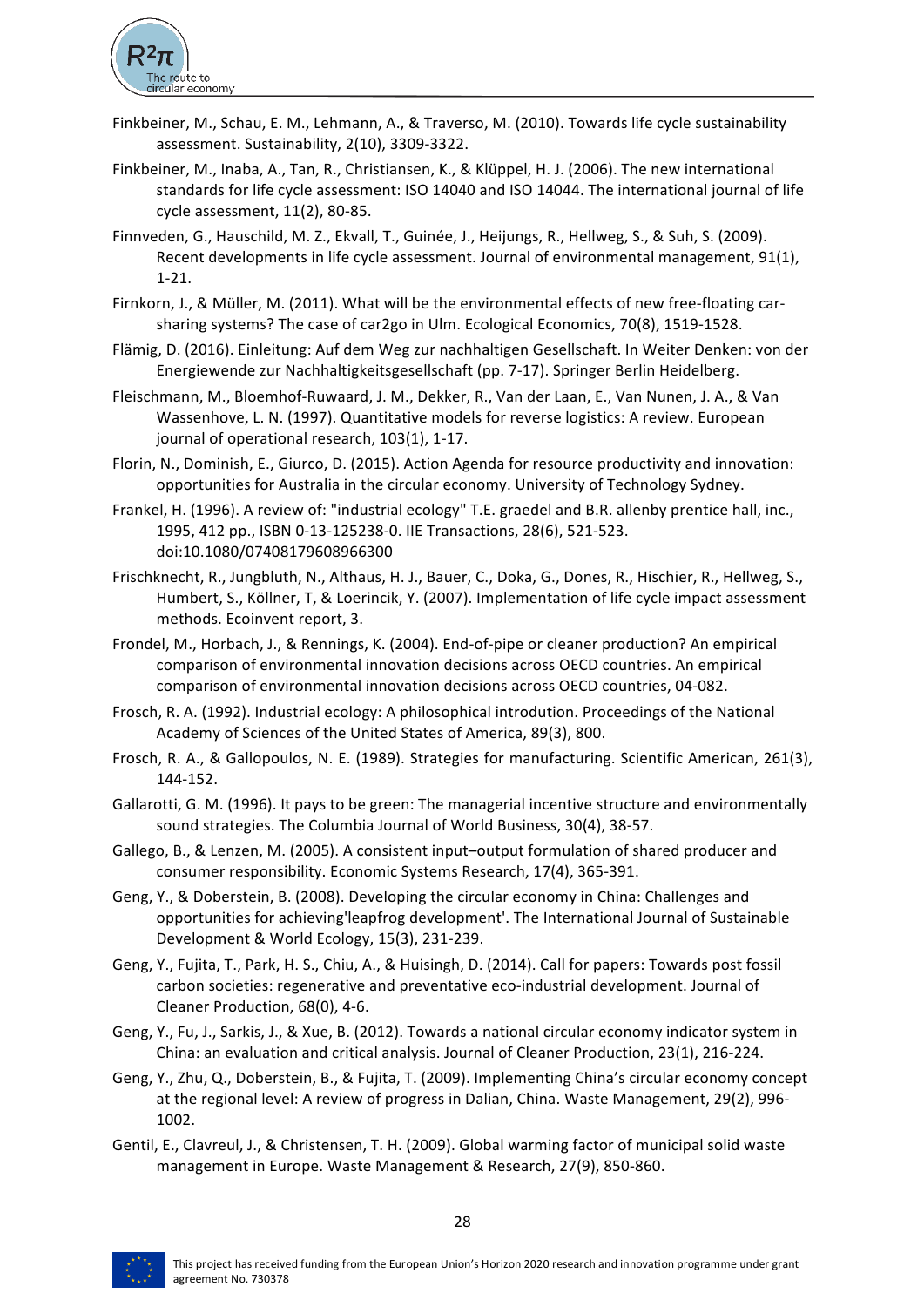

- George, D. A., Lin, B. C. A., & Chen, Y. (2015). A circular economy model of economic growth. Environmental Modelling & Software, 73, 60-63.
- Georgescu-Roegen, N. (1986). The entropy law and the economic process in retrospect. Eastern Economic Journal, 12(1), 3-25.
- Geron, T. (2013). Airbnb and the unstoppable rise of the share economy. Retrieved from: http://www.forbes.com/sites/tomiogeron/2013/01/23/airbnb-and-the-unstoppable-rise-ofthe-share-economy/#24943dbb6790 (17.12.2016).
- Gertler, N. (1995). Industry ecosystems: developing sustainable industrial structures. (Doctoral dissertation, Massachusetts Institute of Technology).
- Gertsakis, J., & Lewis, H. (2003). Sustainability and the waste management hierarchy. Retrieved from: http://www.helenlewisresearch.com.au/wp-content/uploads/2014/05/TZW\_- \_Sustainability\_and\_the\_Waste\_Hierarchy\_2003.pdf (17.12.2016).
- Geyer, R., & Jackson, T. (2004). Supply loops and their constraints: the industrial ecology of recycling and reuse. California Management Review, 46(2), 55-73.
- Geyer, R., & Van Wassenhove, L. N. (2005). The impact of constraints in closed-loop supply chains: the case of reusing components in product manufacturing. In Distribution Logistics (pp. 203-219). Springer Berlin Heidelberg.
- Ghisellini, P., Cialani, C., & Ulgiati, S. (2016). A review on circular economy: The expected transition to a balanced interplay of environmental and economic systems. Journal of Cleaner Production, 114, 11-32.
- Ginzburg, L. R. (Ed.). (2013). Assessing ecological risks of biotechnology (Vol. 15). Butterworth-Heinemann.
- Gliessman, S. R. (1990). Agroecology: researching the ecological basis for sustainable agriculture. In Agroecology (pp. 3-10). Springer New York.
- Goedkoop, M., & Spriensma, R. (2001). The eco-indicator99: A damage oriented method for life cycle impact assessment: Methodology report.
- Golinska, P., Kosacka, M., Mierzwiak, R., & Werner-Lewandowska, K. (2015). Grey decision making as a tool for the classification of the sustainability level of remanufacturing companies. Journal of Cleaner Production, 105, 28-40.
- Google Trends. (2016). Circular Economy. Retrieved from: https://www.google.com/trends/ explore?date=all&q=Circular%20Economy (05.12.2016)
- Goyal, S., Esposito, M. & Kapoor, A. (2016). Circular Economy Business Models in Developing

Economies: Lessons from India on Reduce, Recycle, and Reuse Paradigms. Thunderbird International Business Review. DOI: 10.1002/tie.21883.

Graedel, T. E., Allwood, J., Birat, J. P., Buchert, M., Hagelüken, C., Reck, B. K., Sibley, S. F., & Sonnemann, 

G. (2011). What do we know about metal recycling rates?. Journal of Industrial Ecology, 15(3), 355-366.

- Graedel, T., & Howard-Grenville, J. (2005). Greening the industrial facility: perspectives, approaches, and tools. Springer Science & Business Media.
- Guide Jr., V.D.R., Jayaraman, V., Linton, J.D. (2003). Building contingency planning for closed-loop supply chains with product recovery. Journal of Operations Management, 21 (3), 259-279.
- Guide Jr., V.D.R., Jayaraman, V., Srivastava, R., & Benton, W.C. (2000). Supply-chain management for recoverable manufacturing practices. Interfaces, 30(3), 125-142.
- Guide, V. D. R., & Wassenhove, L. N. (2003). Business aspects of closed-loop supply chains (Vol. 2). Pittsburgh, PA: Carnegie Mellon University Press.

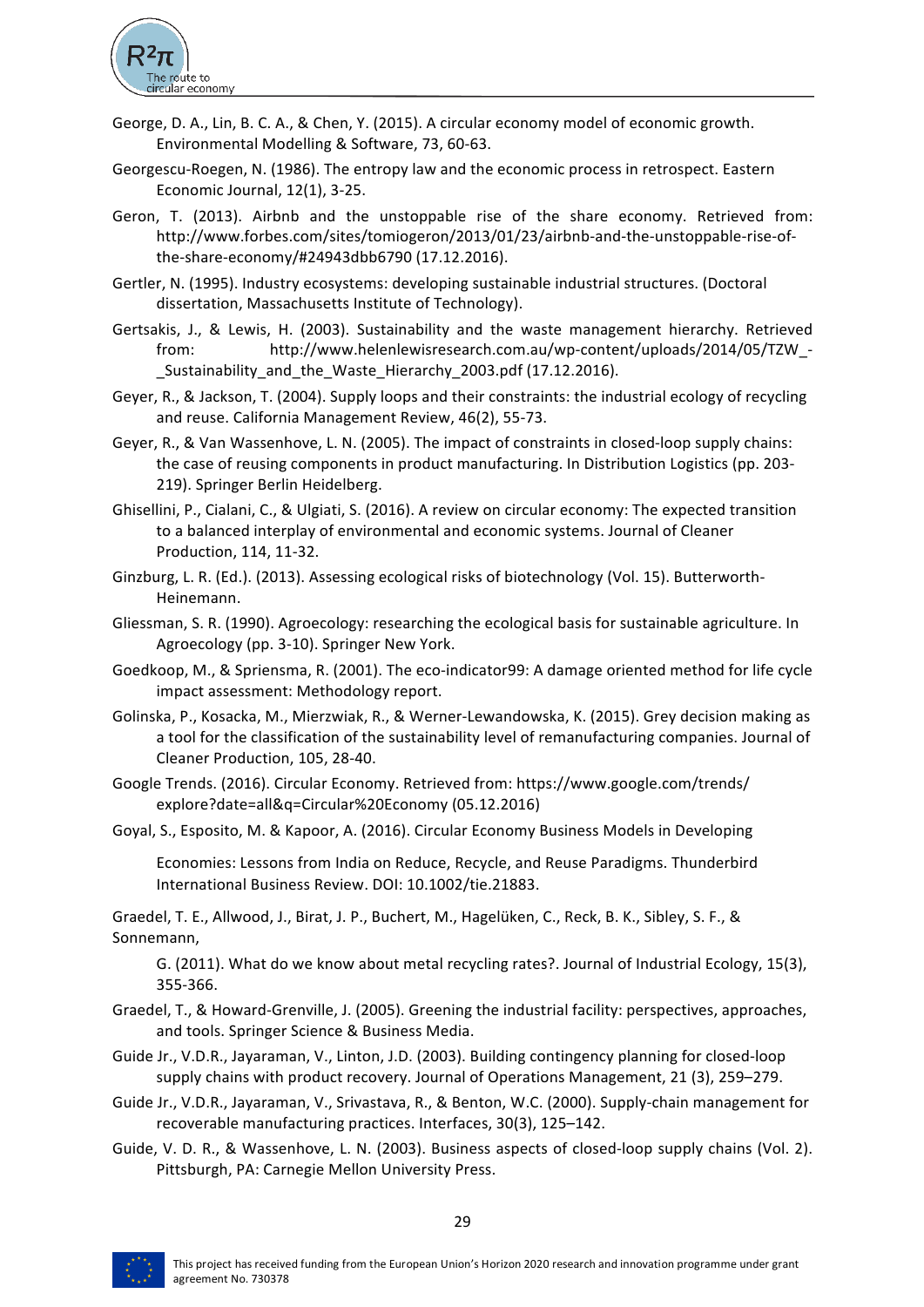

- Guinée, J. B. (2002). Handbook on life cycle assessment operational guide to the ISO standards. The international journal of life cycle assessment, 7(5), 311-313.
- Hall, T. J. (2011). The triple bottom line: what is it and how does it work? Indiana business review,  $86(1)$ , 4.
- Hamari, J., Sjöklint, M., & Ukkonen, A. (2015). The sharing economy: Why people participate in collaborative consumption. Journal of the Association for Information Science and Technology.
- Hardin, G. (2009). The Tragedy of the Commons\*. Journal of Natural Resources Policy Research, 1(3), 243-253.
- Hasek, G. (1997). Closing the loop: corporations use innovative methods to reduce waste. Industry Week 246 (8), 13-16.
- Hawken, P., Lovins, A. B., & Lovins, L. H. (2013). Natural capitalism: The next industrial revolution. Routledge.
- Hawlitschek, F., Teubner, T., & Weinhardt, C. (2016). Trust in the Sharing Economy. Die Unternehmung, 70(1), 26-44.
- Heinrichs, H. (2013). Sharing economy: a potential new pathway to sustainability. GAIA-Ecological Perspectives for Science and Society, 22(4), 228-231.
- Heiskanen, E. (2002). The institutional logic of life cycle thinking. Journal of Cleaner Production, 10(5), 427-437.
- Hendrickson, C. T., Lave, L. B., & Matthews, H. S. (2006). Environmental life cycle assessment of goods and services: an input-output approach. Resources for the Future.
- Hentze, J., & Thies, B. (2012). Unternehmensethik und Nachhaltigkeitsmanagement. Haupt.
- Hobbs, G., & Hurley, J. (2001). Deconstruction and the reuse of construction materials. Deconstruction and Materials Reuse: Technology, Economic, and Policy, 98.
- Houpert, C., Lanteri, V., Jolivet, J. M., Guttmann, M., Birat, J. P., Jallon, M., & Confente, M. (1996). Production of high quality steels using the scrap/electric arc furnace route (No. CONF-960317). Iron and Steel Society, Warrendale, PA (United States).
- Huang, Y., Bird, R. N., & Heidrich, O. (2007). A review of the use of recycled solid waste materials in asphalt pavements. Resources, Conservation and Recycling, 52(1), 58-73.
- Huijbregts, M. A., Norris, G., Bretz, R., Ciroth, A., Maurice, B., von Bahr, B., & de Beaufort, A. S. (2001). Framework for modelling data uncertainty in life cycle inventories. The International Journal of Life Cycle Assessment, 6(3), 127-132.
- Huisingh, D., Martin, L.R. (1986). Proven Profits from Pollution Prevention: Case Studies in Resource Conservation and Waste Reduction. Institute for Local Self Reliance, Washington, DC.
- Huppes, G., & Ishikawa, M. (2005). Eco-efficiency and Its xsTerminology. Journal of Industrial Ecology,  $9(4)$ , 43-46.
- lung, B., & Levrat, E. (2014). Advanced maintenance services for promoting sustainability. Procedia CIRP, 22, 15-22.
- IPP Netwerk Hamburg. (2016). Lehrmodule Ecodesign. Retrieved from: http://ipp-netzwerk. hamburg.de/netzwerk/index.php?topic=78 (15.11.2016).
- Jambeck, J. R., Geyer, R., Wilcox, C., Siegler, T. R., Perryman, M., Andrady, A., & Law, K. L. (2015). Plastic waste inputs from land into the ocean. Science, 347(6223), 768-771.
- Jenkins, H. (2006). Small business champions for corporate social responsibility. Journal of Business Ethics, 67(3), 241-256.
- Johansson, A. (1992). Clean Technology. Louis Publishing, Boca Raton, Florida
- Johnson, S. M. (1992). From Reaction to Proaction: The 1990 Pollution Prevention Act. Colum. J. Envtl. L., 17, 153.

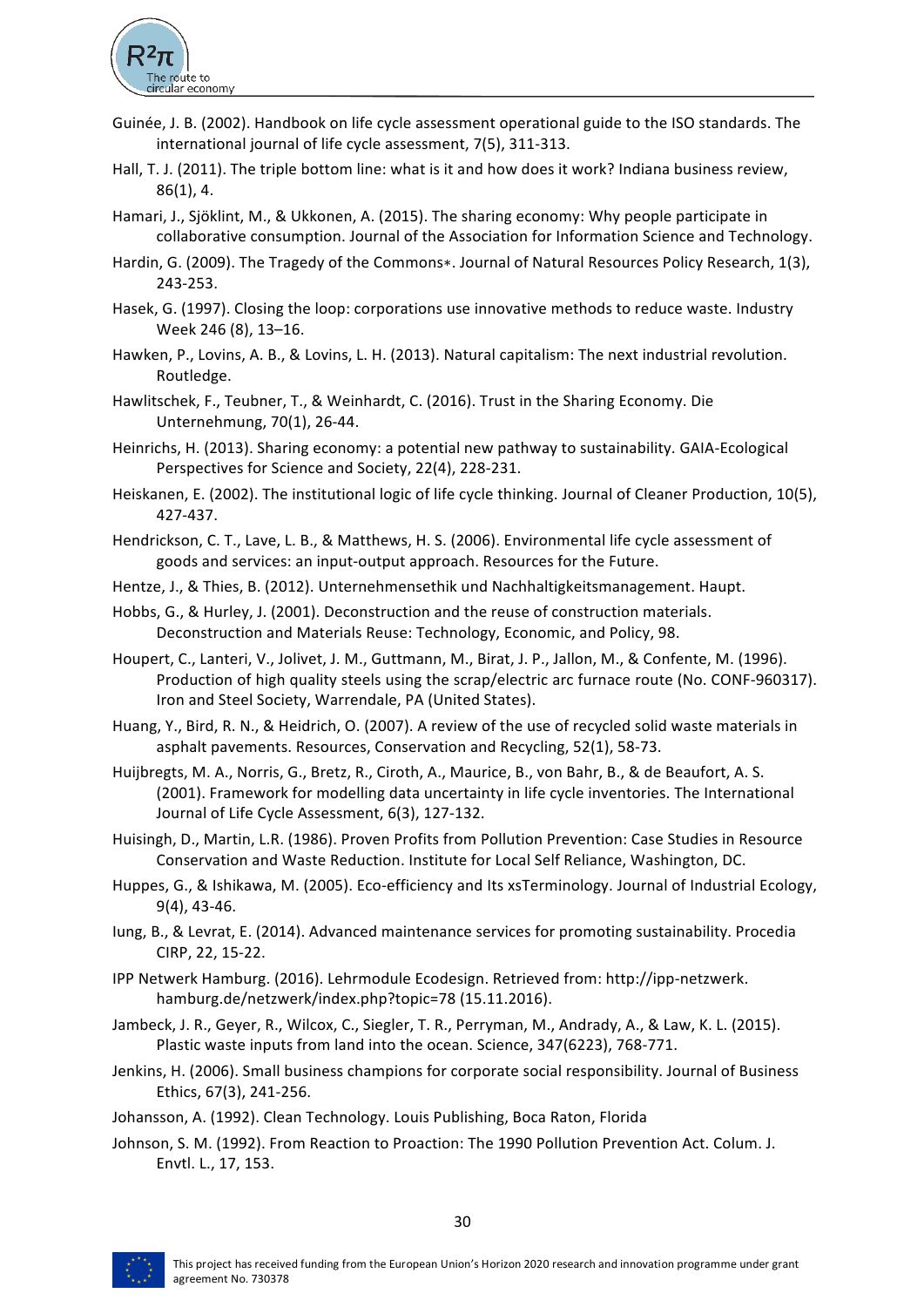

- Joshi, S. (1999). Product environmental life-cycle assessment using input-output techniques. Journal of Industrial Ecology,  $3(2-3)$ ,  $95-120$ .
- Joshi, S., & Pargman, T. C. (2015, August). In search of fairness: Critical design alternatives for sustainability. In Proceedings of the Fifth Decennial Aarhus Conference on Critical Alternatives (pp. 37-40). Aarhus University Press.
- Kara, S., Manmek, S., & Herrmann, C. (2010). Global manufacturing and the embodied energy of products. CIRP Annals-Manufacturing Technology, 59(1), 29-32.
- Karna, A., Heiskanen, E. (1998). The challenge of 'product chain' thinking for product development and design: the example of electrical and electronics products. Journal of Sustainable Product Design, 4 (1), 26–36.
- Keele, S. (2007). Guidelines for performing systematic literature reviews in software engineering. In Technical report, Ver. 2.3 EBSE Technical Report. EBSE.
- Kemp, R. (1994). Technology and the transition to environmental sustainability. Futures, 26(10), 1023–1046.
- Khetriwal, D. S., Kraeuchi, P., & Widmer, R. (2009). Producer responsibility for e-waste management: key issues for consideration-learning from the Swiss experience. Journal of Environmental Management, 90(1), 153-165.
- Kim, K., Song, I., Kim, J., & Jeong, B. (2006). Supply planning model for remanufacturing system in reverse logistics environment. Computers & Industrial Engineering, 51(2), 279-287.
- Kitazawa, S., Sarkis, J. (2000). The relationship between ISO 14001 and continuous source reduction programs. International Journal of Operations and Production Management, 20 (2), 225–248.
- Kloepffer, W. (2008). Life cycle sustainability assessment of products. The International Journal of Life Cycle Assessment, 13(2), 89-95.
- Koopman, C., Mitchell, M. D., & Thierer, A. D. (2015). The sharing economy and consumer protection regulation: The case for policy change. The Journal of Business, Entrepreneurship & the Law, 8(2).
- Kotler, P. (2011). Reinventing marketing to manage the environmental imperative. Journal of Marketing, 75(4), 132-135.
- Krikke, H., Bloemhof-Ruwaard, J. M., & Van Wassenhove, L. N. (2001). Design of closed loop supply chains: a production and return network for refrigerators. Rotterdam: Erasmus Research Institute of Management (ERIM).
- Krikke, H., le Blanc, I., & van de Velde, S. (2004). Product modularity and the design of closed-loop supply chains. California management review, 46(2), 23-39.
- Krykavskyy, E. V., & Patora-Wysocka, Z. (2015). Porter's value chain (construction, deconstruction, reconstruction) and values management. Marketing i Menedžment Innovacij, 6(2), 121-133.
- Küçüksayraç, E., Keskin, D., & Brezet, H. (2015). Intermediaries and innovation support in the design for sustainability field: cases from the Netherlands, Turkey and the United Kingdom. Journal of Cleaner Production, 101, 38-48.
- Kumar, S., & Malegeant, P. (2006). Strategic alliance in a closed-loop supply chain, a case of manufacturer and eco-non-profit organization. Technovation, 26(10), 1127-1135.
- Kumar, S., & Putnam, V. (2008). Cradle to cradle: Reverse logistics strategies and opportunities across three industry sectors. International Journal of Production Economics, 115(2), 305-315.
- Kuznets, S. (1955). Economic growth and income inequality. The American economic review, 45(1), 1-28.
- Lambert, D. M., & Cooper, M. C. (2000). Issues in supply chain management. Industrial marketing management, 29(1), 65-83.

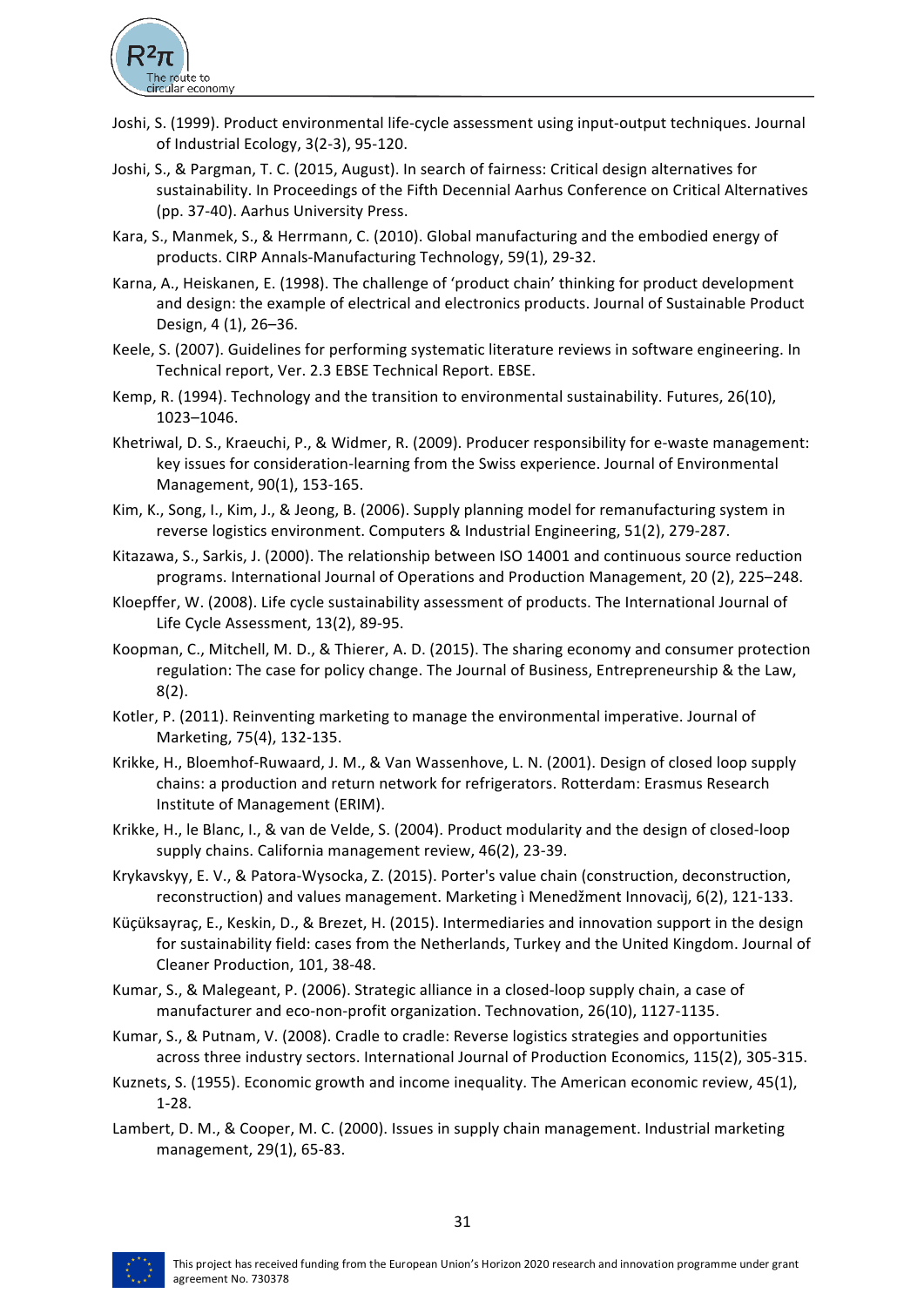

- Laszlo, A., & Krippner, S. (1998). Systems theories: Their origins, foundations, and development. Advances in psychology-Amsterdam-, 126, 47-76.
- Lavoie, J., & Guertin, S. (2001). Evaluation of health and safety risks in municipal solid waste recycling plants. Journal of the Air & Waste Management Association, 51(3), 352-360.
- Lazarevic, D., Aoustin, E., Buclet, N., & Brandt, N. (2010). Plastic waste management in the context of a European recycling society: comparing results and uncertainties in a life cycle perspective. Resources, Conservation and Recycling, 55(2), 246-259.
- Leigh, M., & Li, X. (2015). Industrial ecology, industrial symbiosis and supply chain environmental sustainability: a case study of a large UK distributor. Journal of Cleaner Production, 106, 632-643.
- Lennox, M., King, A., & Ehrenfeld, J. (2000). An assessment of design for environment practices in leading U.S. electronic firms. Interfaces, 30 (3), 83-94.
- Lewandowski, M. (2016). Designing the Business Models for Circular Economy—Towards the Conceptual Framework. Sustainability, 8(1), 43.
- Linton, J. D., Klassen, R., & Jayaraman, V. (2007). Sustainable supply chains: An introduction. Journal of operations management, 25(6), 1075-1082.
- Lenzen, M., Murray, J., Sack, F., & Wiedmann, T. (2007). Shared producer and consumer responsibility—Theory and practice. Ecological Economics, 61(1), 27-42.
- Lieder, M., & Rashid, A. (2016). Towards circular economy implementation: a comprehensive review in context of manufacturing industry. Journal of Cleaner Production, 115, 36-51.
- Lindhqvist, T. (2000). Extended producer responsibility in cleaner production: Policy principle to promote environmental improvements of product systems (Vol. 2000, No. 2). Lund University.
- Linton, J.D., & Jayaraman, V. (2005). A conceptual framework for product life extension. International Journal of Production Research, 43(9), 1807-1829.
- Linton, J.D., & Yeomans, J.S. (2004). Materials recycling and industrial ecology. Nature Materials, 3(4), 199–201.
- Littig, B., & Grießler, E. (2005). Social sustainability: a catchword between political pragmatism and social theory. International journal of sustainable development, 8(1-2), 65-79.
- Liu, Y., & Passino, K. M. (2002). Biomimicry of social foraging bacteria for distributed optimization: models, principles, and emergent behaviors. Journal of Optimization Theory and Applications, 115(3), 603-628.
- López, M. V., Garcia, A., & Rodriguez, L. (2007). Sustainable development and corporate performance: A study based on the Dow Jones sustainability index. Journal of Business Ethics, 75(3), 285-300.
- Lounsbury, M., Ventresca, M., & Hirsch, P. M. (2003). Social movements, field frames and industry emergence: a cultural-political perspective on US recycling. Socio-Economic Review, 1(1), 71-104.
- Lovins, L. H. (2008). Rethinking production. State of the World, 2008, 34.
- Lowe, E. A., Moran, S. R., & Holmes, D. B. (1995). Eco-Industrial Parks: a handbook for local development teams. Indigo Development.
- Lund, R. (1984). Remanufacturing. Technology Review, 87(2), 18-23.
- Lyle, J. T. (1996). Regenerative design for sustainable development. John Wiley & Sons.
- Mae-Wan, H. (2011). Closed Loop, Cradle-to-Cradle, Circular Economy & the New Naturephilia. Retrieved from: http://www.i-sis.org.uk/closedLoopCircularEconomy.php (30.11.2016).
- Mainieri, T., Barnett, E. G., Valdero, T. R., Unipan, J. B., & Oskamp, S. (1997). Green buying: The influence of environmental concern on consumer behavior. The Journal of social psychology, 137(2), 189-204.

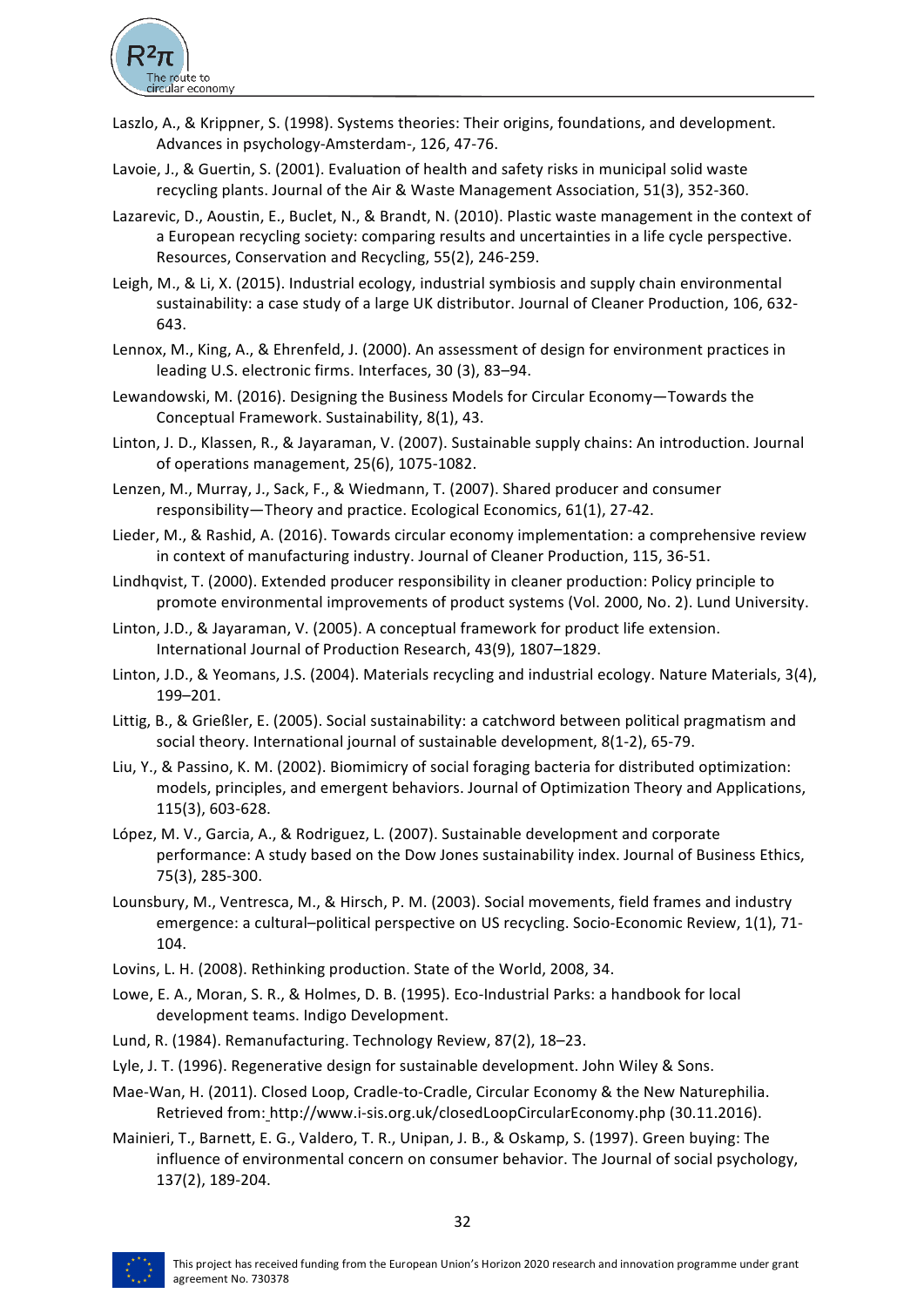

- Martínez, P., & del Bosque, I. R. (2013). CSR and customer loyalty: The roles of trust, customer identification with the company and satisfaction. International Journal of Hospitality Management, 35, 89-99.
- Mathews, F. (2011). Towards a deeper philosophy of biomimicry. Organization & Environment, 1086026611425689.
- Mathews, J. A., & Tan, H. (2011). Progress toward a circular economy in China. Journal of industrial ecology, 15(3), 435-457.
- Maxwell, D., Sheate, W., & van der Vorst, R. (2006). Functional and systems aspects of the sustainable product and service development approach for industry. Journal of Cleaner Production, 14(17), 1466-1479.
- McDonough, W., & Braungart, M. (1998). The next industrial revolution. The Atlantic Monthly, 282(4).
- McDonough, W., & Braungart, M. (2010). Cradle to cradle: Remaking the way we make things. MacMillan.
- McDonough, W., Braungart, M., Anastas, P. T., & Zimmerman, J. B. (2003). Peer reviewed: Applying the principles of green engineering to cradle-to-cradle design. Environmental science & technology, 37(23), 434A-441A.
- McKenzie, S. (2004). Social sustainability: towards some definitions.
- McKinsey & Company (2015). Europe's circular economy opportunity. Retrieved from: http://www.mckinsey.com/business-functions/sustainability-and-resource-productivity/ourinsights/europes-circular-economy-opportunity (07.12.2016).
- McKinsey & Company. (2016). Circular Economy Deutschland. Retrieved from: https://www.mckinsey.de/circular-economy-deutschland (15.09.2016).
- Meadowcroft, J., Farrell, K. N., & Spangenberg, J. (2005). Developing a framework for sustainability governance in the European Union. International Journal of Sustainable Development, 8(1-2), 3-11.
- Meadows, D. H., Meadows, D. L., Randers, J., & Behrens, W. W. (1972). The limits to growth. New York, 102.
- Mellon, M. (1988). Biotechnology and the environment: a primer on the environmental implications of genetic engineering. National Wildlife Federation.
- Mellor, W., Wright, E., Clift, R., Azapagic, A., & Stevens, G. (2002). A mathematical model and decision-support framework for material recovery, recycling and cascaded use. Chemical Engineering Science, 57(22), 4697-4713.
- Melnyk, S.A., Sroufe, R.P., & Calantone, R. (2003). Assessing the impact of environmental management systems on corporate and environmental performance. Journal of Operations Management, 21(3), 329-351.
- Mentink, B. (2014). Circular business model innovation: a process framework and a tool for business model innovation in a circular economy (Doctoral dissertation, TU Delft, Delft University of Technology).
- Michaelis, M., & Coates, J.F. (1994). Creating integrated performance systems: the business of the future. Technology Analysis & Strategic Management, 2, 245–250.
- Miettinen, P., & Hämäläinen, R. P. (1997). How to benefit from decision analysis in environmental life cycle assessment (LCA). European Journal of operational research, 102(2), 279-294.
- Mindtools. (2016). Porter's value chain. Retrieved from: https://www.mindtools.com/pages/article/newSTR\_66.htm (05.12.2016).
- Mont, O. K. (2002). Clarifying the concept of product–service system. Journal of cleaner production, 10(3), 237-245.

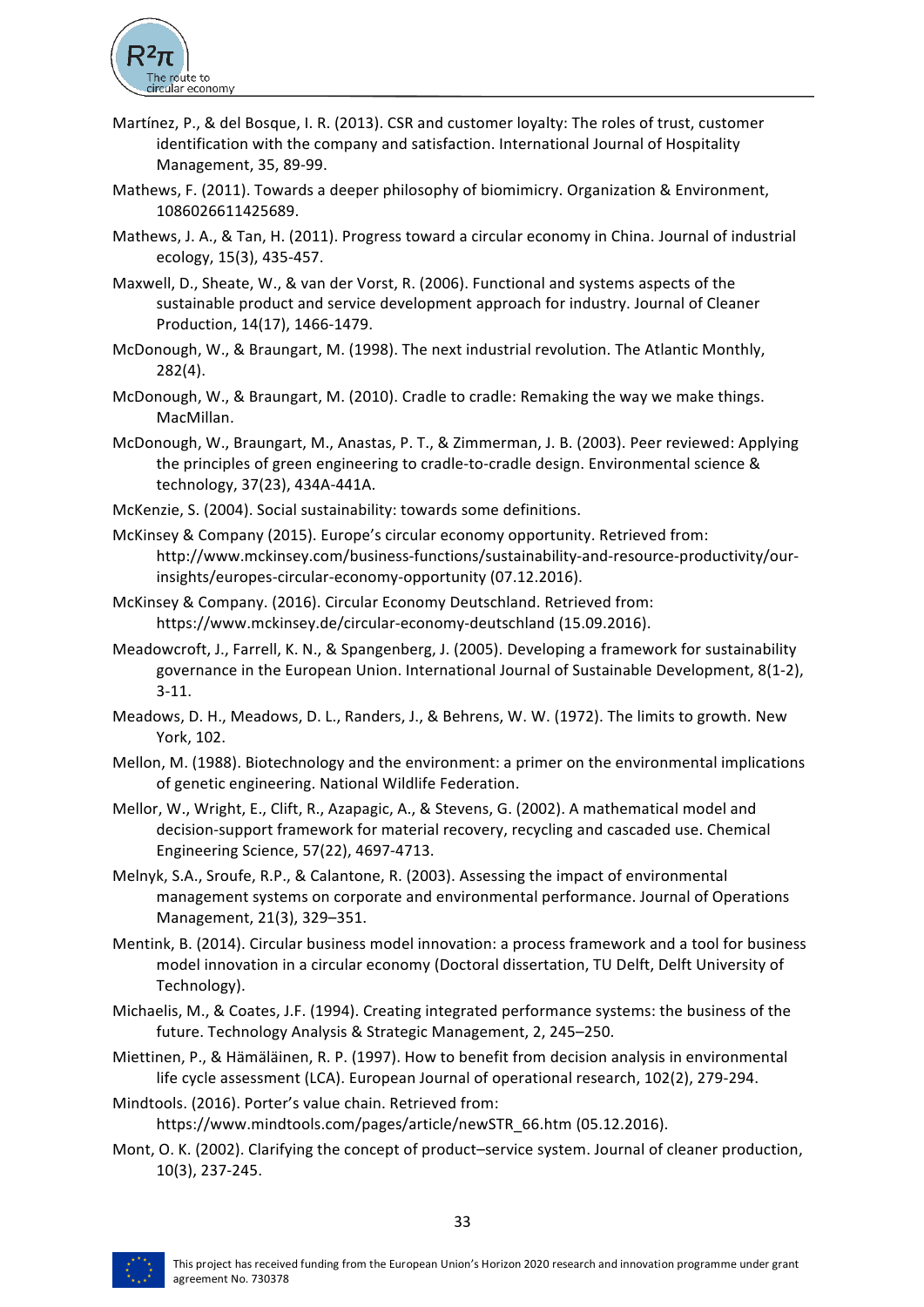

- Motherboard. (2015). Das Utopie Gadget: "Fairphone ist kein Smartphone, sondern eine soziale Mission". Retrieved from: http://motherboard.vice.com/de/read/utopie-gadget-fairphonedas-ist-kein-smartphone-sondern-eine-soziale-mission-292 (09.12.2016).
- Murto, M., Björnsson, L., & Mattiasson, B. (2004). Impact of food industrial waste on anaerobic codigestion of sewage sludge and pig manure. Journal of environmental management, 70(2), 101-107.
- Naess, A. (1973). The shallow and the deep, long-range ecology movement. A summary∗. Inquiry, 16(1-4), 95-100.
- Nelles, M., Grünes, J., & Morscheck, G. (2016). Waste management in germany development to a sustainable circular economy? Procedia Environmental Sciences, 35, 6-14. doi:10.1016/j.proenv.2016.07.001
- Ness, D. (2008). Sustainable urban infrastructure in China: Towards a Factor 10 improvement in resource productivity through integrated infrastructure systems. The International Journal of Sustainable Development & World Ecology, 15(4), 288-301.
- Neto, J. Q. F., Bloemhof-Ruwaard, J. M., van Nunen, J. A., & van Heck, E. (2008). Designing and evaluating sustainable logistics networks. International Journal of Production Economics, 111(2), 195-208.
- Netting, R. M. (1993). Smallholders, householders: farm families and the ecology of intensive, sustainable agriculture. Stanford University Press.
- NTNU. (2016). (MSc in) Industrial Ecology. Retrieved from: http://www.ntnu.edu/studies/msindecol (19.11.2016).
- O'Connor, M. (1997). The internalization of environmental costs: implementing the polluter pays principle in the European Union. International Journal of Environment and Pollution, 7(4), 450-482.
- Oxford Dictionary. (2016). Definition Concept. Retrieved from: https://en.oxforddictionaries.com /definition/concept (02.12.2016).
- Palmer, K., Oates, W. E., & Portney, P. R. (1995). Tightening environmental standards: The benefitcost or the no-cost paradigm?. The Journal of Economic Perspectives, 9(4), 119-132.
- Pargman, T. C., & Joshi, S. (2015). Understanding limits from a social ecological perspective. First Monday, 20(8).
- Park, J. Y., & Chertow, M. R. (2014). Establishing and testing the "reuse potential" indicator for managing wastes as resources. Journal of environmental management, 137, 45-53.
- Passino, K. M. (2005). Biomimicry for optimization, control, and automation. Springer Science & Business Media.
- Pauli, G. A. (2010). The blue economy: 10 years, 100 innovations, 100 million jobs. Paradigm Publications.
- Pauli, G. (2011). From Deep Ecology to The Blue Economy: A review of the main concepts related to environmental, social and ethical business that contributed to the creation of The Blue Economy.
- Pauli, G. (2012). The Blue Economy. 10 Jahre, 100 Innovationen, 100 Millionen Jobs. Bericht an den Club of Rome.
- Pawlyn, M. (2011). Biomimicry in architecture (Vol. 15). Riba Publishing.
- Pearce, D. W and Turner. R. K. (1989). Economics of Natural Resources and the Environment. Johns Hopkins University Press. ISBN 978-0801839870.
- Peng, N., & Hackley, C. (2009). Are voters, consumers? A qualitative exploration of the voterconsumer analogy in political marketing. Qualitative Market Research: An International Journal, 12(2), 171-186.

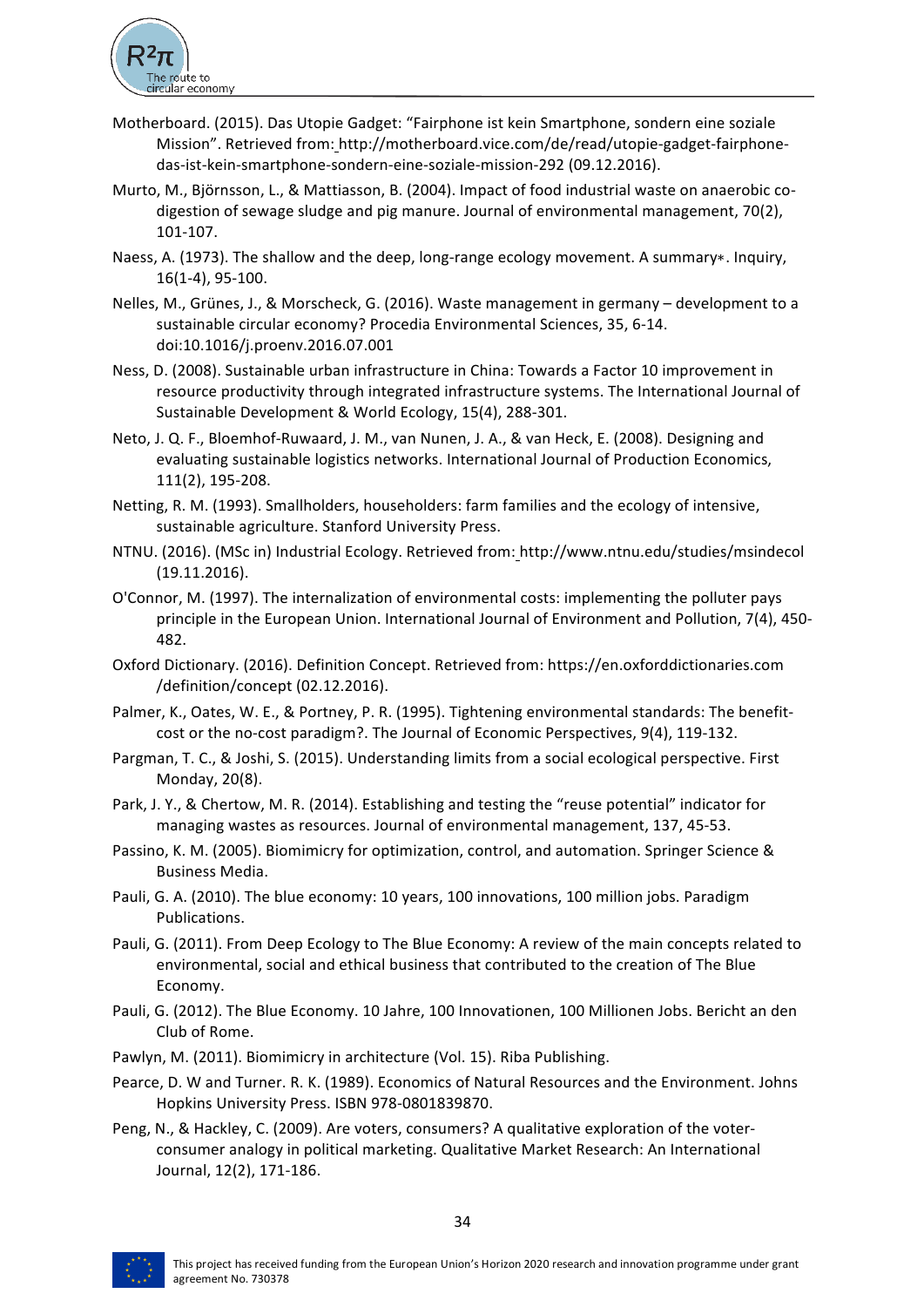

- Pennington, D.W., Potting, J., Finnveden, G., Lindeijer, E., Jolliet, O., Rydberg, T., & Rebitzer, G. (2004). Life cycle assessment. Part 2. Current impact assessment practice. Environment International, 30, 721-739.
- Perchards. (2005). Transposition of the WEEE and RoHS Directives in Other EU Member States. Perchards, St. Albens, United Kingdom.
- Perman, R. (2003). Natural resource and environmental economics. Pearson Education.
- Pethig, R. (1979). Die knappheit natürlicher ressourcen. Jahrbuch Für Sozialwissenschaft: Zeitschrift Für Wirtschaftswissenschaften, 30(2), 189.
- Pinjing, H., Fan, L., Hua, Z., & Liming, S. (2013). Recent Developments in the Area of Waste as a Resource, with Particular Reference to the Circular Economy as a Guiding Principle.
- Planing, P. (2015). Business Model Innovation in a Circular Economy Reasons for Non-Acceptance of Circular Business Models. Open J. Bus. Model Innov.
- Plevin, R. J., Delucchi, M. A., & Creutzig, F. (2014). Using attributional life cycle assessment to estimate climate-change mitigation benefits misleads policy makers. Journal of Industrial Ecology, 18(1), 73-83.
- Porter, M. E. (2000). 2. Green and Competitive: Ending the Stalemate. The Dynamics of the ecoefficient economy: environmental regulation and competitive advantage, 33.
- Porter, M. E., & Advantage, C. (1985). Creating and sustaining superior performance. Competitive advantage, 167.
- Porter, T., & Córdoba, J. (2009). Three views of systems theories and their implications for sustainability education. Journal of Management Education, 33(3), 323-347.
- Porter, M., & van der Linde, C. (1995). Green and competitive: ending the stalemate. Harvard Business Review, 73, 120-133.
- Powers, C. W., & Chertow, M. R. (1997). Industrial ecology: Overcoming policy fragmentation. Thinking ecologically: The next generation of environmental policy, 19-36.
- Preston, F. (2012). A global redesign? Shaping the circular economy. Energy, Environment and Resource Governance, 2, 1-20.
- Pretty, J., & Waibel, H. (2005). Paying the price: the full cost of pesticides. The pesticide detox: Towards a more sustainable agriculture, 39-54.
- Product Life (2016). Website. The Performance Economy. Retrieved from: http://www.productlife.org/en/major-publications/performance-economy (29.11.2016).
- Protocol, G. G. (2011). Product life cycle accounting and reporting standard. World Business Council for Sustainable Development and World Resource Institute.
- Rademaker, J. H., Kleijn, R., & Yang, Y. (2013). Recycling as a strategy against rare earth element criticality: a systemic evaluation of the potential yield of NdFeB magnet recycling. Environmental science & technology, 47(18), 10129-10136.
- Rajah, N., & Smith, S. (1994). Using taxes to price externalities: experiences in Western Europe. Annual review of energy and the environment, 19(1), 475-504.
- Rao, P., & Holt, D. (2005). Do green supply chains lead to competitiveness and economic performance? International Journal of Operations and Production Management, 25(9), 898– 916.
- Ravi, V., Shankar, R., & Tiwari, M. K. (2005). Analyzing alternatives in reverse logistics for end-of-life computers: ANP and balanced scorecard approach. Computers & industrial engineering, 48(2), 327-356.
- Reap, J., Roman, F., Duncan, S., & Bras, B. (2008). A survey of unresolved problems in life cycle assessment. The International Journal of Life Cycle Assessment, 13(5), 374-388.

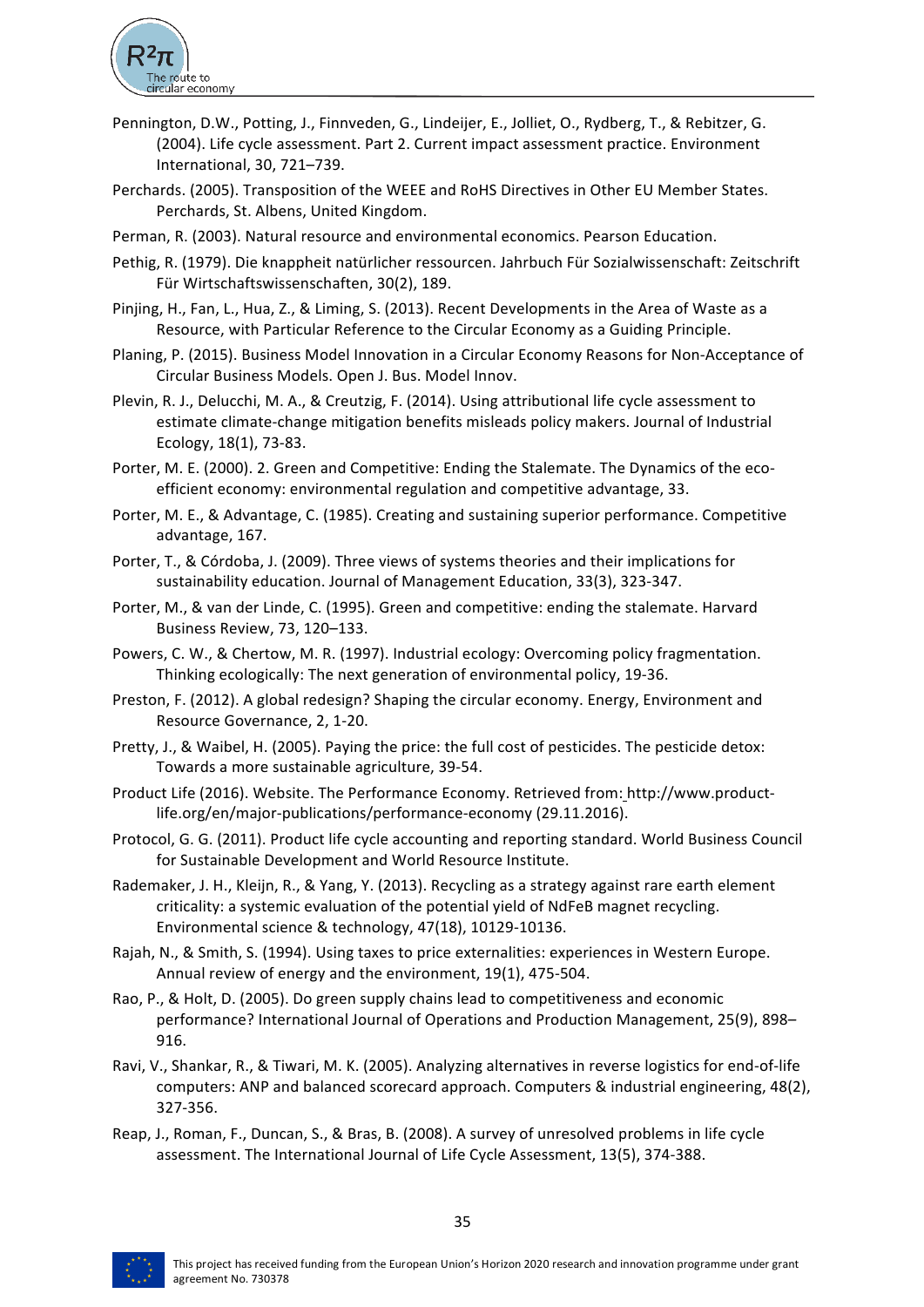

- Rebitzer, G., Ekvall, T., Frischknecht, R., Hunkeler, D., Norris, G., Rydberg, T., Schmidt, W-.P., Suh, S., Weidema, B.P., & Pennington, D.W. (2004). Life cycle assessment. Part 1. Framework, goal and scope definition, inventory analysis, and applications. Environmental International, 30, 701– 720.
- Reck, B. K., & Graedel, T. E. (2012). Challenges in metal recycling. Science, 337(6095), 690-695.
- Reh, L. (2013). Process engineering in circular economy. Particuology, 11(2), 119-133.
- Reinhardt, F. L. (1998). Environmental product differentiation: Implications for corporate strategy. California management review, 40(4), 43-73.
- Revesz, R. L. (1992). Rehabilitating interstate competition: Rethinking the race-to-the-bottom rationale for federal environmental regulation. NYUL Rev., 67, 1210.
- Rodale, R. (1983). Breaking New Ground: The Search for a Sustainable Agriculture. Futurist, 17(1), 15-20.
- Rogers, D. S., & Tibben-Lembke, R. S. (1999). Going backwards: reverse logistics trends and practices (Vol. 2). Pittsburgh, PA: Reverse Logistics Executive Council.
- Rogers, D. S., & Tibben-Lembke, R. (2001). An examination of reverse logistics practices. Journal of business logistics, 22(2), 129-148.
- Romeis, J., Bartsch, D., Bigler, F., Candolfi, M. P., Gielkens, M. M., Hartley, S. E., & Quemada, H. (2008). Assessment of risk of insect-resistant transgenic crops to nontarget arthropods. Nature biotechnology, 26(2), 203-208.
- Rubio, S., Chamorro, A., & Miranda, F. J. (2008). Characteristics of the research on reverse logistics (1995–2005). International journal of production research, 46(4), 1099-1120.
- Sachs, N. (2006). Planning the funeral at the birth: Extended producer responsibility in the European Union and the United States. Harvard Environmental Law Review, 30(51).
- Sakai, S. I., Yoshida, H., Hirai, Y., Asari, M., Takigami, H., Takahashi, S., & Douvan, A. R. (2011). International comparative study of 3R and waste management, policy developments. Journal of Material Cycles and Waste Management, 13(2), 86-102.
- Sandén, B. A., & Karlström, M. (2007). Positive and negative feedback in consequential life-cycle assessment. Journal of Cleaner Production, 15(15), 1469-1481.
- Sarkis, J. (1995). Supply chain management and environmentally conscious design and manufacturing. International Journal of Environmentally Conscious Design and Manufacturing,  $4(2)$ ,  $43-52$ .
- Sarkis, J., Zhu, Q., & Lai, K. H. (2011). An organizational theoretic review of green supply-chain management literature. International Journal of Production Economics, 130(1), 1-15.
- Saunders, M. N. (2011). Research methods for business students, 5/e. Pearson Education India.
- Savaskan, R. C., Bhattacharya, S., & Van Wassenhove, L. N. (2004). Closed-loop supply chain models with product remanufacturing. Management science, 50(2), 239-252.
- Schor, J. B., & Fitzmaurice, C. J. (2015). 26. Collaborating and connecting. The emergence of the sharing economy. Handbook of research on sustainable consumption, 410.
- Senge, P. M., Smith, B., Kruschwitz, N., Laur, J., & Schley, S. (2008). The necessary revolution: How individuals and organizations are working together to create a sustainable world. Crown Business.
- Schneider, F., Kallis, G., & Martinez-Alier, J. (2010). Crisis or opportunity? Economic degrowth for social equity and ecological sustainability. Introduction to this special issue. Journal of cleaner production, 18(6), 511-518.
- Schor, J. (2014). Debating the sharing economy. Great transition initiative.
- Sharma, A., Iyer, G. R., Mehrotra, A., & Krishnan, R. (2010). Sustainability and business-to-business marketing: A framework and implications. Industrial Marketing Management, 39(2), 330-341.

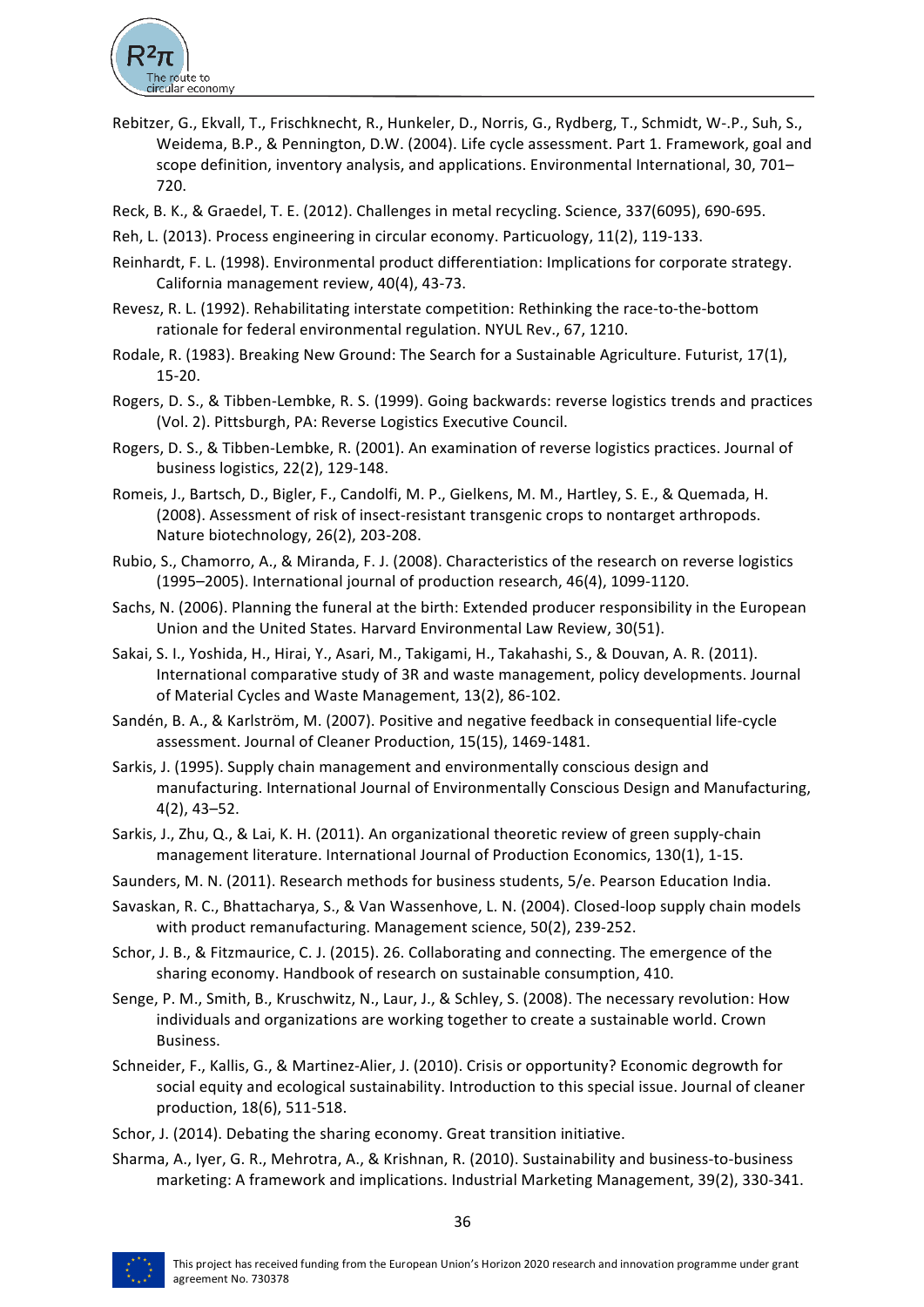

- Shekdar, A. V. (2009). Sustainable solid waste management: an integrated approach for Asian countries. Waste management, 29(4), 1438-1448.
- Shou-feng, Z. D. J. Q. (2006). Eco-efficiency as the Appropriate Measurement of Circular Economy [J]. China Population Resources and Environment, 5, 000.
- Siche, J. R., Agostinho, F., Ortega, E., & Romeiro, A. (2008). Sustainability of nations by indices: Comparative study between environmental sustainability index, ecological footprint and the emergy performance indices. Ecological Economics, 66(4), 628-637.
- Singh, J., & Ordoñez, I. (2016). Resource recovery from post-consumer waste: important lessons for the upcoming circular economy. Journal of Cleaner Production, 134342-353. doi:10.1016/j.jclepro.2015.12.020
- Slee, T. (2013). Some obvious things about internet reputation systems. Retrieved from: http://tomslee.net/wordpress/wp-content/uploads/2013/09/2013-09- 23 reputation systems.pdf (11.12.2016).
- Smith, E., Duckett, K., Bankston, S., Classen, J., Orphanides, A., & Baker, S. (2009). Literature reviews: An overview for graduate students [Video tutorial]. North Carolina State University Libraries
- Socolow, R., Andrews, C., Berkhout, F., Thomas, V. (Eds.) (1994). Industrial ecology and global change. Cambridge University Press.
- Spengler, T. (2000). Industrielles Stoffstrommanagement. In Operations Research Proceedings 1999 (pp. 524-535). Springer Berlin Heidelberg.
- Spicer, A. J., & Johnson, M. R. (2004). Third-party demanufacturing as a solution for extended producer responsibility. Journal of Cleaner Production, 12(1), 37-45.
- Sroufe, R. (2004). Effects of environmental management systems on environmental management practices and operations. Production and Operations Management, 12(3), 416-431.
- Stahel, W. (1994). The utilization-focused service economy: Resource efficiency and product-life extension. The greening of industrial ecosystems, 178-190.
- Stahel, W. R. (2010). The performance economy (Vol. 572). London: Palgrave Macmillan.
- Stahel, W. R. (2013). Policy for material efficiency—sustainable taxation as a departure from the throwaway society. Phil. Trans. R. Soc. A, 371(1986), 20110567.
- Stebbins, R.A. (2001). Exploratory Research in the Social Sciences. Sage Publications Visser, W.

(2010). The age of responsibility: CSR 2.0 and the New DNA of business. Journal of business systems, governance and ethics, 5(3), 7.

Stephany, A. (2015). The business of sharing: making it in the new sharing economy. Springer.

- Stern, D. I., Common, M. S., & Barbier, E. B. (1996). Economic growth and environmental degradation: the environmental Kuznets curve and sustainable development. World development, 24(7), 1151-1160.
- Stock, J. R. (1992). Reverse logistics: White paper. Council of Logistics Management.
- Su, B., Heshmati, A., Geng, Y., & Yu, X. (2013). A review of the circular economy in China: moving from rhetoric to implementation. Journal of Cleaner Production, 42, 215-227.
- Sustainable Business Network. (2015). Accelerating the Circular Economy in New Zealand. Retrieved from: http://sustainable.org.nz/what-we-do/transformation-areas/accelerating-the-circulareconomy-in-new-zealand/ (01.12.2016).
- Sustainable Solutions Corporation. (2016). Corporate sustainability. Life cycle assessment. Retrieved from: http://www.sustainablesolutionscorporation.com/lca.html (05.12.2016).
- Swinton, S. M., Escobar, G., & Reardon, T. (2003). Poverty and environment in Latin America: concepts, evidence and policy implications. World Development, 31(11), 1865-1872.

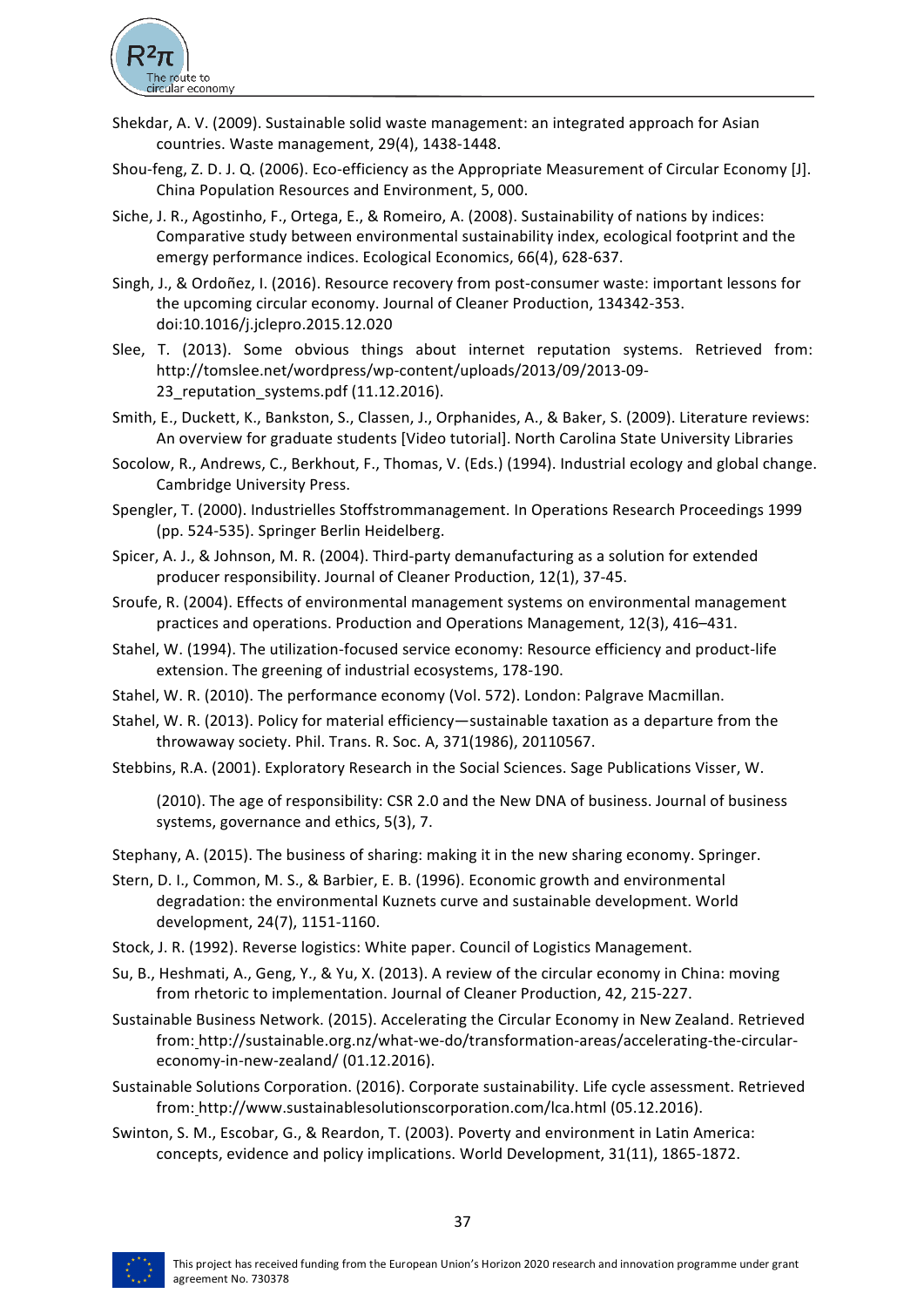

- Tanaka, M. (1999). Recent trends in recycling activities and waste management in Japan. Journal of Material Cycles and Waste Management, 1(1), 10-16.
- The Circulars. (2016). Website. Retrieved from: https://thecirculars.org/ (15.11.2016).
- Thomas, V. (2003). Demand and dematerialization impacts of second-hand markets. J. Ind. Ecol, 7(2), 65-78.
- Thomas, J. S., & Birat, J. P. (2013). Methodologies to measure the sustainability of materials–focus on recycling aspects. Revue de Métallurgie, 110(1), 3-16.
- Toffel, M. W. (2004). Strategie management of product recovery. California management review, 46(2), 120-141.
- Tukker, A. (2015). Product services for a resource-efficient and circular economy a review. Journal Of Cleaner Production, 97, 76-91. doi:10.1016/j.jclepro.2013.11.049
- Umweltbundesamt. (2016). Website. Retrieved from: http://www.umweltbundesamt.de/ themen/abfall-ressourcen/abfallwirtschaft/abfallrecht (30.11.2016).
- United Nations Environmental Programme (UNEP). (1994). Montreal Protocol on Substances that Deplete the Ozone Layer: 1994 Report of the Technology and Economics Assessment Panel. US EPA Identification - EPA/430/K94/023. United Nations Environmental Programme, Nairobi, Kenya
- Van Berkel, R. (1999). Building a cleaner world: Cleaner Production, its role in Australia, lessons from overseas, and its future applications. Presentation for Futures Think Tank, John Curtin International Institute, Curtin University of Technology, Perth, Australia, 2.
- Van der Velden, M. (2016, June). Design as Regulation. In International Conference on Culture, Technology, and Communication (pp. 32-54). Springer International Publishing.
- Van Gigch, J. P. (2004). Systems Thinking: Creative Holism for Managers. Systems Research and Behavioral Science, 21(3), 307-310.
- Van Hecken, G., & Bastiaensen, J. (2010). Payments for ecosystem services: justified or not? A political view. Environmental Science & Policy, 13(8), 785-792.
- Visser, W. (2010). The age of responsibility: CSR 2.0 and the New DNA of business. Journal of business systems, governance and ethics, 5(3), 7.
- Von Bertalanffy, L. (1968). General systems theory. New York, 41973, 40.
- Von Hauff, M., Isenmann, R., & Müller-Christ, G. (Eds.). (2012). Industrial ecology management: Nachhaltige Entwicklung durch Unternehmensverbünde. Springer-Verlag.
- Wackernagel, M., Onisto, L., Bello, P., Linares, A. C., Falfán, I. S. L., Garcıa, J. M., & Guerrero, M. G. S. (1999). National natural capital accounting with the ecological footprint concept. Ecological economics, 29(3), 375-390.
- Wackernagel, M., & Rees, W. (1998). Our ecological footprint: reducing human impact on the earth (No. 9). New Society Publishers.
- Walls, M. (2006). Extended producer responsibility and product design: economic theory and selected case studies.
- Watson, M. (2008). A Review of literature and research on public attitudes, perceptions and behaviour relating to remanufactured, repaired and reused products. Report for the Centre for Remanufacturing and Reuse, 1-26.
- Walley, N., & Whitehead, B. (1994). Its not easy being green. Harvard Business Review, 72(3), 46-51.
- Walther, G., Steinborn, J., Spengler, T. S., Luger, T., & Herrmann, C. (2010). Implementation of the WEEE-directive—economic effects and improvement potentials for reuse and recycling in Germany. The International Journal of Advanced Manufacturing Technology, 47(5-8), 461-474.